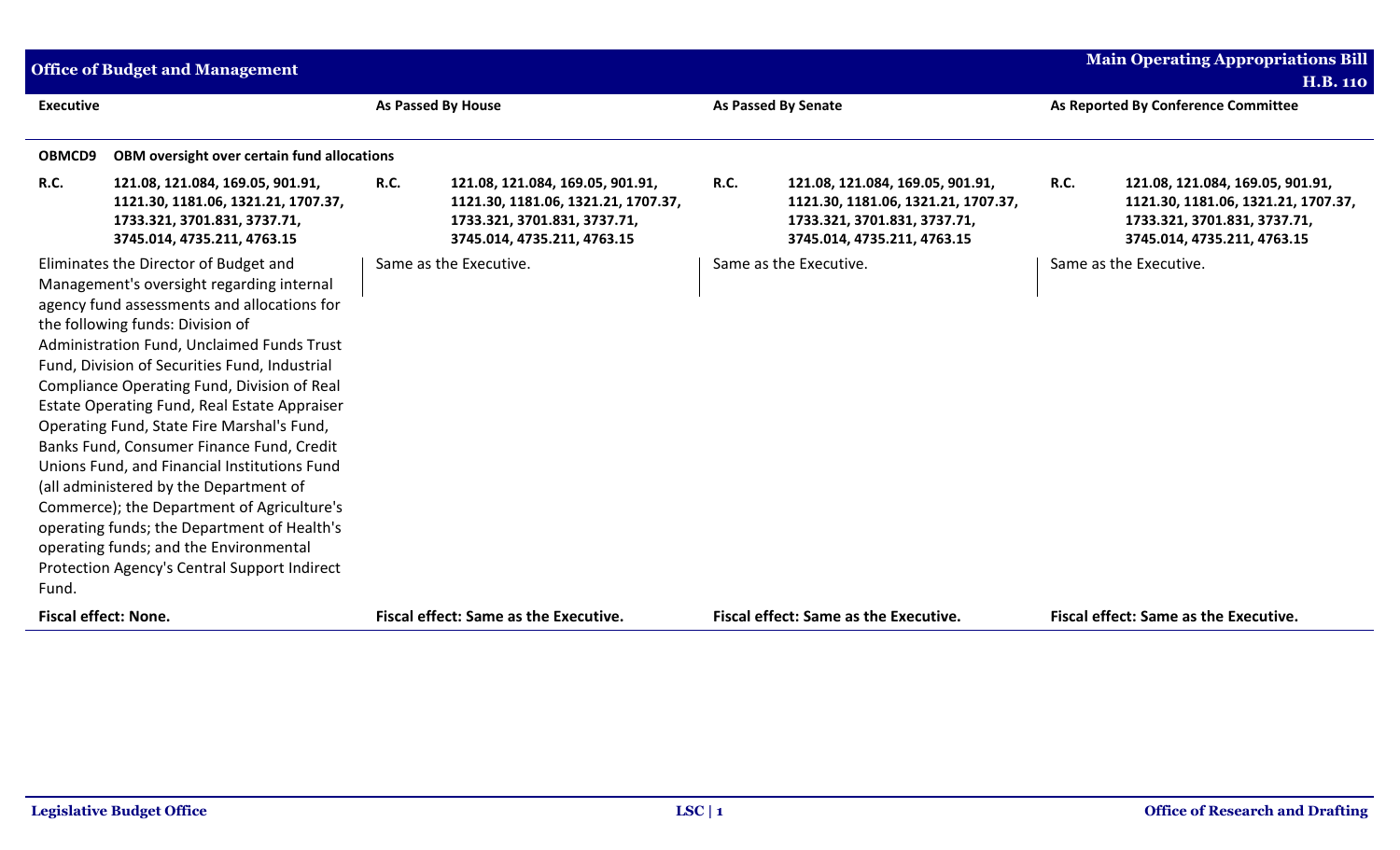| <b>Office of Budget and Management</b>                                                                                                                                                                                                                                                                    | <b>Main Operating Appropriations Bill</b>    |                            |                                              |
|-----------------------------------------------------------------------------------------------------------------------------------------------------------------------------------------------------------------------------------------------------------------------------------------------------------|----------------------------------------------|----------------------------|----------------------------------------------|
|                                                                                                                                                                                                                                                                                                           |                                              |                            | <b>H.B. 110</b>                              |
| <b>Executive</b>                                                                                                                                                                                                                                                                                          | As Passed By House                           | <b>As Passed By Senate</b> | As Reported By Conference Committee          |
| Void income tax refund warrants<br>OBMCD6                                                                                                                                                                                                                                                                 |                                              |                            |                                              |
| <b>R.C.</b><br>126.37                                                                                                                                                                                                                                                                                     | <b>R.C.</b><br>126.37                        |                            | <b>R.C.</b><br>126.37                        |
| Reduces the amount of time by which the<br>Director of Budget and Management must<br>void any aged warrant that draws on the<br>state treasury for income tax refunds from<br>two years to 90 days, which is consistent<br>with the time for voiding all other warrants<br>drawn from the state treasury. | Same as the Executive.                       | No provision.              | Same as the Executive.                       |
| Fiscal effect: Will result in a one-time gain<br>of perhaps as much as \$10 million or more<br>from taxpayers that do not cash their<br>income tax refund checks between 91 days<br>and two years after the warrant is issued.                                                                            | <b>Fiscal effect: Same as the Executive.</b> |                            | <b>Fiscal effect: Same as the Executive.</b> |
| <b>Budget Stabilization Fund investment earnings</b><br><b>OBMCD8</b>                                                                                                                                                                                                                                     |                                              |                            |                                              |
| R.C.<br>131.43                                                                                                                                                                                                                                                                                            | <b>R.C.</b><br>131.43                        |                            | <b>R.C.</b><br>131.43                        |
| Requires investment earnings of the Budget<br>Stabilization Fund to be credited to the Fund.                                                                                                                                                                                                              | Same as the Executive.                       | No provision.              | Same as the Executive.                       |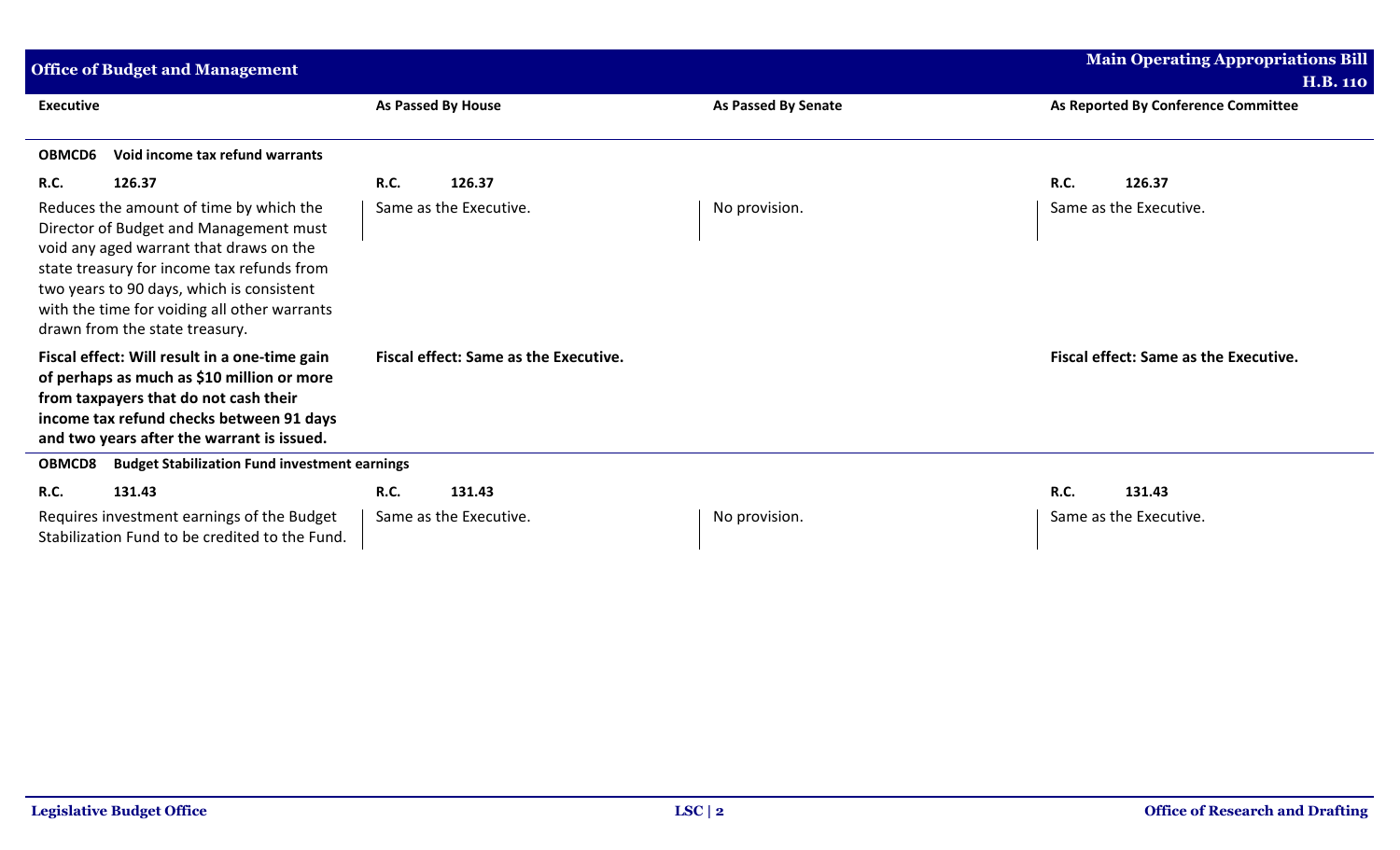| <b>Office of Budget and Management</b>                                                                                                                                                                                                                                                                                                                                                                                                                                                                                                                                                                                                                                                                                  | <b>Main Operating Appropriations Bill</b><br><b>H.B. 110</b> |                                                                                                                                                                                                                                                                                                                                              |                                              |
|-------------------------------------------------------------------------------------------------------------------------------------------------------------------------------------------------------------------------------------------------------------------------------------------------------------------------------------------------------------------------------------------------------------------------------------------------------------------------------------------------------------------------------------------------------------------------------------------------------------------------------------------------------------------------------------------------------------------------|--------------------------------------------------------------|----------------------------------------------------------------------------------------------------------------------------------------------------------------------------------------------------------------------------------------------------------------------------------------------------------------------------------------------|----------------------------------------------|
| <b>Executive</b>                                                                                                                                                                                                                                                                                                                                                                                                                                                                                                                                                                                                                                                                                                        | As Passed By House                                           | <b>As Passed By Senate</b>                                                                                                                                                                                                                                                                                                                   | As Reported By Conference Committee          |
| Fiscal effect: Diverts tens of millions of<br>dollars otherwise credited to the GRF to<br>instead be credited to the Budget<br>Stabilization Fund (Fund 7013). Over the<br>past three years, the Fund 7013 balance<br>yielded \$40.4 million (FY 2020), \$54.5<br>million (FY 2019), and \$26.3 million (FY<br>2018) of investment earnings to the GRF. In<br>the upcoming fiscal biennium, investment<br>earnings may be lower given the interest<br>rate environment. Fund 7013 had a balance<br>of \$2.69 billion at the close of the three<br>previous fiscal years, FY 2018-FY 2020. If<br>this balance is reduced in FY 2021 or years<br>thereafter, the corresponding investment<br>earnings will also decrease. | Fiscal effect: Same as the Executive.                        |                                                                                                                                                                                                                                                                                                                                              | <b>Fiscal effect: Same as the Executive.</b> |
| <b>OBMCD54 Ohio Humanities Council</b>                                                                                                                                                                                                                                                                                                                                                                                                                                                                                                                                                                                                                                                                                  |                                                              | Section:<br>229.20                                                                                                                                                                                                                                                                                                                           | Section:<br>229.20                           |
| No provision.                                                                                                                                                                                                                                                                                                                                                                                                                                                                                                                                                                                                                                                                                                           | No provision.                                                | Requires the OBM Director to consult with<br>the Ohio Humanities Council Board of<br>Directors before distributing funds from<br>item 042517, Ohio Humanities Council.<br>Specifies that this appropriation item be<br>used to support public humanities<br>organizations and to help preserve valuable<br>cultural assets across the state. | Same as the Senate.                          |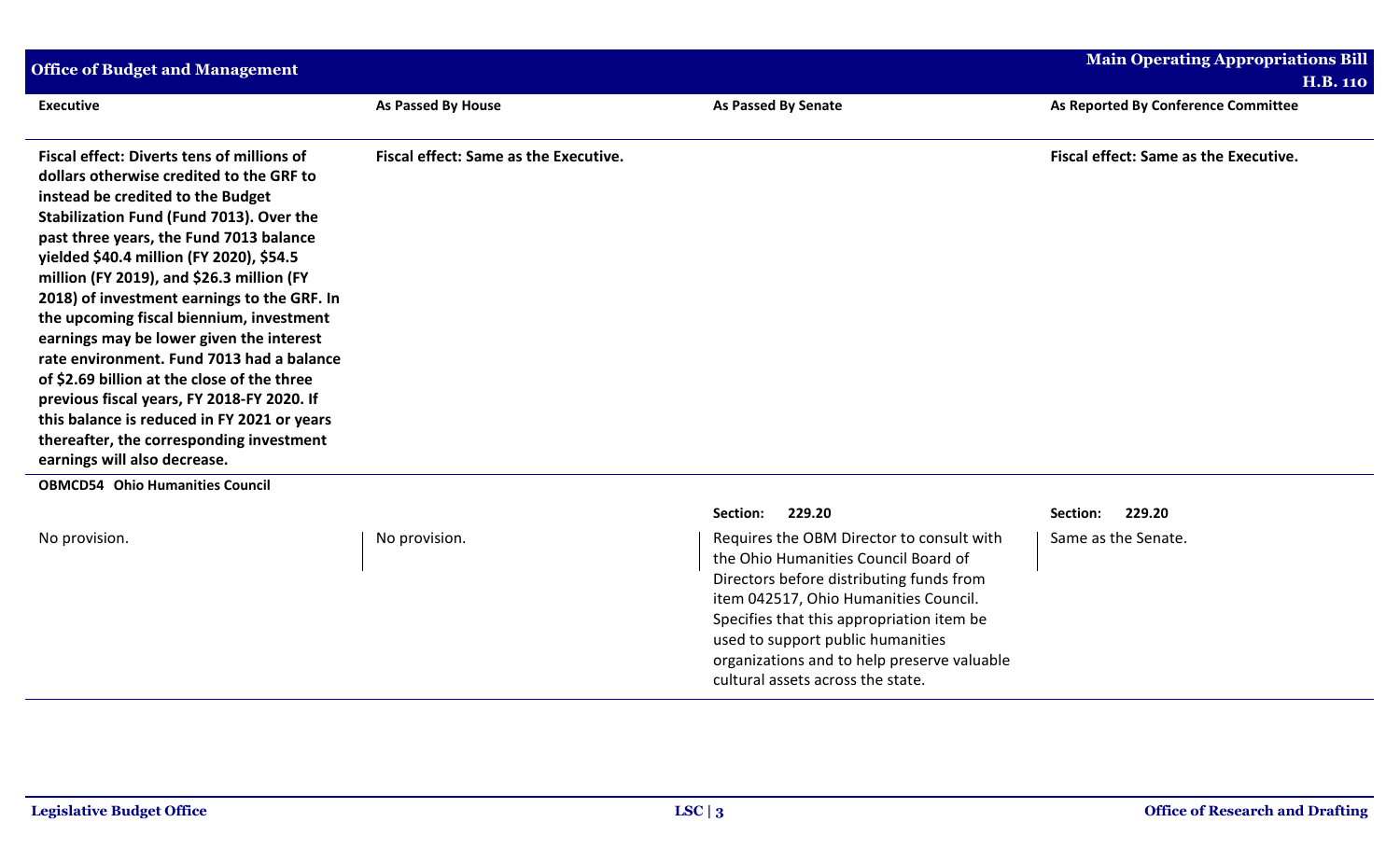| <b>Office of Budget and Management</b>                                                                                                                                                                                                                                                                                                                                 |                        |                            | <b>Main Operating Appropriations Bill</b><br><b>H.B. 110</b> |
|------------------------------------------------------------------------------------------------------------------------------------------------------------------------------------------------------------------------------------------------------------------------------------------------------------------------------------------------------------------------|------------------------|----------------------------|--------------------------------------------------------------|
| <b>Executive</b>                                                                                                                                                                                                                                                                                                                                                       | As Passed By House     | <b>As Passed By Senate</b> | As Reported By Conference Committee                          |
| <b>OBMCD10</b> Audit costs                                                                                                                                                                                                                                                                                                                                             |                        |                            |                                                              |
| 229.20<br>Section:                                                                                                                                                                                                                                                                                                                                                     | 229.20<br>Section:     | 229.20<br>Section:         | 229.20<br>Section:                                           |
| Requires all costs associated with single<br>audit schedules or financial statements<br>prepared in conformance with generally<br>accepted accounting principles for the state<br>to be paid from ISA Fund 1050 appropriation<br>item 042603, Financial Management.                                                                                                    | Same as the Executive. | Same as the Executive.     | Same as the Executive.                                       |
| Requires costs associated with the audit of<br>the Auditor of State to be paid from GRF<br>appropriation item 042321, Operating<br>Expenses.                                                                                                                                                                                                                           | Same as the Executive. | Same as the Executive.     | Same as the Executive.                                       |
| <b>OBMCD11 Shared services center</b>                                                                                                                                                                                                                                                                                                                                  |                        |                            |                                                              |
| 229.20<br>Section:                                                                                                                                                                                                                                                                                                                                                     | 229.20<br>Section:     | 229.20<br>Section:         | Section:<br>229.20                                           |
| Requires GRF appropriation item 042321,<br>Operating Expenses, and ISA item 042620,<br>Shared Services Operating, to be used by the<br>Director of OBM to support the Shared<br>Services program pursuant to division (D) of<br>section 126.21 of the Revised Code.                                                                                                    | Same as the Executive. | Same as the Executive.     | Same as the Executive.                                       |
| Requires the Director of OBM to 1) include<br>the recovery of costs to operate the Shared<br>Services program in the accounting and<br>budgeting services payroll rate and through<br>direct charges billed to agencies for services<br>rendered using a methodology determined<br>by the Director of OBM and 2) deposit cost<br>recovery revenues into ISA Fund 1050. | Same as the Executive. | Same as the Executive.     | Same as the Executive.                                       |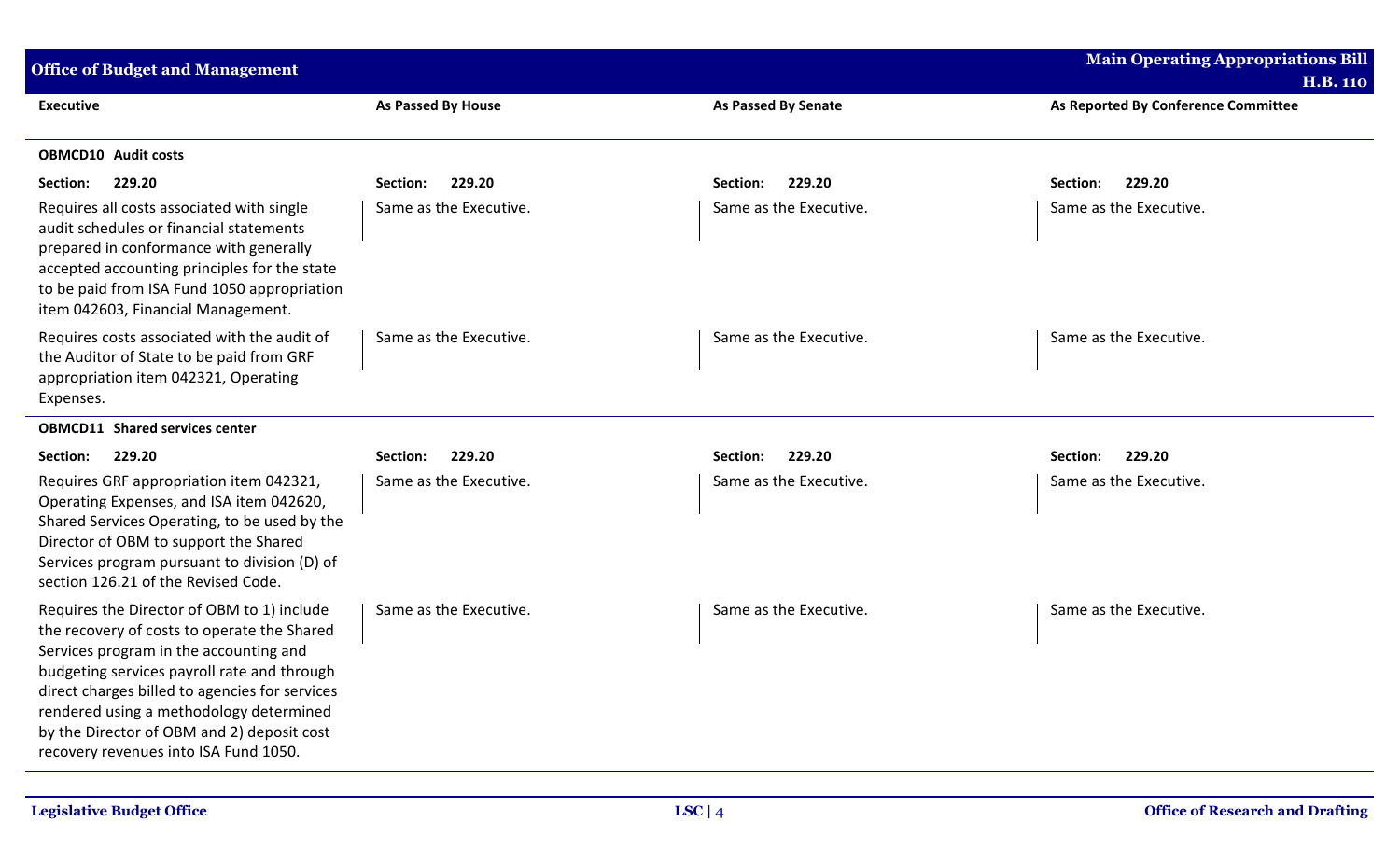| <b>Main Operating Appropriations Bill</b><br><b>Office of Budget and Management</b>                                                                                                                                                                                                                                                                                                                                                                                                                                   |                        |                            |                                     |  |  |
|-----------------------------------------------------------------------------------------------------------------------------------------------------------------------------------------------------------------------------------------------------------------------------------------------------------------------------------------------------------------------------------------------------------------------------------------------------------------------------------------------------------------------|------------------------|----------------------------|-------------------------------------|--|--|
|                                                                                                                                                                                                                                                                                                                                                                                                                                                                                                                       |                        |                            | <b>H.B. 110</b>                     |  |  |
| <b>Executive</b>                                                                                                                                                                                                                                                                                                                                                                                                                                                                                                      | As Passed By House     | <b>As Passed By Senate</b> | As Reported By Conference Committee |  |  |
| <b>OBMCD12</b> Internal audit                                                                                                                                                                                                                                                                                                                                                                                                                                                                                         |                        |                            |                                     |  |  |
| 229.20<br>Section:                                                                                                                                                                                                                                                                                                                                                                                                                                                                                                    | 229.20<br>Section:     | 229.20<br>Section:         | 229.20<br>Section:                  |  |  |
| Requires the Director of OBM to include the<br>recovery of costs to operate the Internal<br>Audit Program in the accounting and<br>budgeting services payroll rate billed to<br>agencies using a methodology determined<br>by the Director of OBM. Requires such cost<br>recovery revenues to be deposited into Fund<br>1050.                                                                                                                                                                                         | Same as the Executive. | Same as the Executive.     | Same as the Executive.              |  |  |
| <b>OBMCD13 Forgery recovery</b>                                                                                                                                                                                                                                                                                                                                                                                                                                                                                       |                        |                            |                                     |  |  |
| 229.20<br>Section:                                                                                                                                                                                                                                                                                                                                                                                                                                                                                                    | 229.20<br>Section:     | 229.20<br>Section:         | 229.20<br>Section:                  |  |  |
| Requires Fund 5EHO appropriation item<br>042604, Forgery Recovery, to be used to<br>reissue warrants that have been certified as<br>forgeries by the rightful recipient as<br>determined by the Bureau of Criminal<br>Identification and Investigation and the<br>Treasurer of State. Requires the Director of<br>OBM to reissue a state warrant upon receipt<br>of funds to cover the reissuance of the<br>warrant. Appropriates any additional<br>amounts needed to reissue warrants backed<br>by receipt of funds. | Same as the Executive. | Same as the Executive.     | Same as the Executive.              |  |  |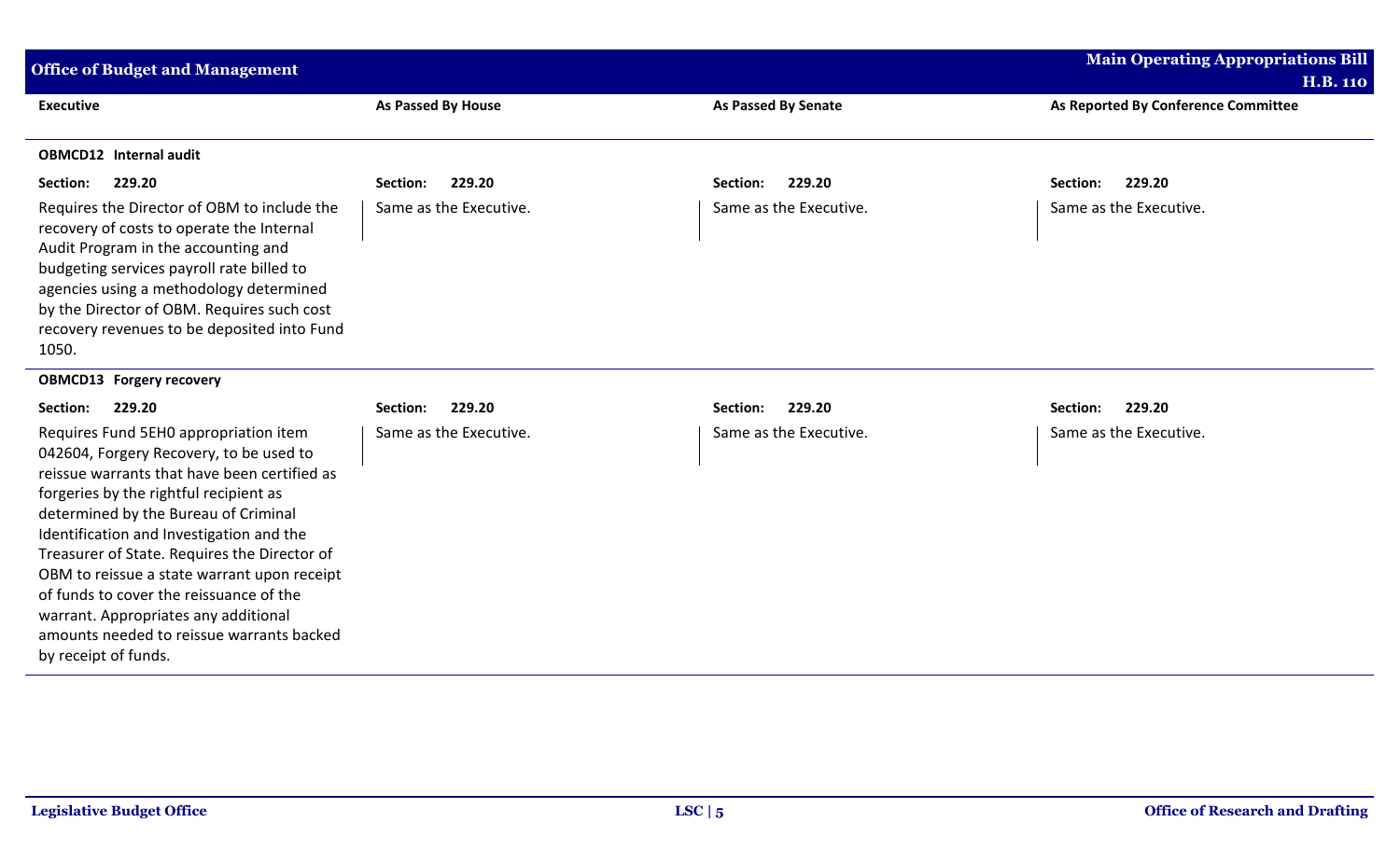| <b>Office of Budget and Management</b>                                                                                                                                                                                                                                                                                                                                                                                                                                       | <b>Main Operating Appropriations Bill</b><br><b>H.B. 110</b> |                        |                                     |
|------------------------------------------------------------------------------------------------------------------------------------------------------------------------------------------------------------------------------------------------------------------------------------------------------------------------------------------------------------------------------------------------------------------------------------------------------------------------------|--------------------------------------------------------------|------------------------|-------------------------------------|
| <b>Executive</b>                                                                                                                                                                                                                                                                                                                                                                                                                                                             | As Passed By House                                           | As Passed By Senate    | As Reported By Conference Committee |
| <b>OBMCD14</b> Personal service expenditures                                                                                                                                                                                                                                                                                                                                                                                                                                 |                                                              |                        |                                     |
| 503.10<br>Section:                                                                                                                                                                                                                                                                                                                                                                                                                                                           | 503.10<br>Section:                                           | 503.10<br>Section:     | 503.10<br>Section:                  |
| Requires any appropriation from which<br>personal service expenses are paid to bear<br>the employer's share of various costs, unless<br>otherwise prohibited by law. Requires that<br>these costs be determined in conformity<br>with the appropriate sections of law and<br>paid in accordance with procedures<br>specified by OBM. Permits expenditures<br>from appropriation item 070601, Public<br>Audit Expense - Intra-State, to be exempted<br>from this requirement. | Same as the Executive.                                       | Same as the Executive. | Same as the Executive.              |

## **OBMCD15 Satisfaction of judgements and settlements against the state**

| Section:                                                                                                                                                                                                                                                             | 503.20                 | 503.20                                                                                                                                                                                                                                                                                         | 503.20                 |
|----------------------------------------------------------------------------------------------------------------------------------------------------------------------------------------------------------------------------------------------------------------------|------------------------|------------------------------------------------------------------------------------------------------------------------------------------------------------------------------------------------------------------------------------------------------------------------------------------------|------------------------|
| 503.20                                                                                                                                                                                                                                                               | Section:               | Section:                                                                                                                                                                                                                                                                                       | Section:               |
| Permits the use of certain appropriations to<br>satisfy judgments, settlements, and<br>administrative awards ordered or approved<br>by the Court of Claims or by any other court<br>of competent jurisdiction in connection with<br>civil actions against the state. | Same as the Executive. | Replaces the Executive provision with one<br>that limits this authorization only to<br>appropriations in H.B. 110 and specifies that<br>the Court of Claims is the sole court of<br>jurisdiction for determining judgements or<br>awards in connection with legal action<br>against the state. | Same as the Executive. |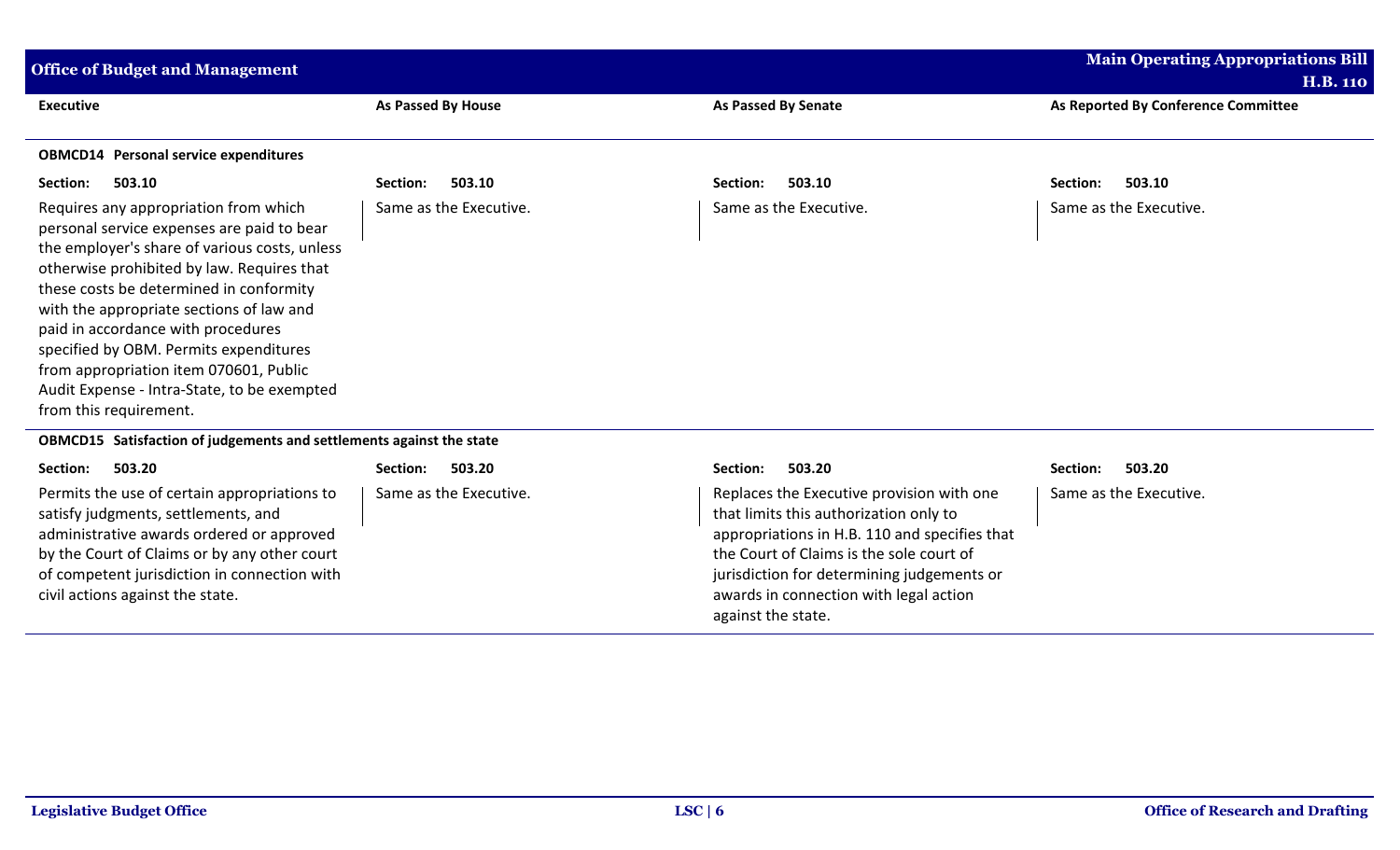| <b>Main Operating Appropriations Bill</b><br><b>Office of Budget and Management</b>                                                                                                                                                                                                                                                                                                                                                                                                                                                                                                                                                                     |                           |                            |                                     |  |
|---------------------------------------------------------------------------------------------------------------------------------------------------------------------------------------------------------------------------------------------------------------------------------------------------------------------------------------------------------------------------------------------------------------------------------------------------------------------------------------------------------------------------------------------------------------------------------------------------------------------------------------------------------|---------------------------|----------------------------|-------------------------------------|--|
|                                                                                                                                                                                                                                                                                                                                                                                                                                                                                                                                                                                                                                                         |                           |                            | <b>H.B. 110</b>                     |  |
| <b>Executive</b>                                                                                                                                                                                                                                                                                                                                                                                                                                                                                                                                                                                                                                        | <b>As Passed By House</b> | <b>As Passed By Senate</b> | As Reported By Conference Committee |  |
| <b>OBMCD16</b> Capital project settlements                                                                                                                                                                                                                                                                                                                                                                                                                                                                                                                                                                                                              |                           |                            |                                     |  |
| 503.30<br>Section:                                                                                                                                                                                                                                                                                                                                                                                                                                                                                                                                                                                                                                      | 503.30<br>Section:        | 503.30<br>Section:         | Section:<br>503.30                  |  |
| Specifies an additional and supplemental<br>procedure to provide for payments of<br>judgments and settlements if the Director of<br>OBM determines that sufficient<br>unencumbered moneys do not exist in the<br>particular appropriation to pay the amount<br>of a final judgment rendered against the<br>state or a state agency, including the<br>settlement of a claim approved by a court, in<br>an action upon and arising out of a<br>contractual obligation for the construction<br>or improvement of a capital facility if the<br>costs under the contract were payable in<br>whole or in part from a state capital projects<br>appropriation. | Same as the Executive.    | Same as the Executive.     | Same as the Executive.              |  |
| <b>OBMCD17</b> Re-issuance of voided warrants                                                                                                                                                                                                                                                                                                                                                                                                                                                                                                                                                                                                           |                           |                            |                                     |  |
| 503.40<br>Section:                                                                                                                                                                                                                                                                                                                                                                                                                                                                                                                                                                                                                                      | 503.40<br>Section:        | 503.40<br>Section:         | 503.40<br>Section:                  |  |
| Provides funds for the reissuance of voided<br>warrants under R.C. 126.37, when approved<br>by OBM.                                                                                                                                                                                                                                                                                                                                                                                                                                                                                                                                                     | Same as the Executive.    | Same as the Executive.     | Same as the Executive.              |  |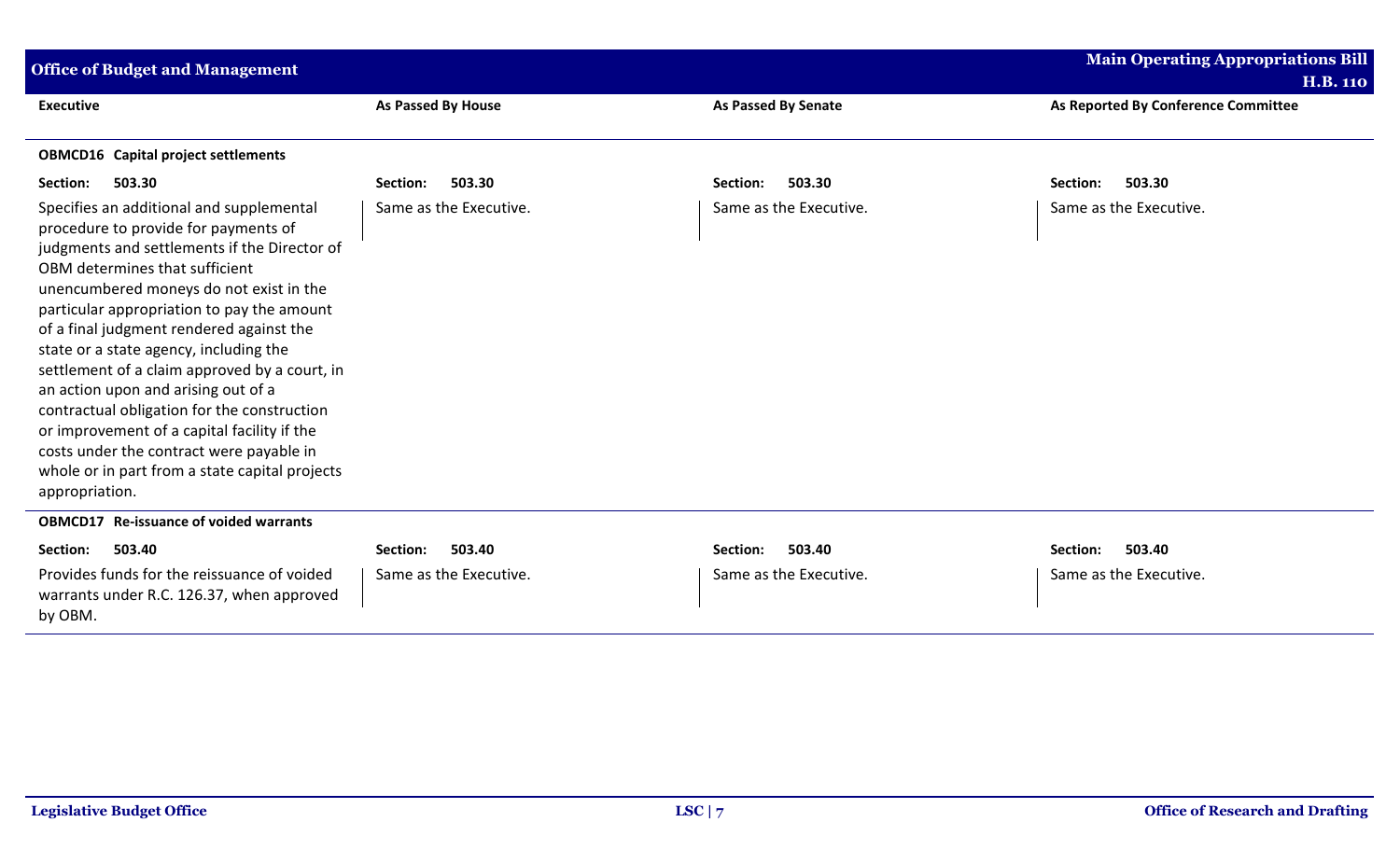| <b>Office of Budget and Management</b>                                                                                                                                                                                                                                                                                                                                                                                                                                                                                                     | <b>Main Operating Appropriations Bill</b><br><b>H.B. 110</b> |                            |                                        |
|--------------------------------------------------------------------------------------------------------------------------------------------------------------------------------------------------------------------------------------------------------------------------------------------------------------------------------------------------------------------------------------------------------------------------------------------------------------------------------------------------------------------------------------------|--------------------------------------------------------------|----------------------------|----------------------------------------|
| <b>Executive</b>                                                                                                                                                                                                                                                                                                                                                                                                                                                                                                                           | As Passed By House                                           | <b>As Passed By Senate</b> | As Reported By Conference Committee    |
| OBMCD18 Reappropriation of unexpended unencumbered balances of operating appropriations                                                                                                                                                                                                                                                                                                                                                                                                                                                    |                                                              |                            |                                        |
| Section:<br>503.50                                                                                                                                                                                                                                                                                                                                                                                                                                                                                                                         | 503.50<br>Section:                                           | 503.50<br>Section:         | 503.50<br>Section:                     |
| Reappropriates on July 1 of the following<br>fiscal year an unexpended balance of an<br>operating appropriation or reappropriation<br>that a state agency lawfully encumbered<br>prior to the close of a fiscal year from the<br>fund from which it was originally<br>appropriated or reappropriated for various<br>time periods based on the type of<br>encumbrance.                                                                                                                                                                      | Same as the Executive.                                       | Same as the Executive.     | Same as the Executive.                 |
| Requires any operating appropriations for<br>which unexpended balances are<br>reappropriated for an encumbrance for an<br>item of special order manufacture not<br>available on state contract or in the open<br>market to be reported to the Controlling<br>Board by the Director of OBM by December<br>31 each year. Requires the report on each<br>such item to include the item, the cost of<br>the item, and the name of the vendor.<br>Requires the report to be updated on a<br>quarterly basis for encumbrances remaining<br>open. | Same as the Executive.                                       | Same as the Executive.     | Same as the Executive.                 |
| Specifies that a reappropriation made<br>pursuant to this provision lapses upon the<br>expiration of the reappropriation time<br>periods referenced in this section and<br>requires the Director of OBM to cancel the<br>encumbrance of the unexpended                                                                                                                                                                                                                                                                                     | Same as the Executive.                                       | Same as the Executive.     | Same as the Executive.                 |
| <b>Legislative Budget Office</b>                                                                                                                                                                                                                                                                                                                                                                                                                                                                                                           |                                                              | LSC   8                    | <b>Office of Research and Drafting</b> |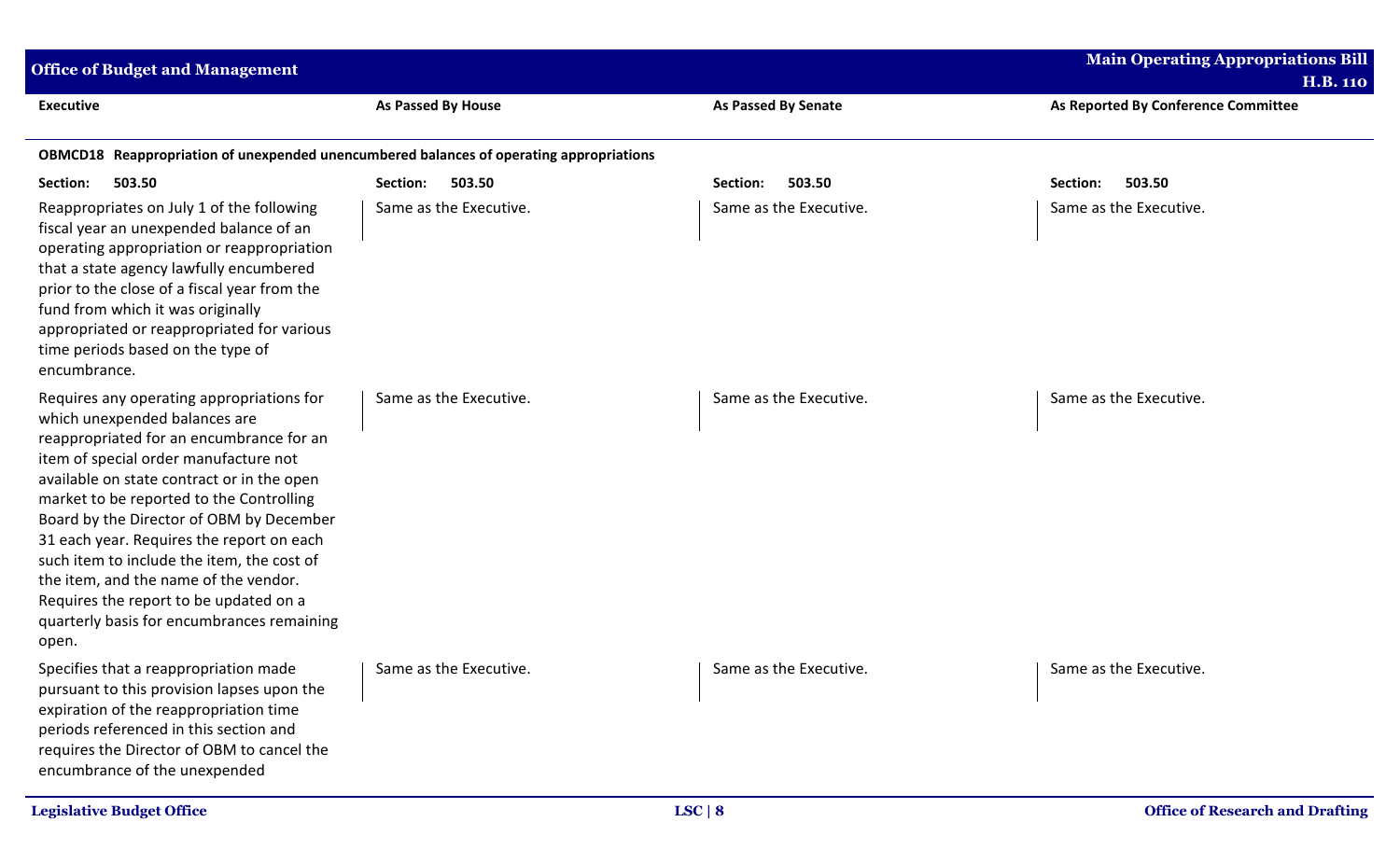| <b>Office of Budget and Management</b>                                                                                                                                                                                                                                                                       |                           |                            | <b>Main Operating Appropriations Bill</b><br><b>H.B. 110</b> |  |  |
|--------------------------------------------------------------------------------------------------------------------------------------------------------------------------------------------------------------------------------------------------------------------------------------------------------------|---------------------------|----------------------------|--------------------------------------------------------------|--|--|
| <b>Executive</b>                                                                                                                                                                                                                                                                                             | <b>As Passed By House</b> | <b>As Passed By Senate</b> | As Reported By Conference Committee                          |  |  |
| reappropriation no later than the end of the<br>weekend following the expiration of the<br>reappropriation period.                                                                                                                                                                                           |                           |                            |                                                              |  |  |
| Specifies that if the Controlling Board<br>approved a purchase, that approval remains<br>in effect so long as the appropriation used to<br>make that purchase remains encumbered.                                                                                                                            | Same as the Executive.    | Same as the Executive.     | Same as the Executive.                                       |  |  |
| <b>OBMCD19</b> Correction of accounting errors                                                                                                                                                                                                                                                               |                           |                            |                                                              |  |  |
| 503.60<br>Section:                                                                                                                                                                                                                                                                                           | 503.60<br>Section:        | 503.60<br>Section:         | 503.60<br>Section:                                           |  |  |
| Permits the Director of OBM to correct<br>accounting errors committed by OBM staff,<br>such as reestablishing encumbrances or<br>appropriations cancelled in error during the<br>cancellation of operating encumbrances in<br>November and of nonoperating<br>encumbrances in December.                      | Same as the Executive.    | Same as the Executive.     | Same as the Executive.                                       |  |  |
| Permits the Director of OBM to correct<br>accounting errors committed by the staff of<br>a state agency or state institution of higher<br>education, such as reestablishing prior year<br>nonoperating encumbrances canceled or<br>modified in error. Appropriates the<br>reestablished encumbrance amounts. | Same as the Executive.    | Same as the Executive.     | Same as the Executive.                                       |  |  |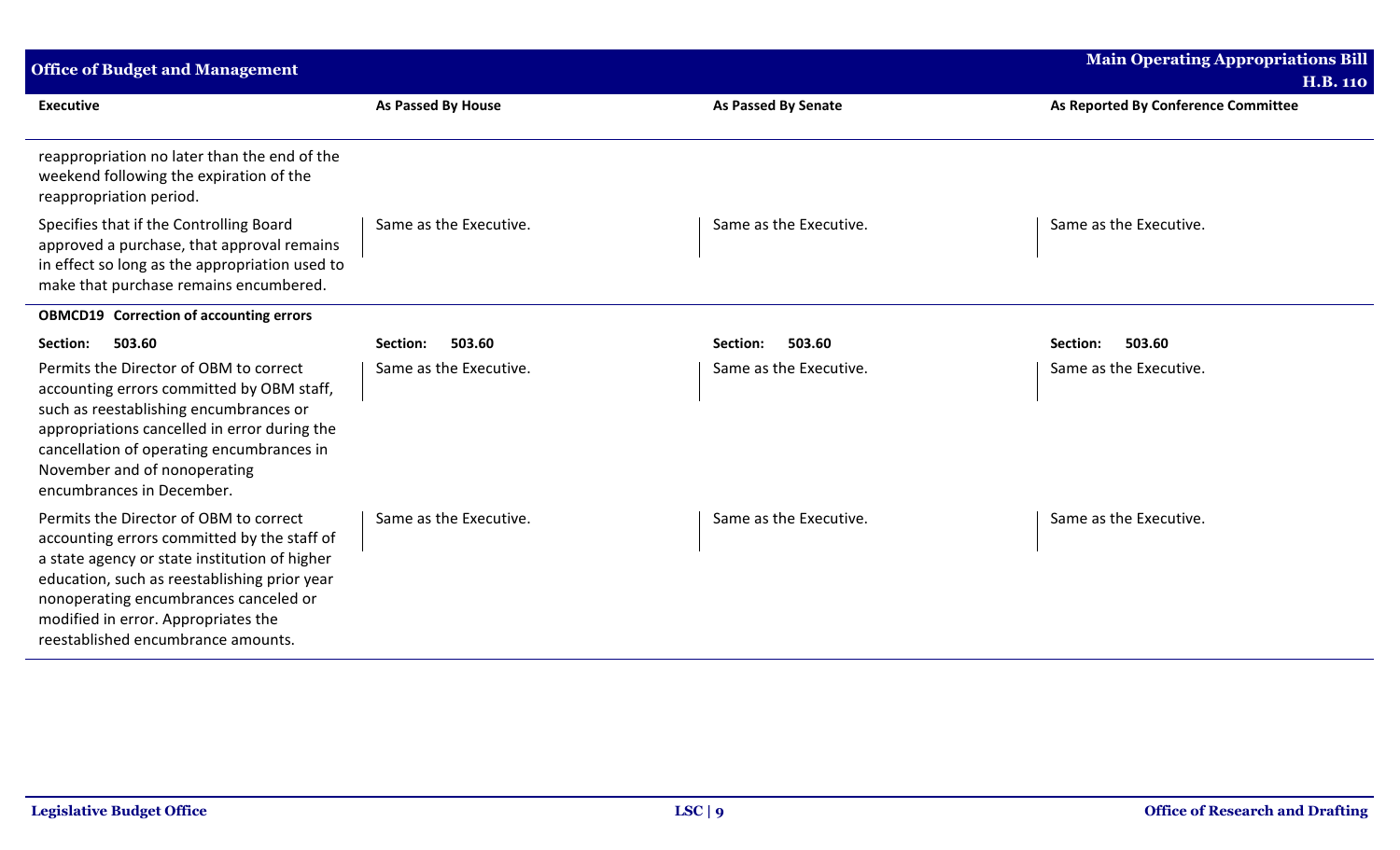| <b>Office of Budget and Management</b>                                                                                                                                                                                                                                                                                                                                                 |                           |                            | <b>Main Operating Appropriations Bill</b><br><b>H.B. 110</b> |
|----------------------------------------------------------------------------------------------------------------------------------------------------------------------------------------------------------------------------------------------------------------------------------------------------------------------------------------------------------------------------------------|---------------------------|----------------------------|--------------------------------------------------------------|
| <b>Executive</b>                                                                                                                                                                                                                                                                                                                                                                       | <b>As Passed By House</b> | <b>As Passed By Senate</b> | As Reported By Conference Committee                          |
| <b>OBMCD20 Temporary revenue holding</b>                                                                                                                                                                                                                                                                                                                                               |                           |                            |                                                              |
| Section:<br>503.70                                                                                                                                                                                                                                                                                                                                                                     | 503.70<br>Section:        | 503.70<br>Section:         | 503.70<br>Section:                                           |
| Permits the Director of OBM to create funds<br>in the state treasury for the purpose of<br>temporarily holding revenue required to be<br>credited to a fund in the state treasury,<br>whose disposition is not immediately known<br>at the time of receipt. Requires the Director<br>to credit the revenue to the appropriate<br>fund in the state treasury, once it is<br>identified. | Same as the Executive.    | Same as the Executive.     | Same as the Executive.                                       |
| Permits the Director of OBM to create funds<br>in the state treasury, upon certification by<br>the head of a state agency, on behalf of a<br>state agency when the agency is required by<br>law to detain funds in escrow. Permits the<br>Director to transfer cash between funds in<br>the state treasury to satisfy escrow<br>requirements.                                          | Same as the Executive.    | Same as the Executive.     | Same as the Executive.                                       |
| OBMCD21 Appropriations related to cash transfers and re-establishment of encumbrances                                                                                                                                                                                                                                                                                                  |                           |                            |                                                              |
| 503.80<br>Section:                                                                                                                                                                                                                                                                                                                                                                     | 503.80<br>Section:        | 503.80<br>Section:         | 503.80<br>Section:                                           |
| Appropriates any cash transferred by the<br>Director of OBM under R.C. 126.15 (for the<br>purpose of making adjustments to capital or<br>operating budgets) and any amounts<br>necessary to re-establish appropriations or<br>encumbrances under that section.                                                                                                                         | Same as the Executive.    | Same as the Executive.     | Same as the Executive.                                       |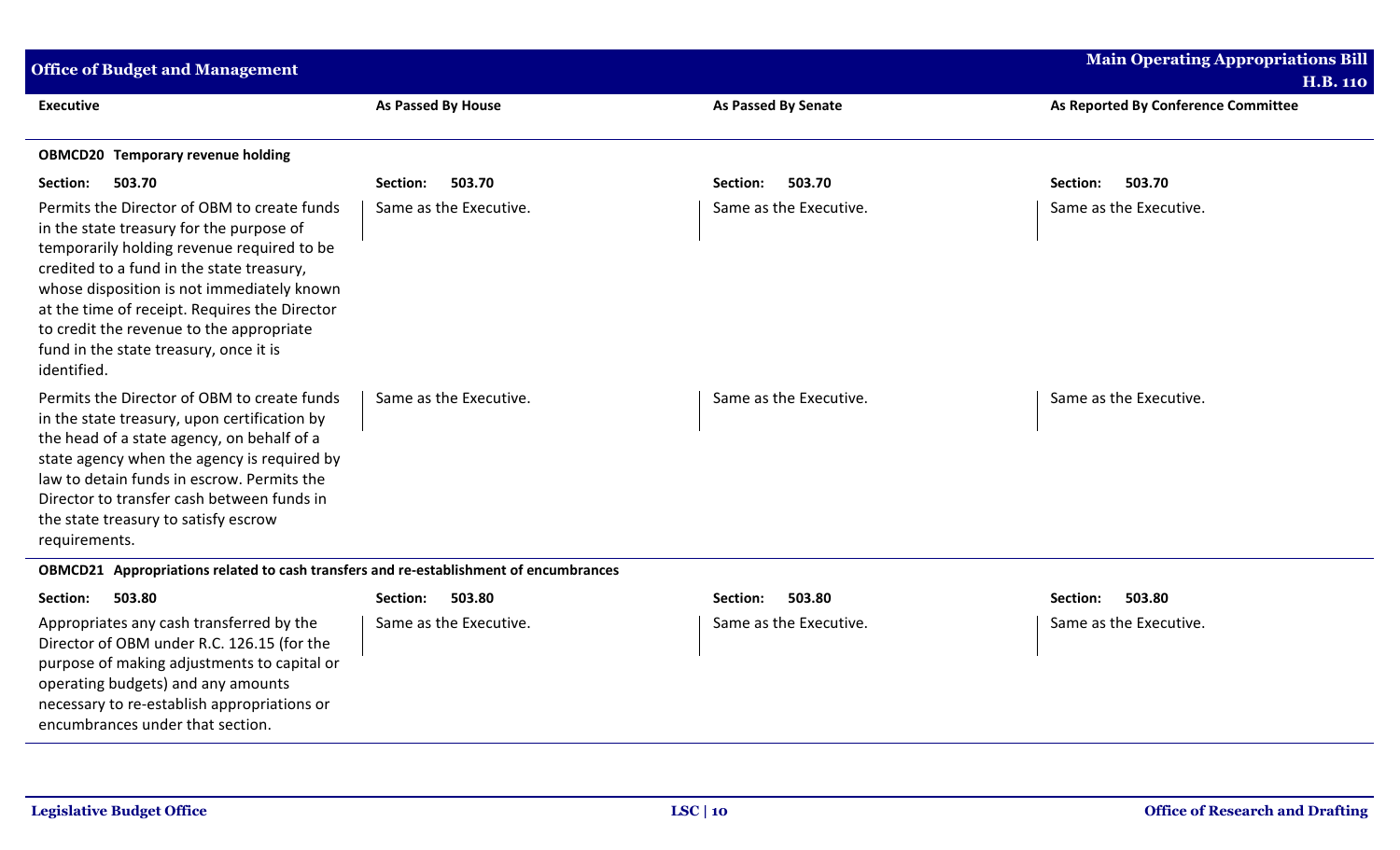| <b>Main Operating Appropriations Bill</b><br><b>Office of Budget and Management</b><br><b>H.B. 110</b>                                                                                                                                                                                                                                                                                                                                                                                                                                                     |                        |                            |                                     |  |  |
|------------------------------------------------------------------------------------------------------------------------------------------------------------------------------------------------------------------------------------------------------------------------------------------------------------------------------------------------------------------------------------------------------------------------------------------------------------------------------------------------------------------------------------------------------------|------------------------|----------------------------|-------------------------------------|--|--|
| <b>Executive</b>                                                                                                                                                                                                                                                                                                                                                                                                                                                                                                                                           | As Passed By House     | <b>As Passed By Senate</b> | As Reported By Conference Committee |  |  |
| <b>OBMCD22 Transfers of Third Frontier appropriations</b>                                                                                                                                                                                                                                                                                                                                                                                                                                                                                                  |                        |                            |                                     |  |  |
| 503.90<br>Section:                                                                                                                                                                                                                                                                                                                                                                                                                                                                                                                                         | 503.90<br>Section:     | 503.90<br>Section:         | 503.90<br>Section:                  |  |  |
| Permits the Director of OBM to transfer<br>appropriations between the Third Frontier<br>Research and Development Fund (Fund<br>7011) and the Third Frontier Research and<br>Development Taxable Bond Fund (Fund<br>7014) as necessary to maintain the exclusion<br>from the calculation of gross income for<br>federal income taxation purposes.<br>Authorizes the Director of OBM to create<br>new appropriation items within Fund 7014<br>and make transfers of appropriations to<br>Fund 7014 for projects that were originally<br>funded in Fund 7011. | Same as the Executive. | Same as the Executive.     | Same as the Executive.              |  |  |
| <b>OBMCD23</b> Income tax distribution to counties                                                                                                                                                                                                                                                                                                                                                                                                                                                                                                         |                        |                            |                                     |  |  |
| 503.100<br>Section:                                                                                                                                                                                                                                                                                                                                                                                                                                                                                                                                        | Section:<br>503.100    | 503.100<br>Section:        | Section:<br>503.100                 |  |  |
| Appropriates from the GRF sufficient funds<br>to make income tax distribution payments<br>to counties required by R.C. 5747.03(B)(2).                                                                                                                                                                                                                                                                                                                                                                                                                      | Same as the Executive. | Same as the Executive.     | Same as the Executive.              |  |  |
| OBMCD24 Expenditures and appropriation increases approved by the Controlling Board                                                                                                                                                                                                                                                                                                                                                                                                                                                                         |                        |                            |                                     |  |  |
| 503.110<br>Section:                                                                                                                                                                                                                                                                                                                                                                                                                                                                                                                                        | 503.110<br>Section:    | 503.110<br>Section:        | 503.110<br>Section:                 |  |  |
| Appropriates for the period ending June 30,<br>2023, any money that the Controlling Board<br>approves for expenditure or any<br>appropriation increase approved by the<br>Controlling Board.                                                                                                                                                                                                                                                                                                                                                               | Same as the Executive. | Same as the Executive.     | Same as the Executive.              |  |  |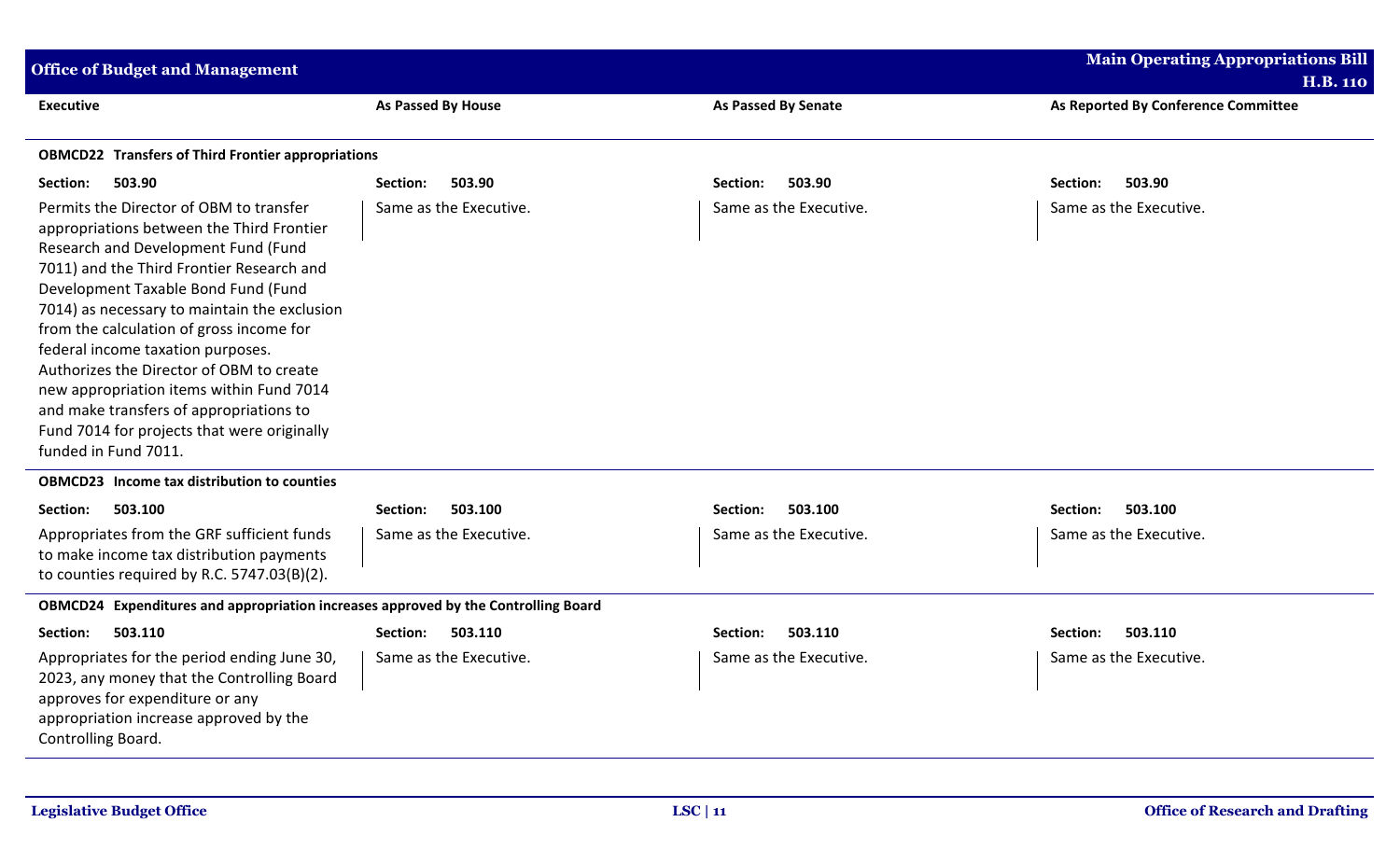| <b>Office of Budget and Management</b>                                                                                                                                                                                                                                                                                |                        |                            | <b>Main Operating Appropriations Bill</b><br><b>H.B. 110</b> |
|-----------------------------------------------------------------------------------------------------------------------------------------------------------------------------------------------------------------------------------------------------------------------------------------------------------------------|------------------------|----------------------------|--------------------------------------------------------------|
| <b>Executive</b>                                                                                                                                                                                                                                                                                                      | As Passed By House     | <b>As Passed By Senate</b> | As Reported By Conference Committee                          |
| OBMCD25 Funds received for use of governor's residence                                                                                                                                                                                                                                                                |                        |                            |                                                              |
| 503.120<br>Section:                                                                                                                                                                                                                                                                                                   | 503.120<br>Section:    | 503.120<br>Section:        | 503.120<br>Section:                                          |
| Appropriates to appropriation item 100604,<br>Governor's Residence Gift, any amount<br>received by the Governor's Residence Fund<br>(Fund 4H20) for use of the residence<br>pursuant to R.C. 107.40.                                                                                                                  | Same as the Executive. | Same as the Executive.     | Same as the Executive.                                       |
| <b>OBMCD26</b> General obligation debt service payments                                                                                                                                                                                                                                                               |                        |                            |                                                              |
| 504.10<br>Section:                                                                                                                                                                                                                                                                                                    | 504.10<br>Section:     | 504.10<br>Section:         | 504.10<br>Section:                                           |
| Specifies that certain appropriations of the<br>main operating budget are for the purpose<br>of paying debt service and financing costs on<br>general obligation bonds or notes of the<br>state. Appropriates additional amounts to<br>fully fund those costs if additional amounts<br>are necessary.                 | Same as the Executive. | Same as the Executive.     | Same as the Executive.                                       |
| OBMCD27 Lease rental payments for debt service                                                                                                                                                                                                                                                                        |                        |                            |                                                              |
| 504.20<br>Section:                                                                                                                                                                                                                                                                                                    | 504.20<br>Section:     | 504.20<br>Section:         | 504.20<br>Section:                                           |
| Specifies that certain appropriations of the<br>bill are for the purpose of making lease<br>rental payments pursuant to leases and<br>agreements relating to bonds, notes, or<br>other obligations of the state. Appropriates<br>additional amounts to fully fund those costs<br>if additional amounts are necessary. | Same as the Executive. | Same as the Executive.     | Same as the Executive.                                       |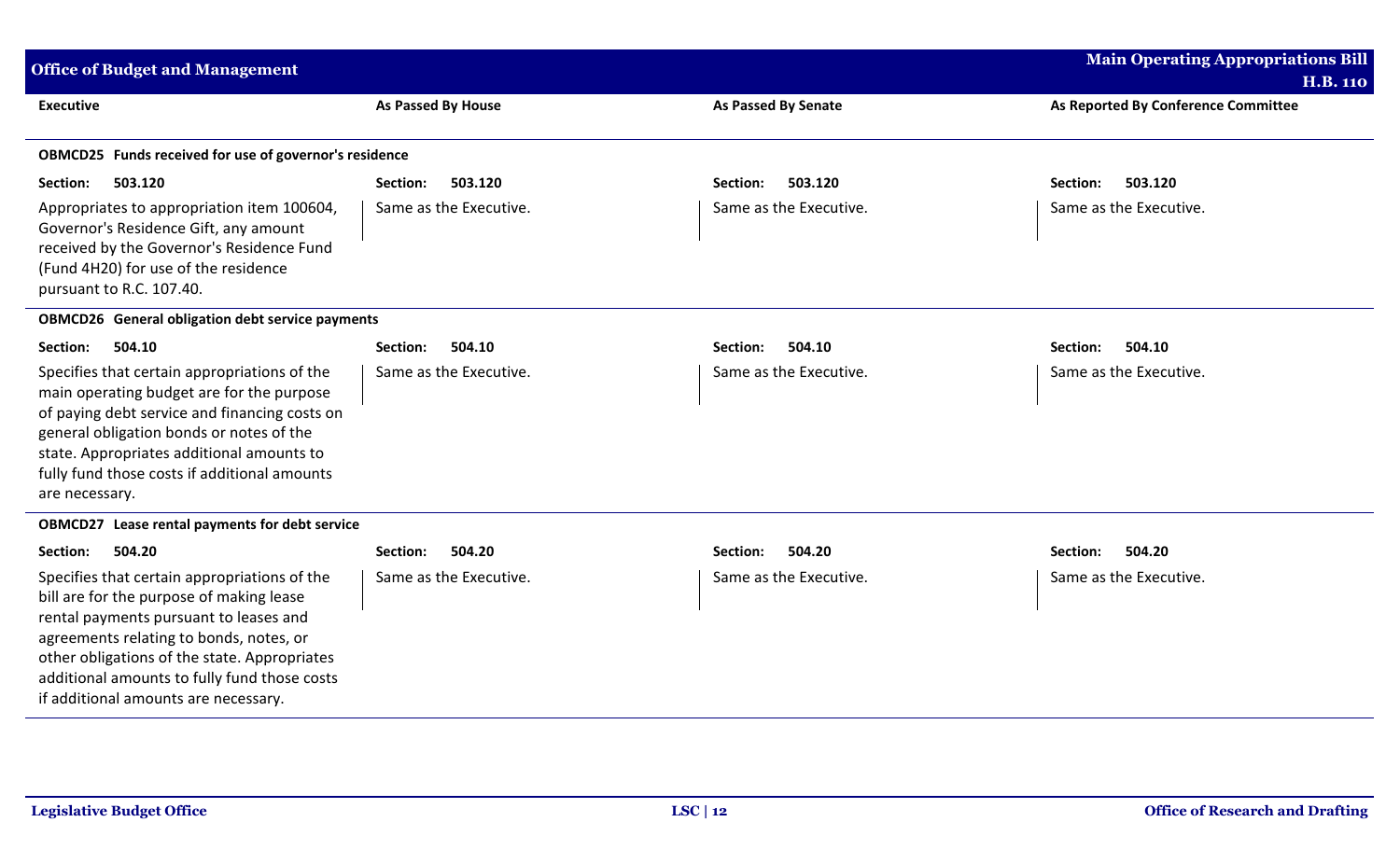| <b>Office of Budget and Management</b>                                                                                                                                                                                                                                                                                                                                                                                                                                                                                                                                                              |                        |                            | <b>Main Operating Appropriations Bill</b><br><b>H.B. 110</b> |
|-----------------------------------------------------------------------------------------------------------------------------------------------------------------------------------------------------------------------------------------------------------------------------------------------------------------------------------------------------------------------------------------------------------------------------------------------------------------------------------------------------------------------------------------------------------------------------------------------------|------------------------|----------------------------|--------------------------------------------------------------|
| <b>Executive</b>                                                                                                                                                                                                                                                                                                                                                                                                                                                                                                                                                                                    | As Passed By House     | <b>As Passed By Senate</b> | As Reported By Conference Committee                          |
| OBMCD28 Authorization for Treasurer of State and OBM to effectuate certain debt service payments                                                                                                                                                                                                                                                                                                                                                                                                                                                                                                    |                        |                            |                                                              |
| 504.30<br>Section:                                                                                                                                                                                                                                                                                                                                                                                                                                                                                                                                                                                  | 504.30<br>Section:     | 504.30<br>Section:         | 504.30<br>Section:                                           |
| Requires OBM to process payments from<br>general obligation and lease rental payment<br>appropriation items during the FY 2022-FY<br>2023 biennium relating to bonds, notes, or<br>other obligations of the state. Requires<br>payments to be made upon certification by<br>the Treasurer of State of the dates and the<br>amounts due on those dates.                                                                                                                                                                                                                                              | Same as the Executive. | Same as the Executive.     | Same as the Executive.                                       |
| OBMCD29 Arbitrage rebate authorization                                                                                                                                                                                                                                                                                                                                                                                                                                                                                                                                                              |                        |                            |                                                              |
| Section:<br>505.10                                                                                                                                                                                                                                                                                                                                                                                                                                                                                                                                                                                  | 505.10<br>Section:     | 505.10<br>Section:         | 505.10<br>Section:                                           |
| Appropriates, from the funds designated by<br>or pursuant to the applicable proceedings<br>authorizing the issuance of state obligations,<br>amounts computed at the time to represent<br>the portion of investment income to be<br>rebated or amounts in lieu of or in addition<br>to any rebate amount to be paid to the<br>federal government in order to maintain the<br>exclusion from gross income for federal<br>income tax purposes of interest on those<br>state obligations under section 148(f) of the<br>Internal Revenue Code. Requires OBM to<br>approve and voucher rebate payments. | Same as the Executive. | Same as the Executive.     | Same as the Executive.                                       |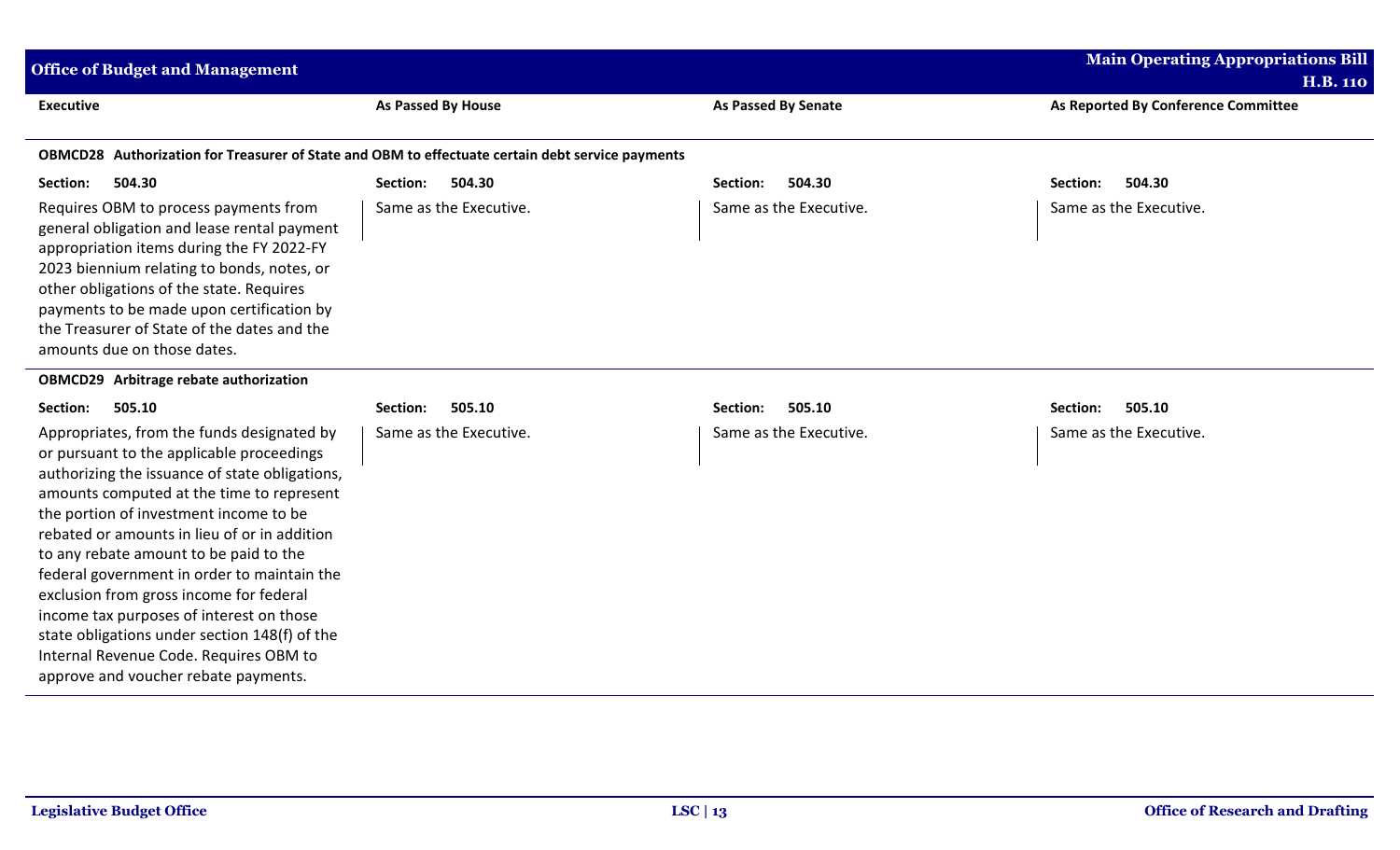| <b>Office of Budget and Management</b>                                                                                                                                                                                                                                                                                        |                           |                            | <b>Main Operating Appropriations Bill</b>              |
|-------------------------------------------------------------------------------------------------------------------------------------------------------------------------------------------------------------------------------------------------------------------------------------------------------------------------------|---------------------------|----------------------------|--------------------------------------------------------|
| <b>Executive</b>                                                                                                                                                                                                                                                                                                              | <b>As Passed By House</b> | <b>As Passed By Senate</b> | <b>H.B. 110</b><br>As Reported By Conference Committee |
| <b>OBMCD30 Statewide indirect cost recovery</b>                                                                                                                                                                                                                                                                               |                           |                            |                                                        |
| 505.20<br>Section:                                                                                                                                                                                                                                                                                                            | 505.20<br>Section:        | 505.20<br>Section:         | 505.20<br>Section:                                     |
| Appropriates from available receipts<br>amounts required for statewide indirect<br>costs when the Director of OBM has<br>determined that an appropriation made to a<br>state agency for this purpose is insufficient.                                                                                                         | Same as the Executive.    | Same as the Executive.     | Same as the Executive.                                 |
| OBMCD31 Transfers on behalf of the statewide indirect cost allocation plan                                                                                                                                                                                                                                                    |                           |                            |                                                        |
| 505.30<br>Section:                                                                                                                                                                                                                                                                                                            | 505.30<br>Section:        | 505.30<br>Section:         | 505.30<br>Section:                                     |
| Prohibits total transfers made from the GRF<br>by the Director of OBM under these<br>provisions from exceeding the amounts<br>transferred into the GRF for the purpose of<br>recovering statewide indirect costs under<br>R.C. 126.12.                                                                                        | Same as the Executive.    | Same as the Executive.     | Same as the Executive.                                 |
| Allows an agency director to certify to the<br>Director of OBM the amount of expenses<br>not allowed to be included in the Statewide<br>Indirect Cost Allocation Plan (SWICAP) under<br>federal regulations, from any fund included<br>in the SWICAP, prepared as required by R.C.<br>126.12.                                 | Same as the Executive.    | Same as the Executive.     | Same as the Executive.                                 |
| Permits the Director of OBM, upon<br>determining that no alternative source of<br>funding is available to pay for such expenses,<br>to transfer funds from the GRF to the fund<br>for which the certification is made up to the<br>amount of the certification. Requires the<br>director of an agency receiving such funds to | Same as the Executive.    | Same as the Executive.     | Same as the Executive.                                 |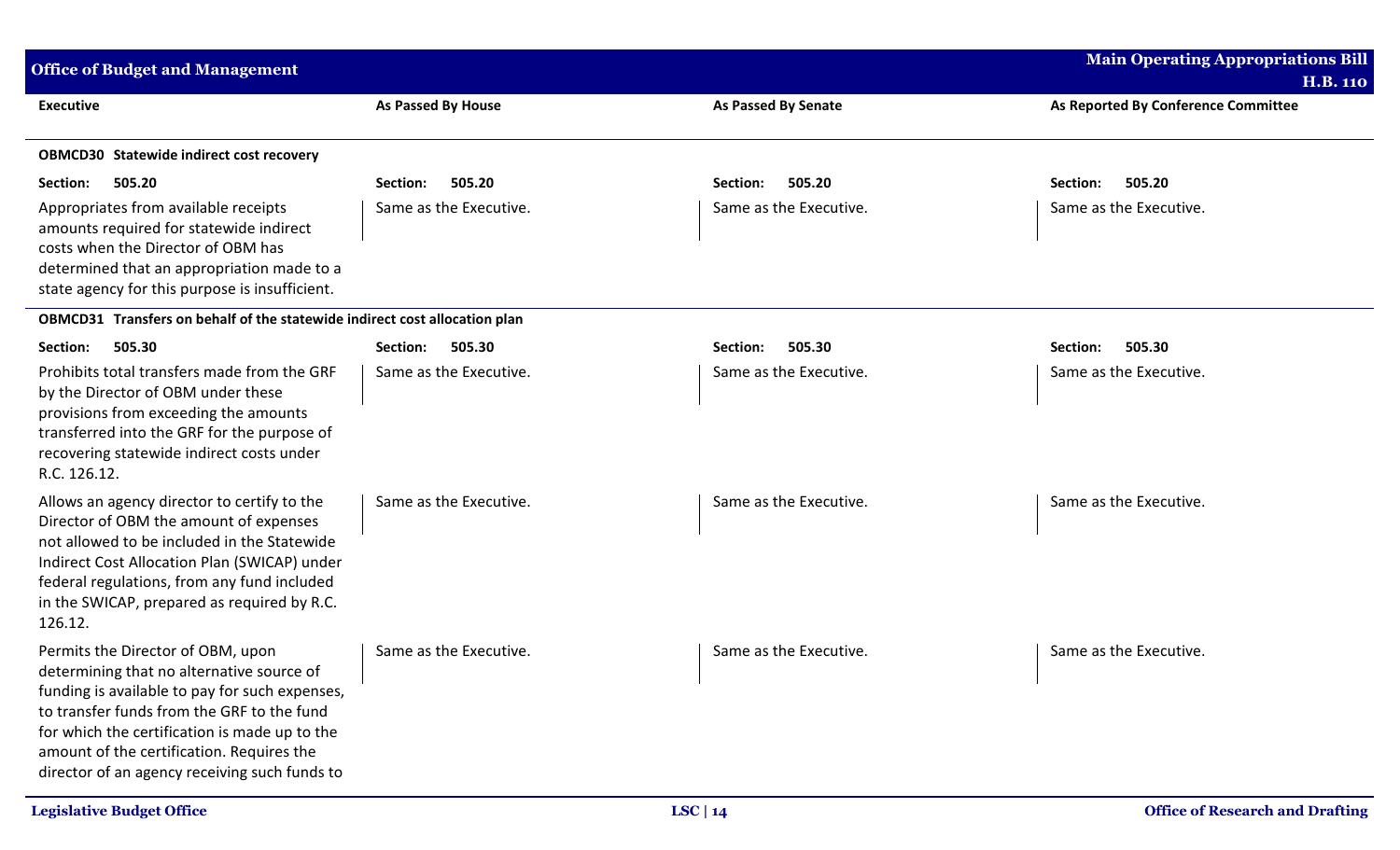| <b>Office of Budget and Management</b>                                                                                                                                                                                                                                                                                                                                                                                                                                                                                                                                  |                        |                            | <b>Main Operating Appropriations Bill</b><br><b>H.B. 110</b> |
|-------------------------------------------------------------------------------------------------------------------------------------------------------------------------------------------------------------------------------------------------------------------------------------------------------------------------------------------------------------------------------------------------------------------------------------------------------------------------------------------------------------------------------------------------------------------------|------------------------|----------------------------|--------------------------------------------------------------|
| <b>Executive</b>                                                                                                                                                                                                                                                                                                                                                                                                                                                                                                                                                        | As Passed By House     | <b>As Passed By Senate</b> | As Reported By Conference Committee                          |
| include a request for funding for such<br>activities from an alternative source as part<br>of the next budget submission.                                                                                                                                                                                                                                                                                                                                                                                                                                               |                        |                            |                                                              |
| Allows the director of an agency to certify to<br>the Director of OBM the amount of<br>expenses paid in error from a fund included<br>in the SWICAP. Allows the Director of OBM<br>to transfer cash from the fund from which<br>the expenditure should have been made<br>into the fund from which the expenses were<br>erroneously paid, up to the amount of the<br>certification.                                                                                                                                                                                      | Same as the Executive. | Same as the Executive.     | Same as the Executive.                                       |
| Allows the director of an agency to certify to<br>the Director of OBM the amount of<br>expenses or revenues not allowed to be<br>included in the SWICAP under federal<br>regulations, for any fund included in the<br>SWICAP, for which the federal government<br>requires payment. Appropriates from the<br>available receipts of such a fund, up to the<br>amount of the certification, the amount<br>required by the federal government if the<br>Director of OBM determines that an<br>appropriation made to a state agency is<br>insufficient to make the payment. | Same as the Executive. | Same as the Executive.     | Same as the Executive.                                       |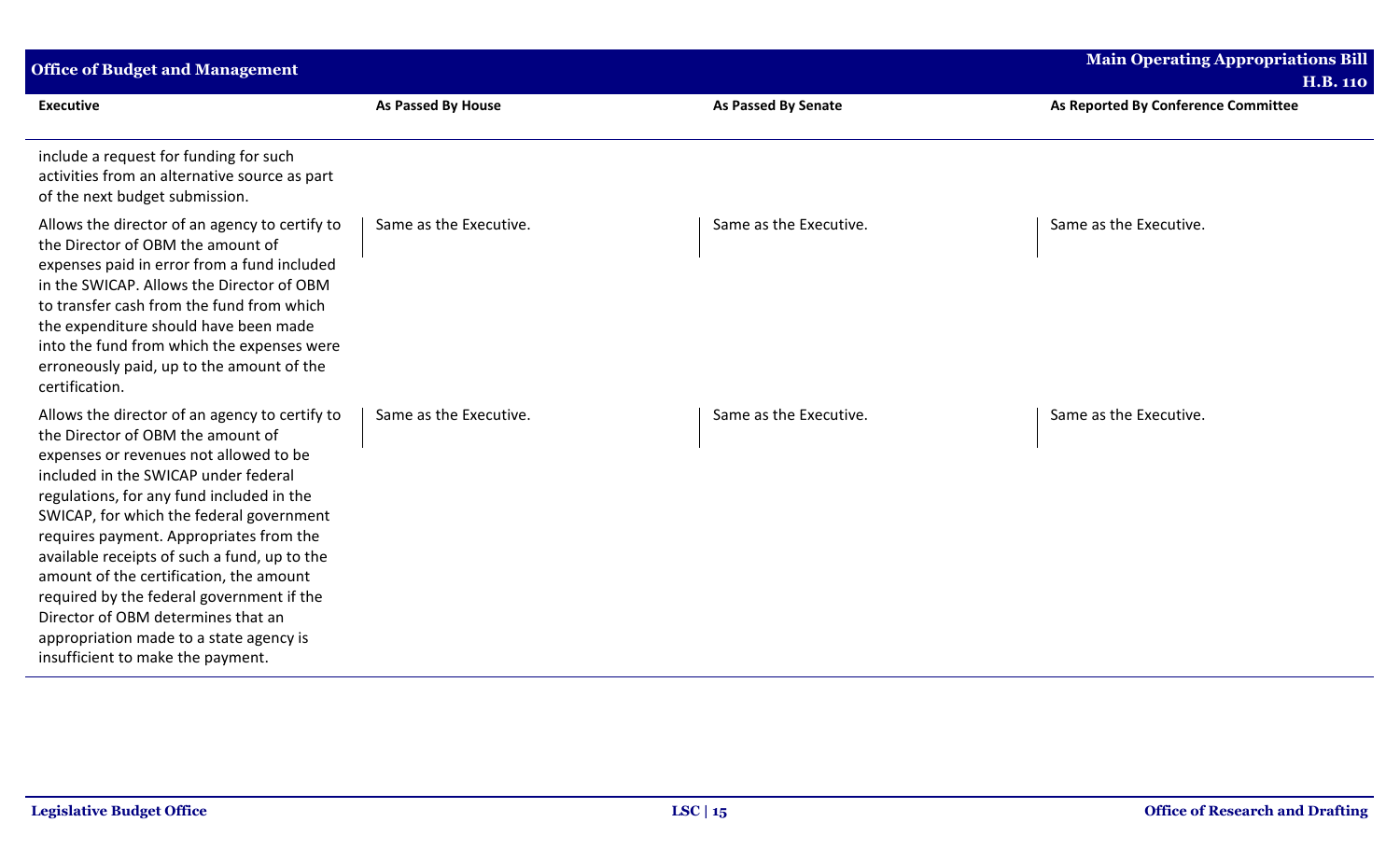| <b>Office of Budget and Management</b>                                                                                                                                                                                                                                                                                                                      |                        |                            | <b>Main Operating Appropriations Bill</b>              |
|-------------------------------------------------------------------------------------------------------------------------------------------------------------------------------------------------------------------------------------------------------------------------------------------------------------------------------------------------------------|------------------------|----------------------------|--------------------------------------------------------|
| <b>Executive</b>                                                                                                                                                                                                                                                                                                                                            | As Passed By House     | <b>As Passed By Senate</b> | <b>H.B. 110</b><br>As Reported By Conference Committee |
|                                                                                                                                                                                                                                                                                                                                                             |                        |                            |                                                        |
| <b>OBMCD32</b> Federal government interest requirements                                                                                                                                                                                                                                                                                                     |                        |                            |                                                        |
| Section:<br>505.40                                                                                                                                                                                                                                                                                                                                          | Section:<br>505.40     | Section:<br>505.40         | Section:<br>505.40                                     |
| Authorizes the Director of OBM to designate<br>the funds that are to retain their own<br>interest earnings in order to reduce the<br>payment of adjustments to the federal<br>government, as determined by the<br>Statewide Indirect Cost Allocation Plan<br>prepared pursuant to R.C. 126.12(A).                                                           | Same as the Executive. | Same as the Executive.     | Same as the Executive.                                 |
| <b>OBMCD33</b> Federal Cash Management Improvement Act                                                                                                                                                                                                                                                                                                      |                        |                            |                                                        |
| 505.50<br>Section:                                                                                                                                                                                                                                                                                                                                          | 505.50<br>Section:     | 505.50<br>Section:         | Section:<br>505.50                                     |
| Allows the Director of OBM to cancel and<br>reestablish all or part of encumbrances in<br>like amounts within the funds identified by<br>the plan required to be prepared under R.C.<br>131.36 for compliance with the Federal Cash<br>Management Improvement Act.<br>Appropriates the amounts necessary to<br>reestablish all or part of the encumbrances. | Same as the Executive. | Same as the Executive.     | Same as the Executive.                                 |
| <b>OBMCD34</b> Interest earnings for federal funds                                                                                                                                                                                                                                                                                                          |                        |                            |                                                        |
| Section:<br>505.60                                                                                                                                                                                                                                                                                                                                          | Section:<br>505.60     | Section:<br>505.60         | Section:<br>505.60                                     |
| Authorizes the Director of OBM to designate<br>any fund in the state treasury that receives<br>federal revenue to be credited with<br>investment earnings to comply with federal<br>law, notwithstanding R.C. 113.09.                                                                                                                                       | Same as the Executive. | Same as the Executive.     | Same as the Executive.                                 |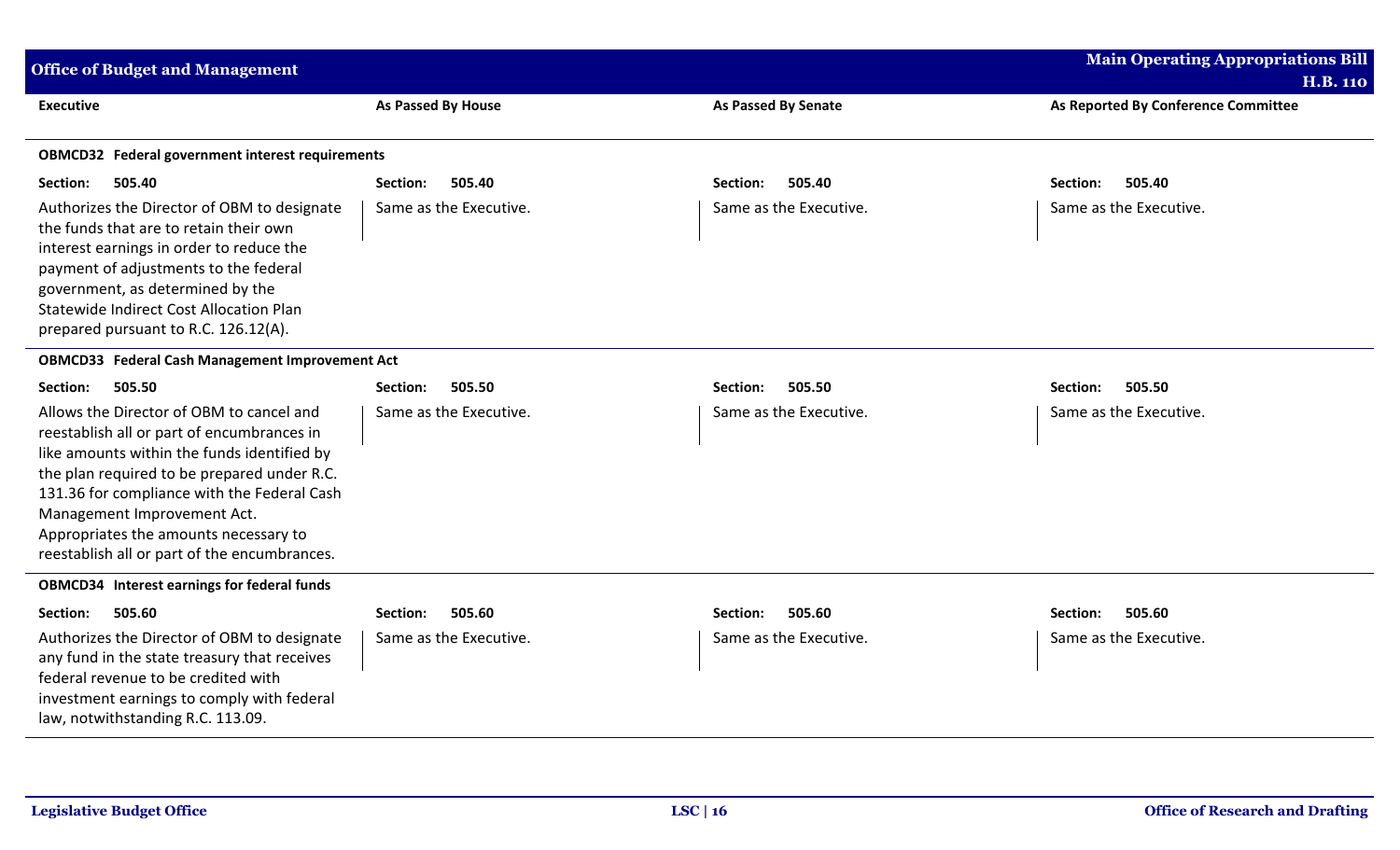| <b>Office of Budget and Management</b>                                                                                                                                                                                                                          |                           |                                                                                                                                                                                                           | <b>Main Operating Appropriations Bill</b> |
|-----------------------------------------------------------------------------------------------------------------------------------------------------------------------------------------------------------------------------------------------------------------|---------------------------|-----------------------------------------------------------------------------------------------------------------------------------------------------------------------------------------------------------|-------------------------------------------|
|                                                                                                                                                                                                                                                                 |                           |                                                                                                                                                                                                           | <b>H.B. 110</b>                           |
| <b>Executive</b>                                                                                                                                                                                                                                                | <b>As Passed By House</b> | <b>As Passed By Senate</b>                                                                                                                                                                                | As Reported By Conference Committee       |
|                                                                                                                                                                                                                                                                 |                           |                                                                                                                                                                                                           |                                           |
| <b>OBMCD35</b> Transfers to the GRF of interest earned                                                                                                                                                                                                          |                           |                                                                                                                                                                                                           |                                           |
| 509.10<br>Section:                                                                                                                                                                                                                                              | 509.10<br>Section:        | 509.10<br>Section:                                                                                                                                                                                        | 509.10<br>Section:                        |
| Authorizes the Director of OBM to transfer<br>to the GRF interest earned in any state fund,<br>with the exception of funds that are<br>restricted or protected by the Ohio<br>Constitution, federal tax law, or the federal<br>Cash Management Improvement Act. | Same as the Executive.    | Same as the Executive.                                                                                                                                                                                    | Same as the Executive.                    |
| OBMCD36 Cash transfers to the General Revenue Fund from non-GRF funds                                                                                                                                                                                           |                           |                                                                                                                                                                                                           |                                           |
| 509.20<br>Section:                                                                                                                                                                                                                                              | 509.20<br>Section:        | 509.20<br>Section:                                                                                                                                                                                        | 509.20<br>Section:                        |
| Permits the Director of OBM to transfer up<br>to \$200 million cash during the FY 2022-FY<br>2023 biennium from non-GRF funds that are<br>not constitutionally restricted to the GRF.                                                                           | Same as the Executive.    | Same as the Executive.                                                                                                                                                                                    | Same as the Executive.                    |
| OBMCD63 Cash transfer from State Pay for Success Contract Fund to GRF                                                                                                                                                                                           |                           |                                                                                                                                                                                                           |                                           |
|                                                                                                                                                                                                                                                                 |                           | Section:<br>509.25                                                                                                                                                                                        | 509.25<br>Section:                        |
| No provision.                                                                                                                                                                                                                                                   | No provision.             | Requires the Director of Budget and<br>Management to transfer \$5,000,000 from<br>the State Pay for Success Contract Fund<br>(Fund 5VZ0) to the GRF on July 1, 2022 or as<br>soon as possible thereafter. | Same as the Senate.                       |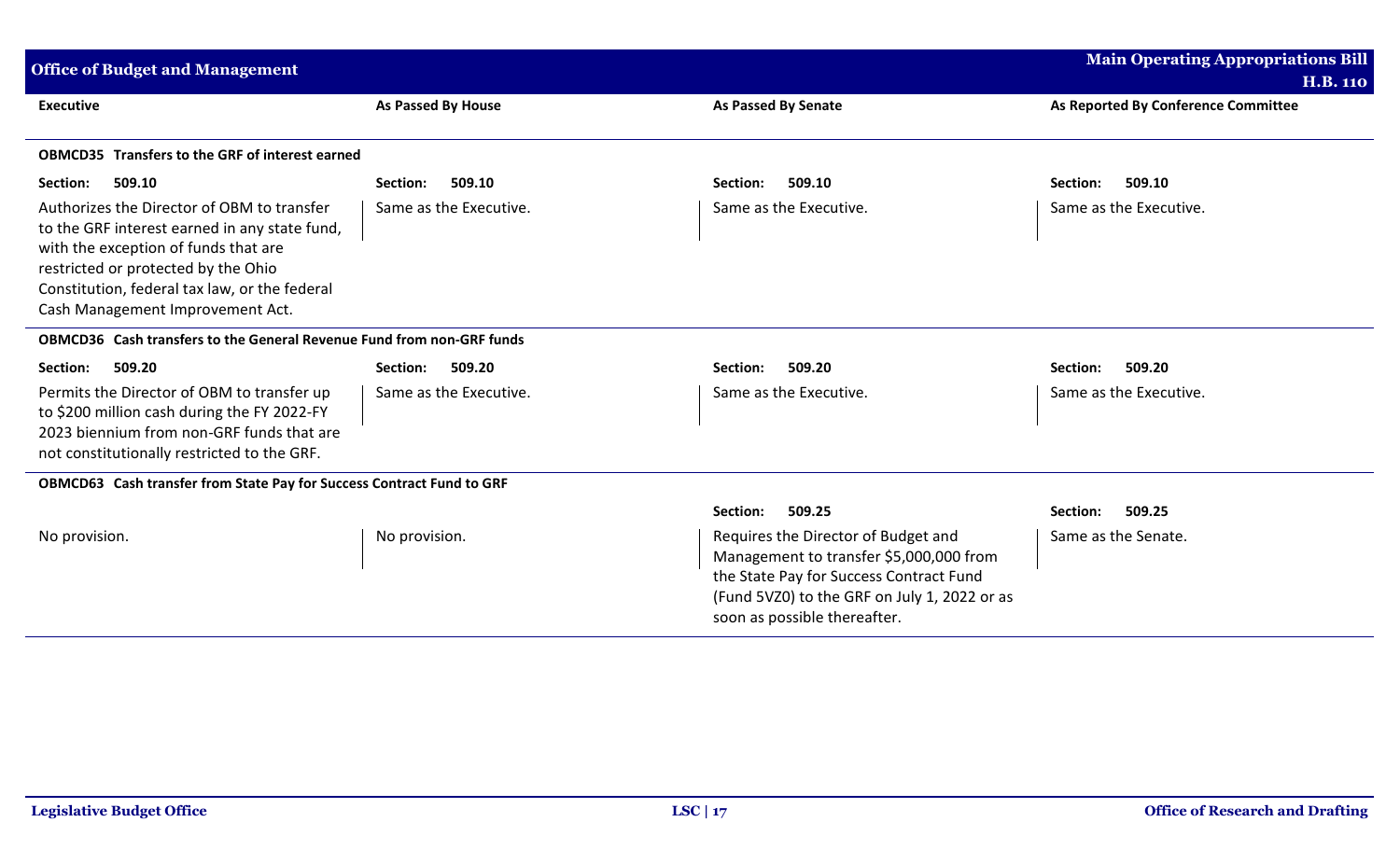| <b>Office of Budget and Management</b>                                                                                                                                          |                                                                                                                                                                                                                                                                                                                                                                                                                                                                                |                            | <b>Main Operating Appropriations Bill</b><br><b>H.B. 110</b> |
|---------------------------------------------------------------------------------------------------------------------------------------------------------------------------------|--------------------------------------------------------------------------------------------------------------------------------------------------------------------------------------------------------------------------------------------------------------------------------------------------------------------------------------------------------------------------------------------------------------------------------------------------------------------------------|----------------------------|--------------------------------------------------------------|
| <b>Executive</b>                                                                                                                                                                | As Passed By House                                                                                                                                                                                                                                                                                                                                                                                                                                                             | <b>As Passed By Senate</b> | As Reported By Conference Committee                          |
| <b>OBMCD51 Unclaimed Fund remittance</b>                                                                                                                                        |                                                                                                                                                                                                                                                                                                                                                                                                                                                                                |                            |                                                              |
|                                                                                                                                                                                 | 509.30<br>Section:                                                                                                                                                                                                                                                                                                                                                                                                                                                             |                            |                                                              |
| No provision.                                                                                                                                                                   | Creates the Law Enforcement<br>Reimbursement Training Fund (Fund 5XZ0)<br>in the state treasury and requires the<br>Director of OBM, on July 1, 2021, or as soon<br>as possible thereafter, to request the<br>Director of Commerce to remit \$15,000,000<br>of unclaimed funds that have been reported<br>by holders of unclaimed funds and remained<br>unclaimed for 30 years or more for deposit<br>into Fund 5XZ0. Requires the Director of<br>Commerce to remit the funds. | No provision.              | No provision.                                                |
| OBMCD37 Medical marijuana control program repayments                                                                                                                            |                                                                                                                                                                                                                                                                                                                                                                                                                                                                                |                            |                                                              |
| Section:<br>509.50                                                                                                                                                              | 509.50<br>Section:                                                                                                                                                                                                                                                                                                                                                                                                                                                             | 509.50<br>Section:         | 509.50<br>Section:                                           |
| Requires the Director of Commerce and the<br>Executive Director of the Board of Pharmacy<br>to consult with the Director of OBM to<br>determine a repayment schedule for the FY | Same as the Executive.                                                                                                                                                                                                                                                                                                                                                                                                                                                         | Same as the Executive.     | Same as the Executive.                                       |

the GRF.

2022-FY 2023 biennium to fully repay transfers on behalf of each agency from the Emergency Purposes/Contingency Fund (Fund 5KM0) to the Medical Marijuana

Control Program Fund (Fund 5YS0). Specifies that such repayments are to be credited to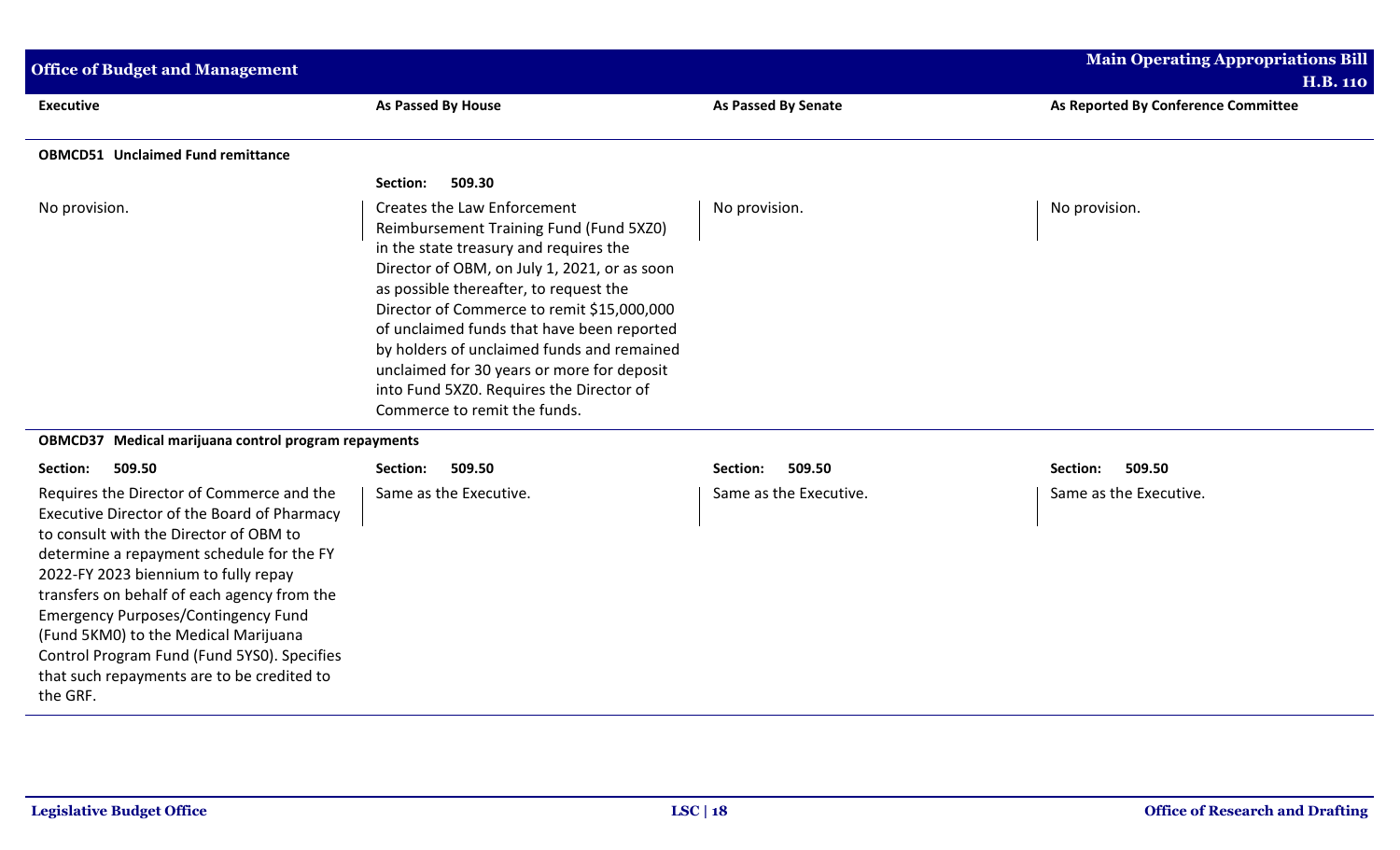| <b>Office of Budget and Management</b>                                                                                                                                             |                           |                                                                                                                                                                                                                | <b>Main Operating Appropriations Bill</b><br><b>H.B. 110</b> |
|------------------------------------------------------------------------------------------------------------------------------------------------------------------------------------|---------------------------|----------------------------------------------------------------------------------------------------------------------------------------------------------------------------------------------------------------|--------------------------------------------------------------|
| <b>Executive</b>                                                                                                                                                                   | <b>As Passed By House</b> | <b>As Passed By Senate</b>                                                                                                                                                                                     | As Reported By Conference Committee                          |
| OBMCD64 Cash transfer from the State Fire Marshal Fund to the GRF                                                                                                                  |                           |                                                                                                                                                                                                                |                                                              |
|                                                                                                                                                                                    |                           | 509.60<br>Section:                                                                                                                                                                                             | 509.60<br>Section:                                           |
| No provision.                                                                                                                                                                      | No provision.             | Requires the OBM Director to transfer<br>\$1,500,000 cash each fiscal year from the<br>State Fire Marshal Fund (Fund 5460) to the<br>GRF to reimburse the GRF for the costs of<br>providing MARCS fee offsets. | Same as the Senate.                                          |
| <b>OBMCD38 GRF transfer to Tourism Ohio Fund</b>                                                                                                                                   |                           |                                                                                                                                                                                                                |                                                              |
| 512.10<br>Section:                                                                                                                                                                 | Section:<br>512.10        | Section:<br>512.10                                                                                                                                                                                             | Section:<br>512.10                                           |
| Authorizes the Director of OBM, on July 1,<br>2021 or as soon as possible thereafter, to<br>transfer up to \$20,000,000 cash from the<br>GRF to the Tourism Ohio Fund (Fund 5MJ0). | Same as the Executive.    | Same as the Executive but decreases the<br>cash amount that may be transferred up to<br>\$15,000,000.                                                                                                          | Same as the Senate.                                          |
| <b>OBMCD42</b> GRF transfer to Statewide Treatment and Prevention Fund (Fund 4750)                                                                                                 |                           |                                                                                                                                                                                                                |                                                              |
| 512.20<br>Section:                                                                                                                                                                 | 512.20<br>Section:        | 512.20<br>Section:                                                                                                                                                                                             | 512.20<br>Section:                                           |
| Authorizes the Director of OBM, in each<br>fiscal year, to transfer up to \$5,000,000 cash<br>from the GRF to the Statewide Treatment<br>and Prevention Fund (Fund 4750).          | Same as the Executive.    | Same as the Executive, but changes the<br>transfer to \$10,000,000 in FY 2022.                                                                                                                                 | Same as the Executive.                                       |
| OBMCD44 GRF transfer to Statewide Community Police Relations Fund (Fund 5RS0)                                                                                                      |                           |                                                                                                                                                                                                                |                                                              |
| Section:<br>512.30                                                                                                                                                                 | <b>Section:</b><br>512.30 | 512.30<br>Section:                                                                                                                                                                                             | 512.30<br>Section:                                           |
| Authorizes the Director of OBM, in FY 2023,<br>to transfer up to \$1,150,000 cash from the<br>GRF to the Statewide Community Police<br>Relations Fund (Fund 5RS0).                 | Same as the Executive.    | Same as the Executive.                                                                                                                                                                                         | Same as the Executive.                                       |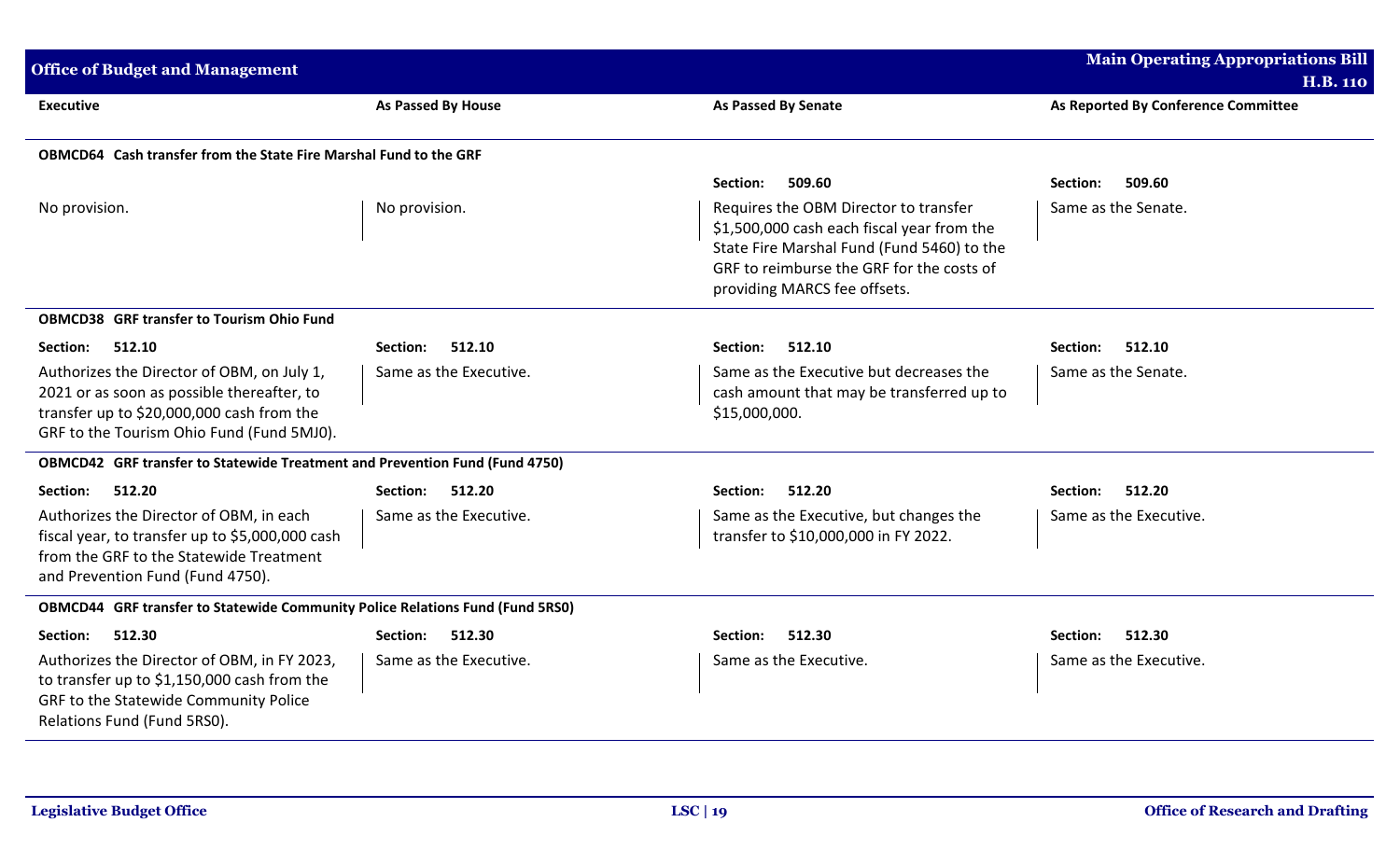| <b>Office of Budget and Management</b>                                                                                                                                                                       |                                                                                                                                                 |                                                                                                                                                                                                          | <b>Main Operating Appropriations Bill</b><br><b>H.B. 110</b>                                                                                                                       |
|--------------------------------------------------------------------------------------------------------------------------------------------------------------------------------------------------------------|-------------------------------------------------------------------------------------------------------------------------------------------------|----------------------------------------------------------------------------------------------------------------------------------------------------------------------------------------------------------|------------------------------------------------------------------------------------------------------------------------------------------------------------------------------------|
| <b>Executive</b>                                                                                                                                                                                             | As Passed By House                                                                                                                              | <b>As Passed By Senate</b>                                                                                                                                                                               | As Reported By Conference Committee                                                                                                                                                |
| <b>OBMCD43</b> GRF transfer to Targeted Addiction Program Fund (Fund 5TZ0)                                                                                                                                   |                                                                                                                                                 |                                                                                                                                                                                                          |                                                                                                                                                                                    |
| 512.40<br>Section:                                                                                                                                                                                           | 512.40<br>Section:                                                                                                                              | 512.40<br>Section:                                                                                                                                                                                       | 512.40<br>Section:                                                                                                                                                                 |
| Authorizes the Director of OBM, in each<br>fiscal year, to transfer up to \$23,750,000<br>cash from the GRF to the Targeted Addiction<br>Program Fund (Fund 5TZ0).                                           | Same as the Executive, but increases the<br>transfer amount to \$24,000,000 in each<br>fiscal year.                                             | Same as the Executive, but changes the<br>transfer to \$48,000,000 in FY 2022.                                                                                                                           | Same as the House.                                                                                                                                                                 |
| OBMCD50 GRF transfer to State Pay for Success Contract Fund                                                                                                                                                  |                                                                                                                                                 |                                                                                                                                                                                                          |                                                                                                                                                                                    |
|                                                                                                                                                                                                              | 512.50<br>Section:                                                                                                                              | 512.50<br>Section:                                                                                                                                                                                       | 512.50<br>Section:                                                                                                                                                                 |
| No provision.                                                                                                                                                                                                | Requires the OBM Director to transfer<br>\$1,000,000 cash in FY 2022 from the GRF to<br>the State Pay for Success Contract Fund<br>(Fund 5VZ0). | Same as the House, but increases the<br>transfer amount to \$1,200,000.                                                                                                                                  | Same as the Senate.                                                                                                                                                                |
| <b>OBMCD45</b> GRF transfer to Student Wellness and Success Fund (Fund 5VS0)                                                                                                                                 |                                                                                                                                                 |                                                                                                                                                                                                          |                                                                                                                                                                                    |
| 512.70<br>Section:                                                                                                                                                                                           | Section: 512.70                                                                                                                                 | Section:<br>512.70                                                                                                                                                                                       | 512.70<br>Section:                                                                                                                                                                 |
| Authorizes the Director of OBM to transfer<br>up to \$500,000,000 cash in FY 2022 and up<br>to \$600,000,000 cash in FY 2023 from the<br><b>GRF to the Student Wellness and Success</b><br>Fund (Fund 5VS0). | Same as the Executive.                                                                                                                          | Same as the Executive, but increases the<br>transfer amounts to \$661,000,000 in FY<br>2022 and to \$842,000,000 in FY 2023 and<br>renames Fund 5VS0 as the "Foundation<br>Funding - All Students Fund." | Same as the Executive, but retains the<br>Senate's renaming of Fund 5VS0 as the<br>"Foundation Funding - All Students Fund."                                                       |
| <b>OBMCD71 GRF Transfer to School Bus Purchase Fund</b>                                                                                                                                                      |                                                                                                                                                 |                                                                                                                                                                                                          |                                                                                                                                                                                    |
|                                                                                                                                                                                                              |                                                                                                                                                 |                                                                                                                                                                                                          | 512.73<br>Section:                                                                                                                                                                 |
| No provision.                                                                                                                                                                                                | No provision.                                                                                                                                   | No provision.                                                                                                                                                                                            | Requires the Director of OBM, on July 1,<br>2021, or as soon as possible thereafter, to<br>transfer \$50,000,000 cash from the GRF to<br>the School Bus Purchase Fund (Fund 5VU0). |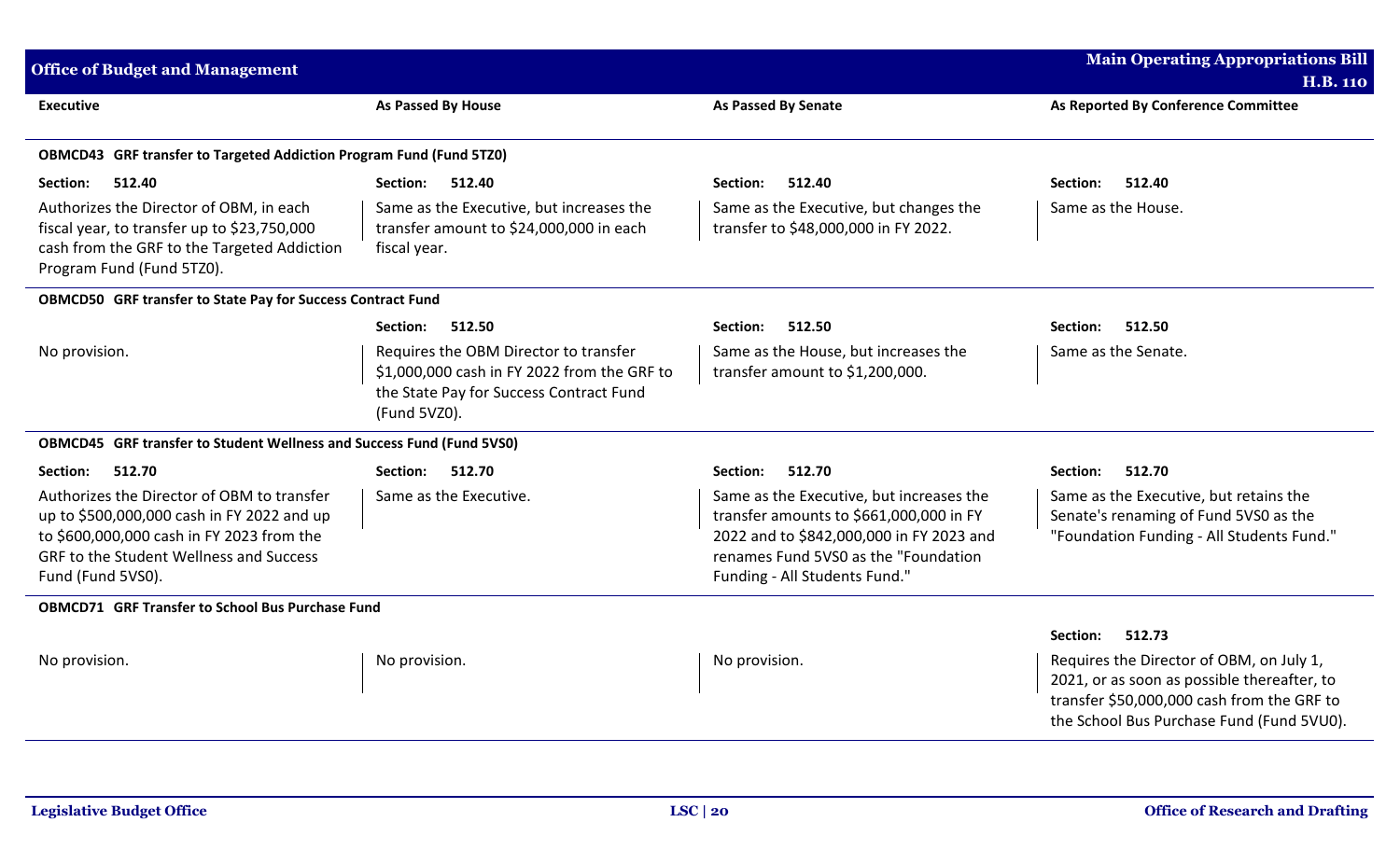| <b>Office of Budget and Management</b>                                       |                                                                                                                                                                                                                |                                                                                                                                                                                                                            | <b>Main Operating Appropriations Bill</b><br><b>H.B. 110</b> |
|------------------------------------------------------------------------------|----------------------------------------------------------------------------------------------------------------------------------------------------------------------------------------------------------------|----------------------------------------------------------------------------------------------------------------------------------------------------------------------------------------------------------------------------|--------------------------------------------------------------|
| <b>Executive</b>                                                             | As Passed By House                                                                                                                                                                                             | <b>As Passed By Senate</b>                                                                                                                                                                                                 | As Reported By Conference Committee                          |
|                                                                              | OBMCD52 Transfers to the Electroencephalogram Combined Transcranial Magnetic Stimulation Fund                                                                                                                  |                                                                                                                                                                                                                            |                                                              |
|                                                                              |                                                                                                                                                                                                                | 512.75, 337.185<br>Section:                                                                                                                                                                                                | Section:<br>512.75, 337.185                                  |
| No provision.                                                                | No provision.                                                                                                                                                                                                  | Makes the following cash transfers to the<br>Electroencephalogram Combined<br><b>Transcranial Magnetic Stimulation Fund</b><br>(Fund 5VV0), which is used by the<br>Department of Mental Health and Addiction<br>Services: | Same as the Senate.                                          |
| No provision.                                                                | No provision.                                                                                                                                                                                                  | (1) \$9,500,000 in FY 2022 from the GRF; and                                                                                                                                                                               | Same as the Senate.                                          |
| No provision.                                                                | No provision.                                                                                                                                                                                                  | (2) \$1,500,000 in FY 2022 from the Military<br>Injury Relief Fund (Fund 5DB0), which is used<br>by the Department of Veterans Services.                                                                                   | Same as the Senate.                                          |
| OBMCD46 GRF transfer to At Home Technology Pilot Fund                        |                                                                                                                                                                                                                |                                                                                                                                                                                                                            |                                                              |
|                                                                              | 512.80<br>Section:                                                                                                                                                                                             |                                                                                                                                                                                                                            | Section:<br>512.80                                           |
| No provision.                                                                | Requires the Director of OBM, on July 1 of<br>each fiscal year, to transfer \$250,000 cash<br>from the GRF to the At Home Technology<br>Pilot Fund (Fund 5XT0).                                                | No provision.                                                                                                                                                                                                              | Same as the House.                                           |
| OBMCD48 GRF transfer to Ohio Commission for the U.S. Semiquincentennial Fund |                                                                                                                                                                                                                |                                                                                                                                                                                                                            |                                                              |
|                                                                              | Section:<br>512.90                                                                                                                                                                                             |                                                                                                                                                                                                                            |                                                              |
| No provision.                                                                | Requires the Director of OBM, on July 1,<br>2021, or as soon as possible thereafter, to<br>transfer \$400,000 cash from the GRF to the<br>Ohio Commission for the U.S.<br>Semiquincentennial Fund (Fund 5XV0). | No provision.                                                                                                                                                                                                              | No provision.                                                |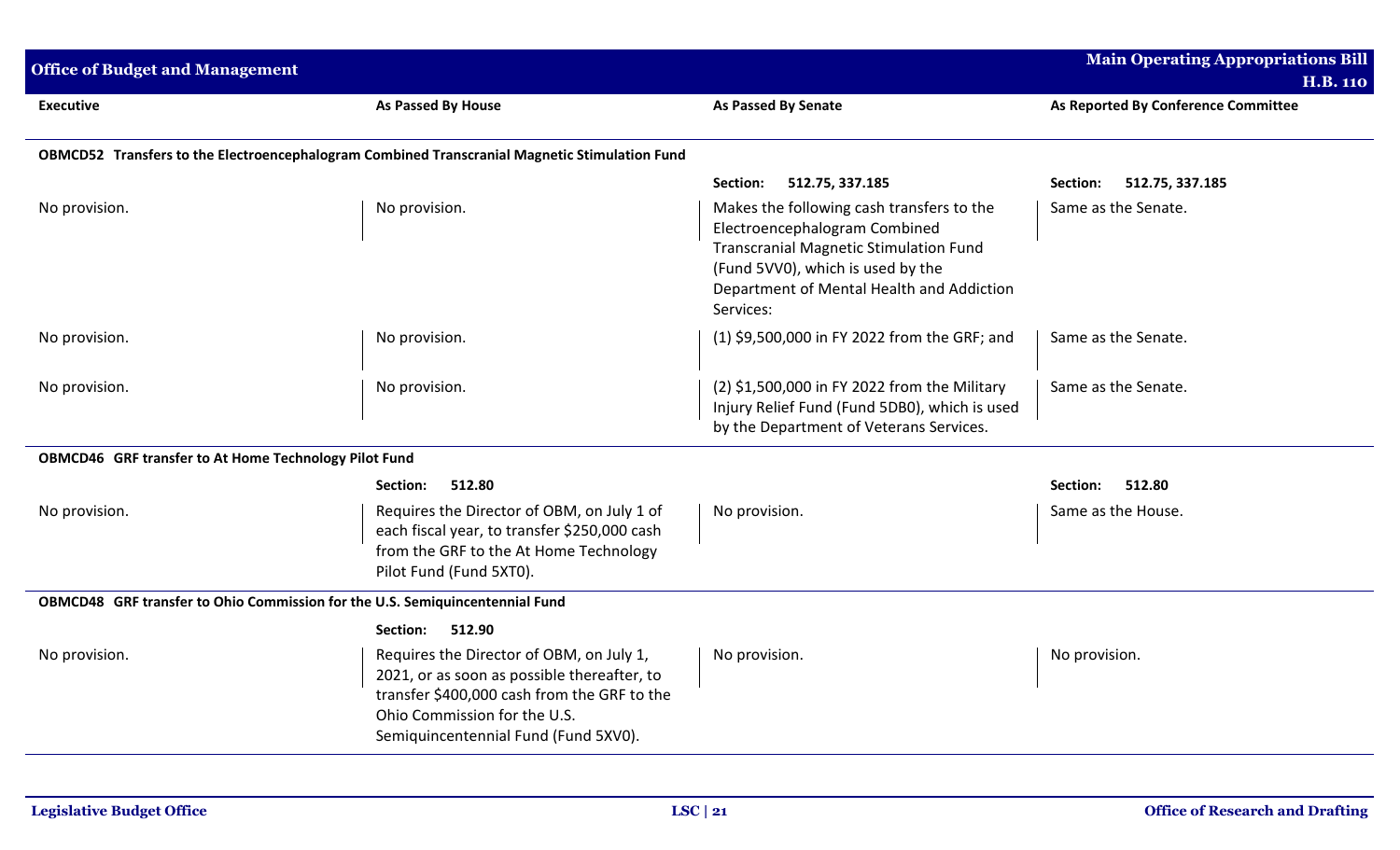| <b>Office of Budget and Management</b>                                              |                                                                                                                                                                                                                                                     |                                                                                                                                                                                                                                                                                                                                                                                                                     | <b>Main Operating Appropriations Bill</b>                                          |
|-------------------------------------------------------------------------------------|-----------------------------------------------------------------------------------------------------------------------------------------------------------------------------------------------------------------------------------------------------|---------------------------------------------------------------------------------------------------------------------------------------------------------------------------------------------------------------------------------------------------------------------------------------------------------------------------------------------------------------------------------------------------------------------|------------------------------------------------------------------------------------|
|                                                                                     |                                                                                                                                                                                                                                                     |                                                                                                                                                                                                                                                                                                                                                                                                                     | <b>H.B. 110</b>                                                                    |
| <b>Executive</b>                                                                    | As Passed By House                                                                                                                                                                                                                                  | <b>As Passed By Senate</b>                                                                                                                                                                                                                                                                                                                                                                                          | As Reported By Conference Committee                                                |
| OBMCD49 GRF transfer to Meat Processing Investment Program Fund                     |                                                                                                                                                                                                                                                     |                                                                                                                                                                                                                                                                                                                                                                                                                     |                                                                                    |
|                                                                                     | Section:<br>512.100                                                                                                                                                                                                                                 | 512.100<br>Section:                                                                                                                                                                                                                                                                                                                                                                                                 | 512.100<br>Section:                                                                |
| No provision.                                                                       | Creates the Meat Processing Investment<br>Program Fund (Fund 5XX0) in the state<br>treasury and requires the Director of OBM,<br>on July 1, 2021, or as soon as possible<br>thereafter, to transfer \$10,000,000 cash<br>from the GRF to Fund 5XX0. | Same as the House.                                                                                                                                                                                                                                                                                                                                                                                                  | Same as the House.                                                                 |
| OBMCD65 GRF transfer to the Ohio Incumbent Workforce Job Training Fund (Fund 5HR0)  |                                                                                                                                                                                                                                                     |                                                                                                                                                                                                                                                                                                                                                                                                                     |                                                                                    |
|                                                                                     |                                                                                                                                                                                                                                                     | 512.110<br>Section:                                                                                                                                                                                                                                                                                                                                                                                                 | 512.110<br>Section:                                                                |
| No provision.                                                                       | No provision.                                                                                                                                                                                                                                       | Requires the OBM Director to transfer<br>\$45,000,000 cash on July 1, 2021, or as soon<br>as possible thereafter, from the GRF to the<br>Ohio Incumbent Workforce Job Training<br>Fund (Fund 5HR0).                                                                                                                                                                                                                 | Same as the Senate.                                                                |
| OBMCD55 GRF transfer to the OhioMeansJobs Workforce Development Revolving Loan Fund |                                                                                                                                                                                                                                                     |                                                                                                                                                                                                                                                                                                                                                                                                                     |                                                                                    |
|                                                                                     |                                                                                                                                                                                                                                                     | 512.120<br>Section:                                                                                                                                                                                                                                                                                                                                                                                                 | 512.120<br>Section:                                                                |
| No provision.                                                                       | No provision.                                                                                                                                                                                                                                       | Requires the Director of OBM to transfer<br>\$10,000,000 cash from the GRF to the<br>OhioMeansJobs Workforce Development<br>Revolving Loan Fund (Fund 5NH0) in FY 2022<br>to support the appropriations made for<br>need-based financial aid to the qualifying<br>students enrolled in short-term certificate<br>programs at community, state community,<br>and technical colleges, or an Ohio Technical<br>Center. | Same as the Senate, but reduces the amount<br>of the cash transfer to \$7,000,000. |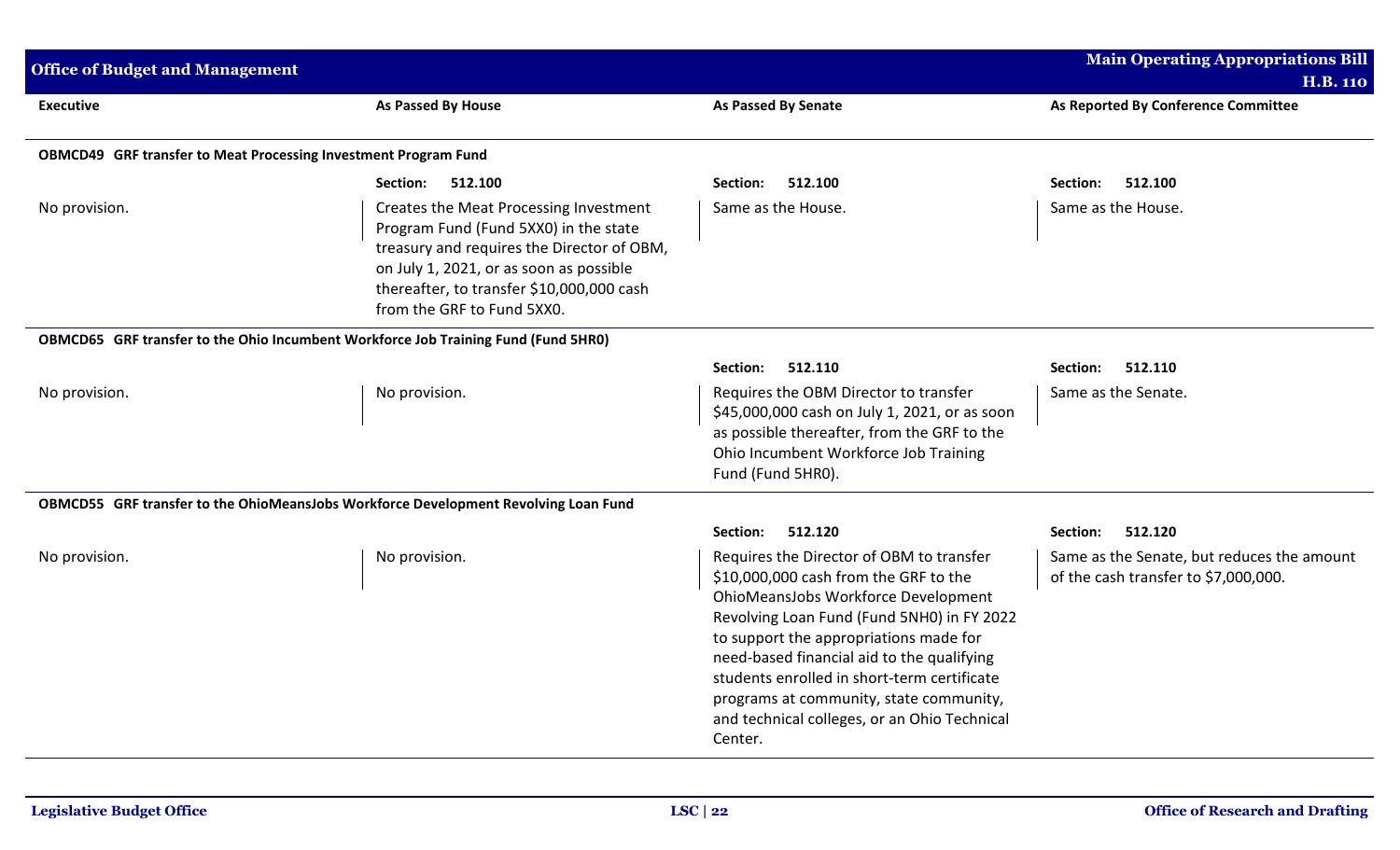| <b>Office of Budget and Management</b>                         |                           |                                                                                                                                                                                                                                                                                                                                                                                                                                                                                                                                                                                                                                                                                                                                                                                                     | <b>Main Operating Appropriations Bill</b><br><b>H.B. 110</b> |
|----------------------------------------------------------------|---------------------------|-----------------------------------------------------------------------------------------------------------------------------------------------------------------------------------------------------------------------------------------------------------------------------------------------------------------------------------------------------------------------------------------------------------------------------------------------------------------------------------------------------------------------------------------------------------------------------------------------------------------------------------------------------------------------------------------------------------------------------------------------------------------------------------------------------|--------------------------------------------------------------|
| <b>Executive</b>                                               | <b>As Passed By House</b> | As Passed By Senate                                                                                                                                                                                                                                                                                                                                                                                                                                                                                                                                                                                                                                                                                                                                                                                 | As Reported By Conference Committee                          |
| <b>OBMCD61 GRF transfer to Sports Event Grant Fund</b>         |                           |                                                                                                                                                                                                                                                                                                                                                                                                                                                                                                                                                                                                                                                                                                                                                                                                     |                                                              |
|                                                                |                           | Section:<br>512.130                                                                                                                                                                                                                                                                                                                                                                                                                                                                                                                                                                                                                                                                                                                                                                                 | Section:<br>512.130                                          |
| No provision.                                                  | No provision.             | Requires the DEV Director to certify, both on<br>October 1, 2021, and June 1, 2023, or as<br>soon as possible after those dates, to the<br>OBM Director the amount of cash available<br>in the Sports Event Grant Fund (Fund 5UY0).<br>Requires the OBM Director, after the first<br>certification, to transfer an amount of cash<br>equal to the lesser of \$5,000,000 or an<br>amount sufficient to restore the cash<br>balance of Fund 5UY0 to \$10,000,000 from<br>the GRF to Fund 5UY0. Requires the OBM<br>Director, after the second certification, to<br>transfer an amount of cash equal to the<br>lesser of \$5,000,000 minus the amount of<br>the previous transfer or an amount<br>sufficient to restore the cash balance of<br>Fund 5UY0 to \$10,000,000 from the GRF to<br>Fund 5UY0. | Same as the Senate.                                          |
| OBMCD58 GRF transfer to Second Chance Grant Pilot Program Fund |                           |                                                                                                                                                                                                                                                                                                                                                                                                                                                                                                                                                                                                                                                                                                                                                                                                     |                                                              |
|                                                                |                           | 512.140<br>Section:                                                                                                                                                                                                                                                                                                                                                                                                                                                                                                                                                                                                                                                                                                                                                                                 | Section:<br>512.140                                          |
| No provision.                                                  | No provision.             | Requires the Director of OBM, on July 1,<br>2021, or as soon as possible thereafter, to<br>transfer up to \$3,000,000 cash from the GRF<br>to the Second Chance Grant Pilot Program<br>Fund (Fund 5YD0).                                                                                                                                                                                                                                                                                                                                                                                                                                                                                                                                                                                            | Same as the Senate.                                          |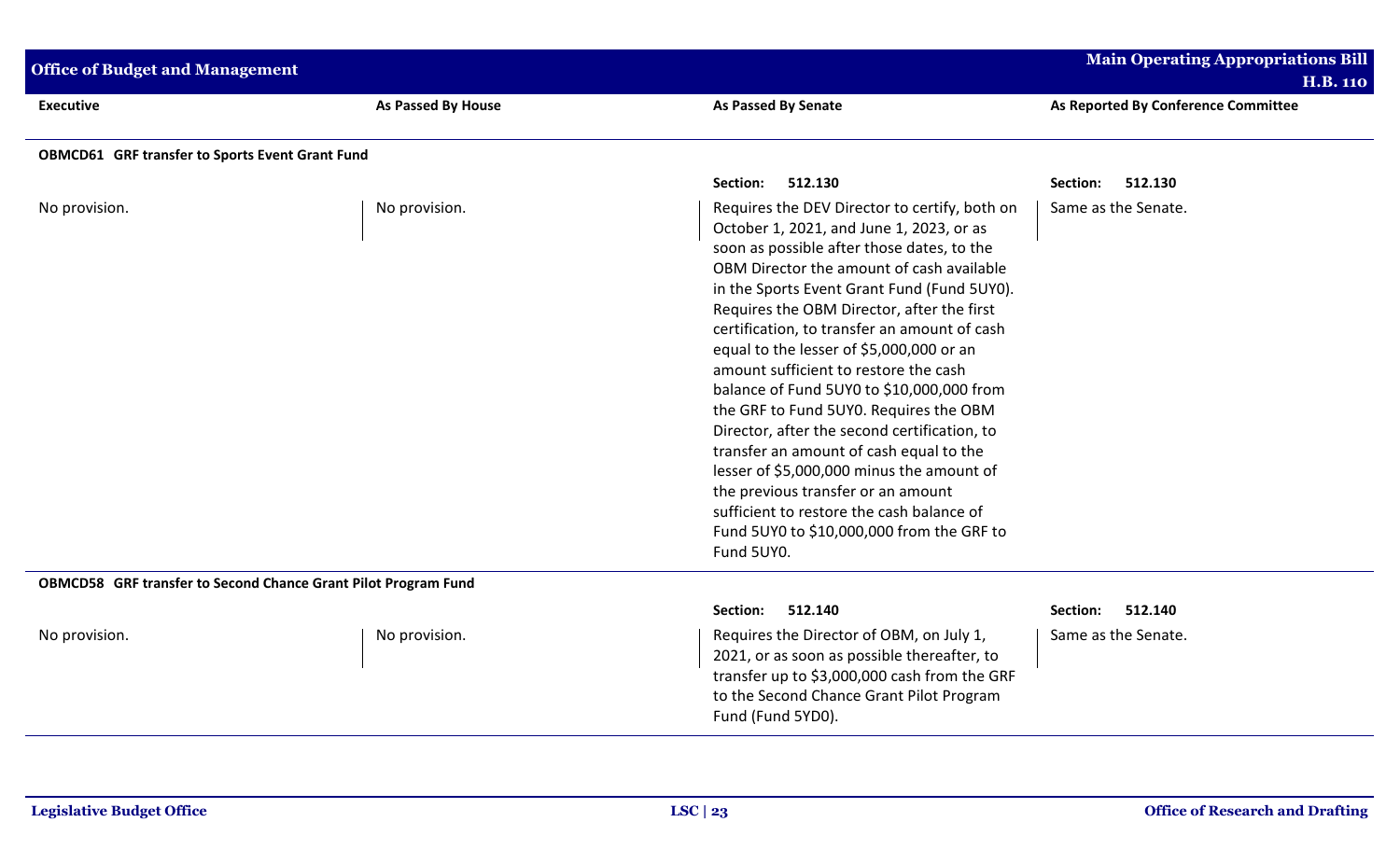| <b>Office of Budget and Management</b>                               |                           |                                                                                                                                                                                                                                                     | <b>Main Operating Appropriations Bill</b><br><b>H.B. 110</b>                   |
|----------------------------------------------------------------------|---------------------------|-----------------------------------------------------------------------------------------------------------------------------------------------------------------------------------------------------------------------------------------------------|--------------------------------------------------------------------------------|
| <b>Executive</b>                                                     | <b>As Passed By House</b> | <b>As Passed By Senate</b>                                                                                                                                                                                                                          | As Reported By Conference Committee                                            |
| <b>OBMCD60 GRF transfer to State Park Fund</b>                       |                           |                                                                                                                                                                                                                                                     |                                                                                |
|                                                                      |                           | 512.150<br>Section:                                                                                                                                                                                                                                 | 512.150<br>Section:                                                            |
| No provision.                                                        | No provision.             | Requires the Director of Budget and<br>Management to transfer \$3,650,000 cash<br>from the GRF to the State Park Fund (Fund<br>5120) on July 1, 2021, or as soon as possible<br>thereafter.                                                         | Same as the Senate, but increases the cash<br>transfer amount to \$13,950,000. |
| OBMCD57 GRF transfer to Workforce and Higher Education Programs Fund |                           |                                                                                                                                                                                                                                                     |                                                                                |
|                                                                      |                           | 512.160<br>Section:                                                                                                                                                                                                                                 | 512.160<br>Section:                                                            |
| No provision.                                                        | No provision.             | Requires the Director of OBM, on July 1,<br>2021, or as soon as possible thereafter, to<br>transfer \$2,000,000 cash from the GRF to<br>the Workforce and Higher Education<br>Programs Fund (Fund 5RA0).                                            | Same as the Senate.                                                            |
| OBMCD62 GRF transfer to the Community Improvements Fund              |                           |                                                                                                                                                                                                                                                     |                                                                                |
|                                                                      |                           | 512.170<br>Section:                                                                                                                                                                                                                                 | 512.170<br>Section:                                                            |
| No provision.                                                        | No provision.             | Creates the Community Improvements Fund<br>(Fund 5YCO) in the state treasury. Requires<br>the Director of Budget and Management to<br>transfer \$1,000,000 cash from the GRF to<br>Fund 5YC0 on July 1, 2021, or as soon as<br>possible thereafter. | Same as the Senate.                                                            |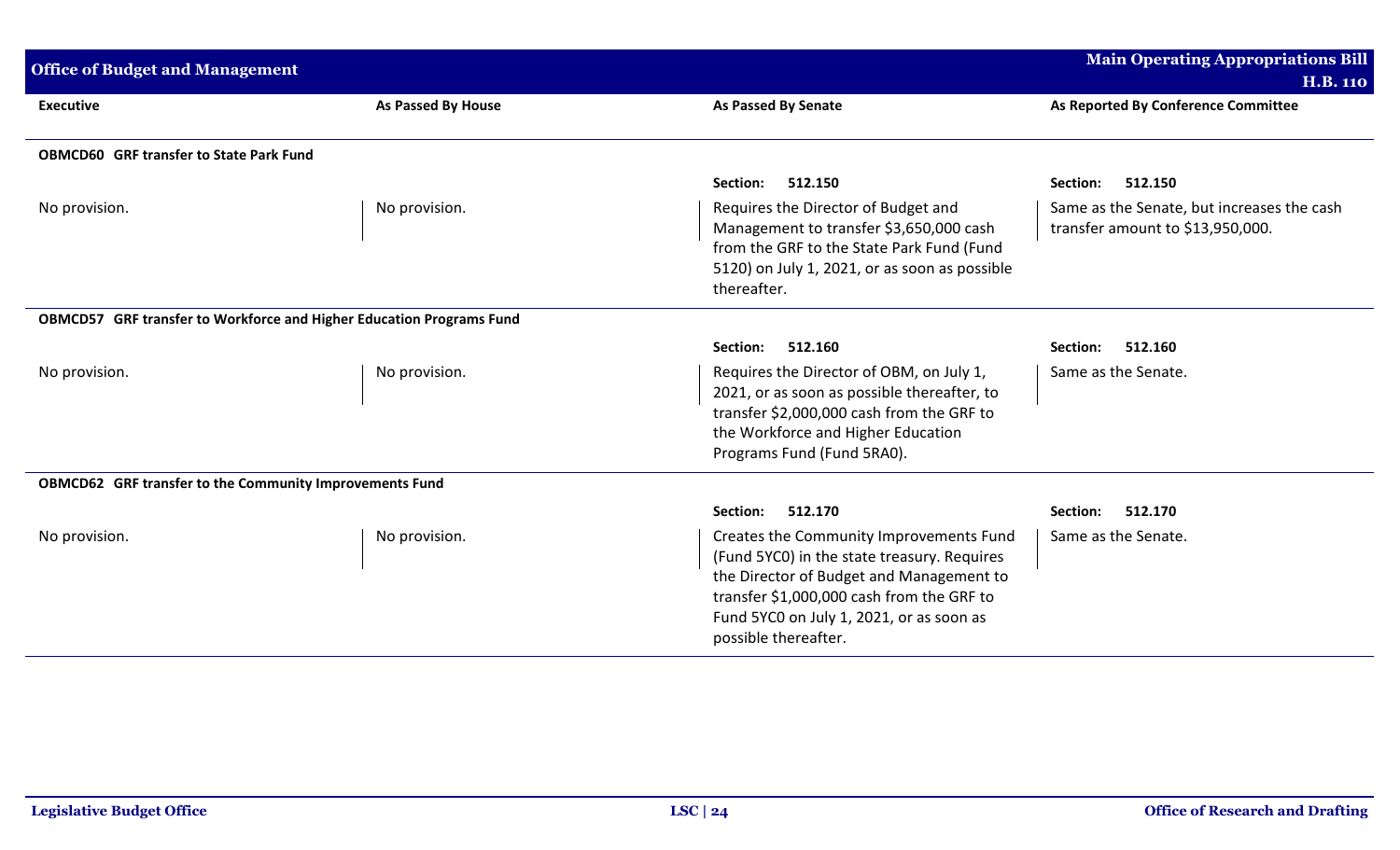| <b>Office of Budget and Management</b>                                                                                                                                                                                                            |                        |                                                                                                                                                                                                                                                   | <b>Main Operating Appropriations Bill</b><br><b>H.B. 110</b>                                                                 |
|---------------------------------------------------------------------------------------------------------------------------------------------------------------------------------------------------------------------------------------------------|------------------------|---------------------------------------------------------------------------------------------------------------------------------------------------------------------------------------------------------------------------------------------------|------------------------------------------------------------------------------------------------------------------------------|
| <b>Executive</b>                                                                                                                                                                                                                                  | As Passed By House     | <b>As Passed By Senate</b>                                                                                                                                                                                                                        | As Reported By Conference Committee                                                                                          |
| <b>OBMCD59 GRF transfer to the OSU Extension Fund</b>                                                                                                                                                                                             |                        |                                                                                                                                                                                                                                                   |                                                                                                                              |
|                                                                                                                                                                                                                                                   |                        | 512.180<br>Section:                                                                                                                                                                                                                               | 512.180<br>Section:                                                                                                          |
| No provision.                                                                                                                                                                                                                                     | No provision.          | Creates the OSU Extension Fund (Fund 5YB0)<br>in the state treasury and requires the OBM<br>Director to transfer \$500,000 cash from the<br>GRF to Fund 5YB0 on July 1, 2021, or as soon<br>as possible thereafter.                               | Same as the Senate.                                                                                                          |
| OBMCD67 GRF transfer to the Information Technology Development Fund (Fund 5LJ0)                                                                                                                                                                   |                        |                                                                                                                                                                                                                                                   |                                                                                                                              |
| Section:<br>207.45                                                                                                                                                                                                                                | 207.45<br>Section:     | 512.190<br>Section:                                                                                                                                                                                                                               | 512.190<br>Section:                                                                                                          |
| Allows the Director of OBM, upon the<br>request of the Director of Administrative<br>Services, to transfer up to \$6,000,000 cash in<br>each fiscal year from the GRF to Fund 5LJ0 to<br>support the operations of the Office of<br>InnovateOhio. | Same as the Executive. | Same as the Executive, but changes the<br>amount of the transfer to up to \$12,000,000<br>in FY 2022 only.                                                                                                                                        | Same as the Executive.                                                                                                       |
| <b>OBMCD68 GRF transfer to the Wildlife Fund</b>                                                                                                                                                                                                  |                        |                                                                                                                                                                                                                                                   |                                                                                                                              |
|                                                                                                                                                                                                                                                   |                        | 512.200<br>Section:                                                                                                                                                                                                                               | 512.200<br>Section:                                                                                                          |
| No provision.                                                                                                                                                                                                                                     | No provision.          | Requires the Director of Budget and<br>Management, on July 1 of each fiscal year or<br>as soon as possible thereafter, to transfer<br>\$350,000 from the GRF to the Wildlife Fund<br>(Fund 7015), used by the Department of<br>Natural Resources. | Same as the Senate, but increases the<br>amount of the cash transfer to \$29,150,000<br>in FY 2022 and \$550,000 in FY 2023. |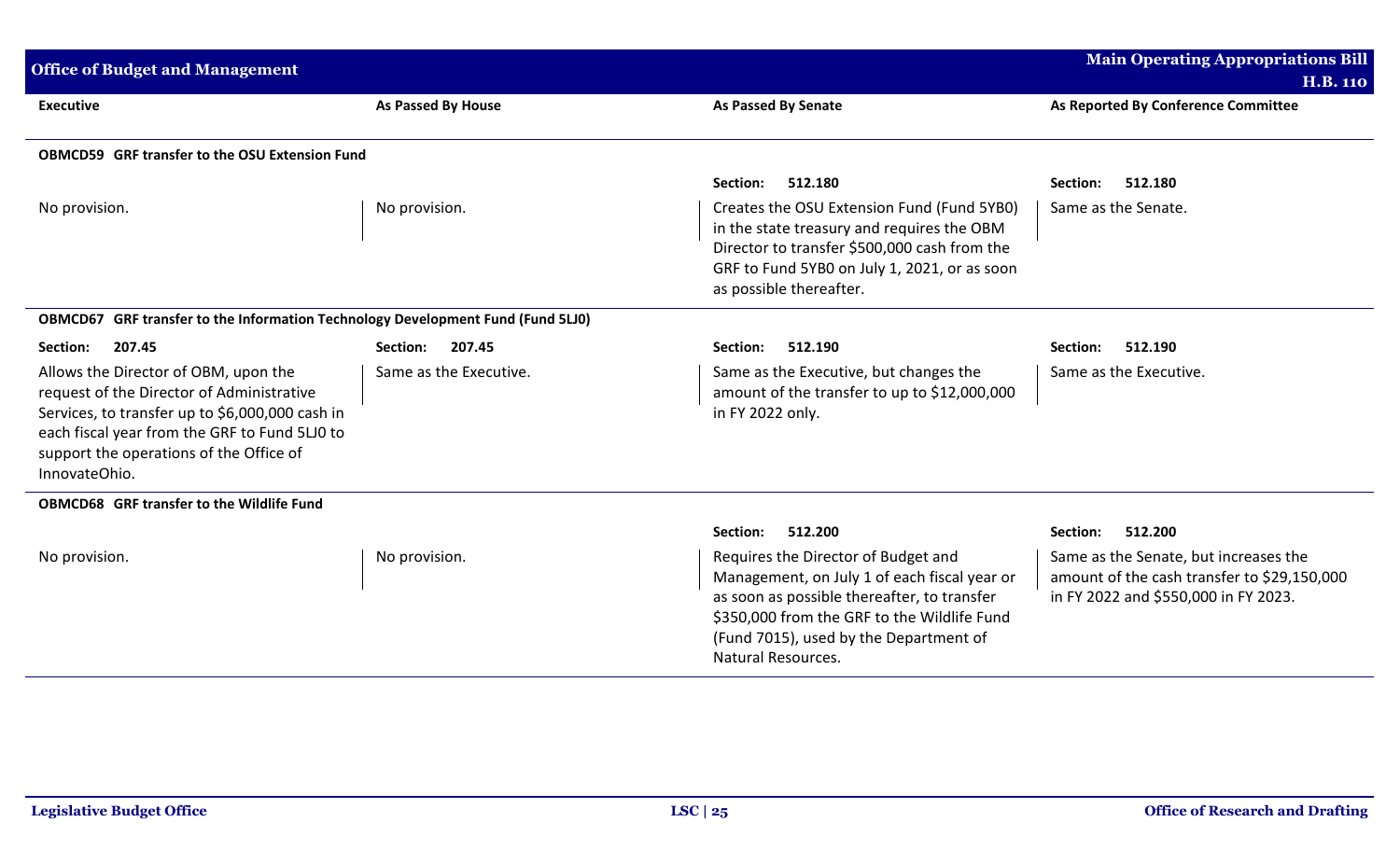| <b>Office of Budget and Management</b>                         |                                                                                     | <b>Main Operating Appropriations Bill</b><br><b>H.B. 110</b> |                                                                                                                                                                                                                                                                                                      |
|----------------------------------------------------------------|-------------------------------------------------------------------------------------|--------------------------------------------------------------|------------------------------------------------------------------------------------------------------------------------------------------------------------------------------------------------------------------------------------------------------------------------------------------------------|
| <b>Executive</b>                                               | <b>As Passed By House</b>                                                           | <b>As Passed By Senate</b>                                   | As Reported By Conference Committee                                                                                                                                                                                                                                                                  |
|                                                                | OBMCD69 GRF transfer to the Ohio Residential Broadband Expansion Grant Program Fund |                                                              |                                                                                                                                                                                                                                                                                                      |
|                                                                |                                                                                     |                                                              | 512.210<br>Section:                                                                                                                                                                                                                                                                                  |
| No provision.                                                  | No provision.                                                                       | No provision.                                                | Requires the OBM Director, on July 1, 2021,<br>or as soon as possible thereafter, to transfer<br>\$230,000,000 cash from the GRF to the Ohio<br>Residential Broadband Expansion Grant<br>Program Fund (Fund 5GT0).                                                                                   |
| No provision.                                                  | No provision.                                                                       | No provision.                                                | Requires the OBM Director, on July 1, 2022,<br>or as soon as possible thereafter, to transfer<br>\$20,000,000 cash from the GRF to Fund<br>5GT0.                                                                                                                                                     |
| <b>OBMCD70 GRF Transfer to OhioCorps Fund</b>                  |                                                                                     |                                                              |                                                                                                                                                                                                                                                                                                      |
|                                                                |                                                                                     |                                                              | 512.220<br>Section:                                                                                                                                                                                                                                                                                  |
| No provision.                                                  | No provision.                                                                       | No provision.                                                | Requires the Director of OBM, on July 1,<br>2021, or as soon as possible thereafter, to<br>transfer up to \$150,000 cash from the GRF<br>to the OhioCorps Fund (Fund 5UKO), and, on<br>June 30, 2022, or as soon as possible<br>thereafter, to transfer the cash balance in<br>Fund 5UK0 to the GRF. |
| <b>OBMCD72</b> GRF transfer to the Brownfield Remediation Fund |                                                                                     |                                                              |                                                                                                                                                                                                                                                                                                      |
|                                                                |                                                                                     |                                                              | 512.230<br>Section:                                                                                                                                                                                                                                                                                  |
| No provision.                                                  | No provision.                                                                       | No provision.                                                | Requires the OBM Director, on July 1, 2021,<br>or as soon as possible thereafter, to transfer<br>\$350,000,000 cash from the GRF to the<br>Brownfield Remediation Fund (Fund 5YE0).                                                                                                                  |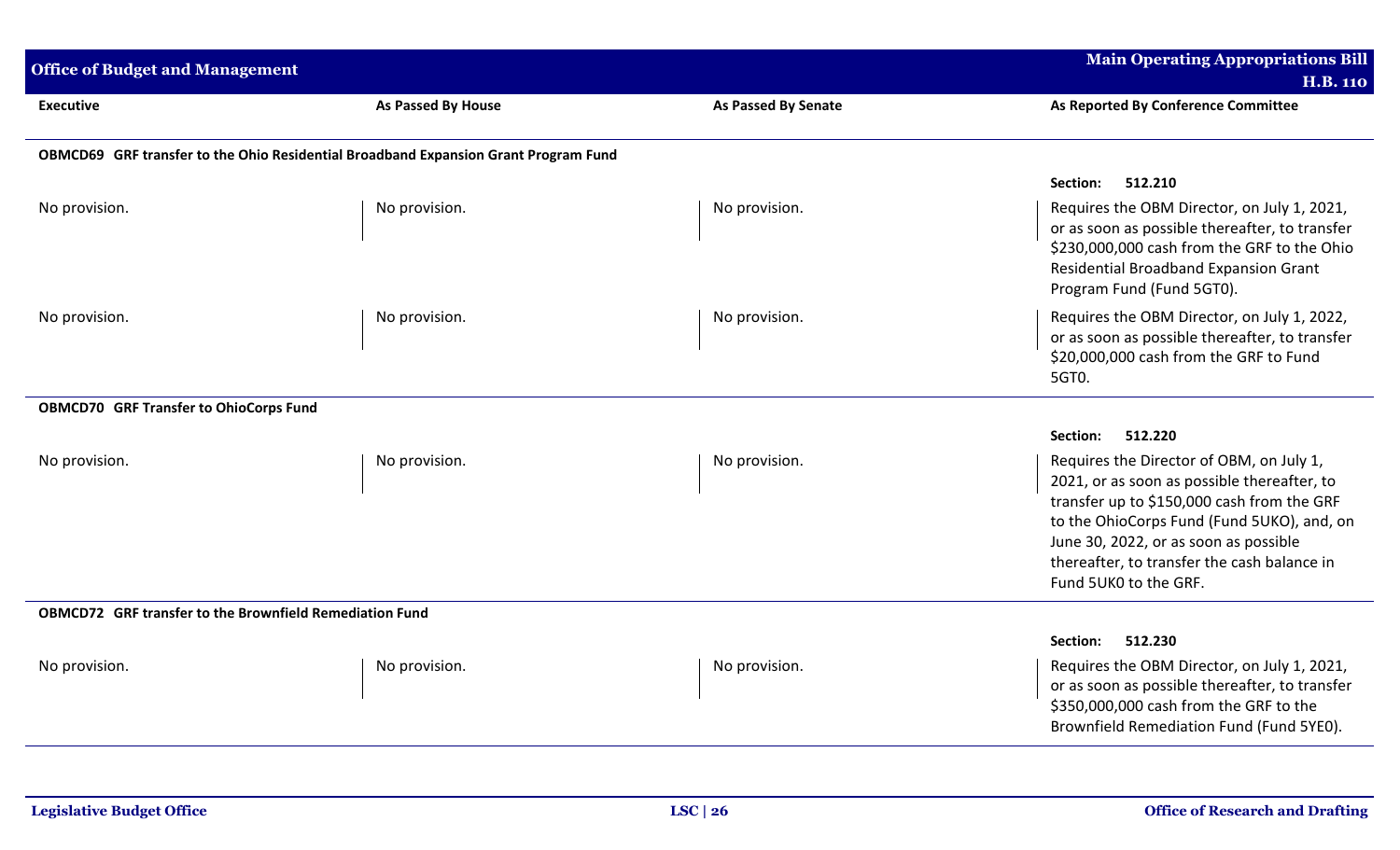| <b>Office of Budget and Management</b>                                                                                                                                                            |                                                                                                           |                                                                         | <b>Main Operating Appropriations Bill</b>                                                                                                                                                              |
|---------------------------------------------------------------------------------------------------------------------------------------------------------------------------------------------------|-----------------------------------------------------------------------------------------------------------|-------------------------------------------------------------------------|--------------------------------------------------------------------------------------------------------------------------------------------------------------------------------------------------------|
|                                                                                                                                                                                                   |                                                                                                           |                                                                         | <b>H.B. 110</b>                                                                                                                                                                                        |
| <b>Executive</b>                                                                                                                                                                                  | As Passed By House                                                                                        | <b>As Passed By Senate</b>                                              | As Reported By Conference Committee                                                                                                                                                                    |
| OBMCD73 GRF transfer to the Building Demolition and Site Revitalization Fund                                                                                                                      |                                                                                                           |                                                                         |                                                                                                                                                                                                        |
|                                                                                                                                                                                                   |                                                                                                           |                                                                         | 512.240<br>Section:                                                                                                                                                                                    |
| No provision.                                                                                                                                                                                     | No provision.                                                                                             | No provision.                                                           | Requires the OBM Director, on July 1, 2022,<br>or as soon as possible thereafter, to transfer<br>\$150,000,000 from the GRF to the Building<br>Demolition and Site Revitalization Fund<br>(Fund 5YFO). |
| OBMCD39 Fiscal year 2021 General Revenue Fund ending balance                                                                                                                                      |                                                                                                           |                                                                         |                                                                                                                                                                                                        |
| 513.10<br>Section:                                                                                                                                                                                | Section:<br>513.10                                                                                        | 513.10<br>Section:                                                      | Section:<br>513.10                                                                                                                                                                                     |
| Requires the Director of OBM to determine<br>the GRF surplus revenue that existed on<br>June 30, 2021, and transfer cash, up to the<br>actual surplus revenue amount, from the<br>GRF as follows: | Same as the Executive, but makes the<br>following changes to the transfers:                               | Same as the House, but makes the following<br>changes to the transfers: | Same as the Senate.                                                                                                                                                                                    |
| (1) No provision;                                                                                                                                                                                 | (1) Up to \$1,200,000,000 to the Health and<br>Human Services Fund (Fund 5SA4);                           | (1) Same as the House;                                                  | (1) Same as the House;                                                                                                                                                                                 |
| (2) No provision;                                                                                                                                                                                 | (2) Up to \$190,000,000 to the Ohio<br>Residential Broadband Expansion Grant<br>Program Fund (Fund 5XU0); | (2) No provision;                                                       | (2) No provision;                                                                                                                                                                                      |
| (3) No provision;                                                                                                                                                                                 | (3) Up to \$155,000,000 to the Investing in<br>Ohio Fund (Fund 5XM0);                                     | (3) Same as the House;                                                  | (3) Same as the House, but reduces the<br>transfer amount to \$100,000,000.                                                                                                                            |
| (4) No provision.                                                                                                                                                                                 | (4) Up to \$132,000,000 to the H2Ohio Fund<br>(Fund 6H20).                                                | (4) Same as the House;                                                  | (4) Same as the House;                                                                                                                                                                                 |
| (5) Up to \$25,000,000 to the Emergency<br>Purposes Fund (Fund 5KM0);                                                                                                                             | (5) Same as the Executive;                                                                                | (5) Same as the Executive;                                              | (5) Same as the Executive;                                                                                                                                                                             |
| (6) Up to \$25,000,000 to the Disaster<br>Services Fund (Fund 5E20);                                                                                                                              | (6) Same as the Executive.                                                                                | (6) Same as the Executive;                                              | (6) Same as the Executive;                                                                                                                                                                             |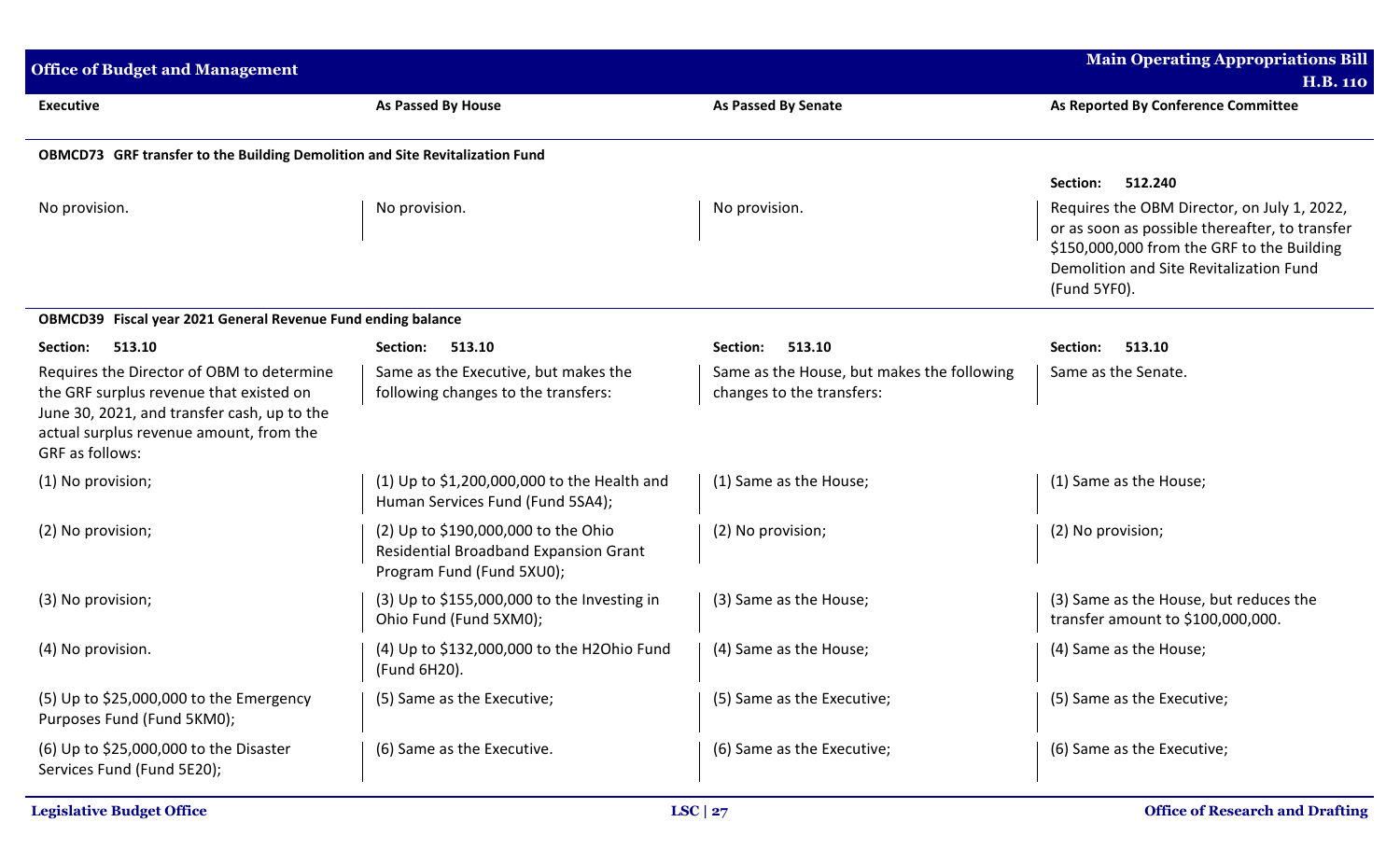| <b>Office of Budget and Management</b>                                                                                                                                                                                                                               |                                                                                                                                                         |                            | <b>Main Operating Appropriations Bill</b><br><b>H.B. 110</b> |
|----------------------------------------------------------------------------------------------------------------------------------------------------------------------------------------------------------------------------------------------------------------------|---------------------------------------------------------------------------------------------------------------------------------------------------------|----------------------------|--------------------------------------------------------------|
| <b>Executive</b>                                                                                                                                                                                                                                                     | As Passed By House                                                                                                                                      | <b>As Passed By Senate</b> | As Reported By Conference Committee                          |
| $(7)$ Up to \$16,300,000 to the Tobacco Use<br>Prevention Fund (Fund 5BX0);                                                                                                                                                                                          | (7) Same as the Executive;                                                                                                                              | (7) Same as the Executive; | (7) Same as the Executive;                                   |
| (8) Up to \$16,000,000 to the Ohio Governor<br>Imagination Library Fund (Fund 5VJ0);                                                                                                                                                                                 | (8) Same as the Executive;                                                                                                                              | (8) No provision;          | (8) No provision;                                            |
| Requires that the remaining amount of the<br>surplus revenue remain in the GRF.                                                                                                                                                                                      | Same as the Executive.                                                                                                                                  | Same as the Executive.     | Same as the Executive.                                       |
| OBMCD47 FY 2022 GRF ending balance                                                                                                                                                                                                                                   |                                                                                                                                                         |                            |                                                              |
|                                                                                                                                                                                                                                                                      | 513.20<br>Section:                                                                                                                                      | 513.20<br>Section:         | 513.20<br>Section:                                           |
| No provision.                                                                                                                                                                                                                                                        | Provides that the remaining balance in the<br>GRF as of June 30, 2022 must remain in the<br>GRF, notwithstanding section 131.44 of the<br>Revised Code. | Same as the House.         | Same as the House.                                           |
| <b>OBMCD40 Utility Radiological Safety Board assessments</b>                                                                                                                                                                                                         |                                                                                                                                                         |                            |                                                              |
| Section:<br>514.10                                                                                                                                                                                                                                                   | Section:<br>514.10                                                                                                                                      | 514.10<br>Section:         | Section:<br>514.10                                           |
| Specifies the maximum amounts, unless the<br>agency and nuclear electric utility mutually<br>agree to a higher amount by contract, that<br>may be assessed against nuclear electric<br>utilities under RC 4937.05 (B) (2) and<br>deposited into the following funds: | Same as the Executive.                                                                                                                                  | Same as the Executive.     | Same as the Executive.                                       |
| \$101,130 in each of FY 2022 and FY 2023 to<br>the Utility Radiological Safety Fund (Fund<br>4E40) used by the Department of<br>Agriculture;                                                                                                                         | Same as the Executive.                                                                                                                                  | Same as the Executive.     | Same as the Executive.                                       |
| \$1,300,000 in each of FY 2022 and FY 2023<br>to the Radiation Emergency Response Fund<br>(Fund 6100) used by the Department of<br>Health;                                                                                                                           | Same as the Executive.                                                                                                                                  | Same as the Executive.     | Same as the Executive.                                       |
| <b>Legislative Budget Office</b>                                                                                                                                                                                                                                     |                                                                                                                                                         | LSC $ 28$                  | <b>Office of Research and Drafting</b>                       |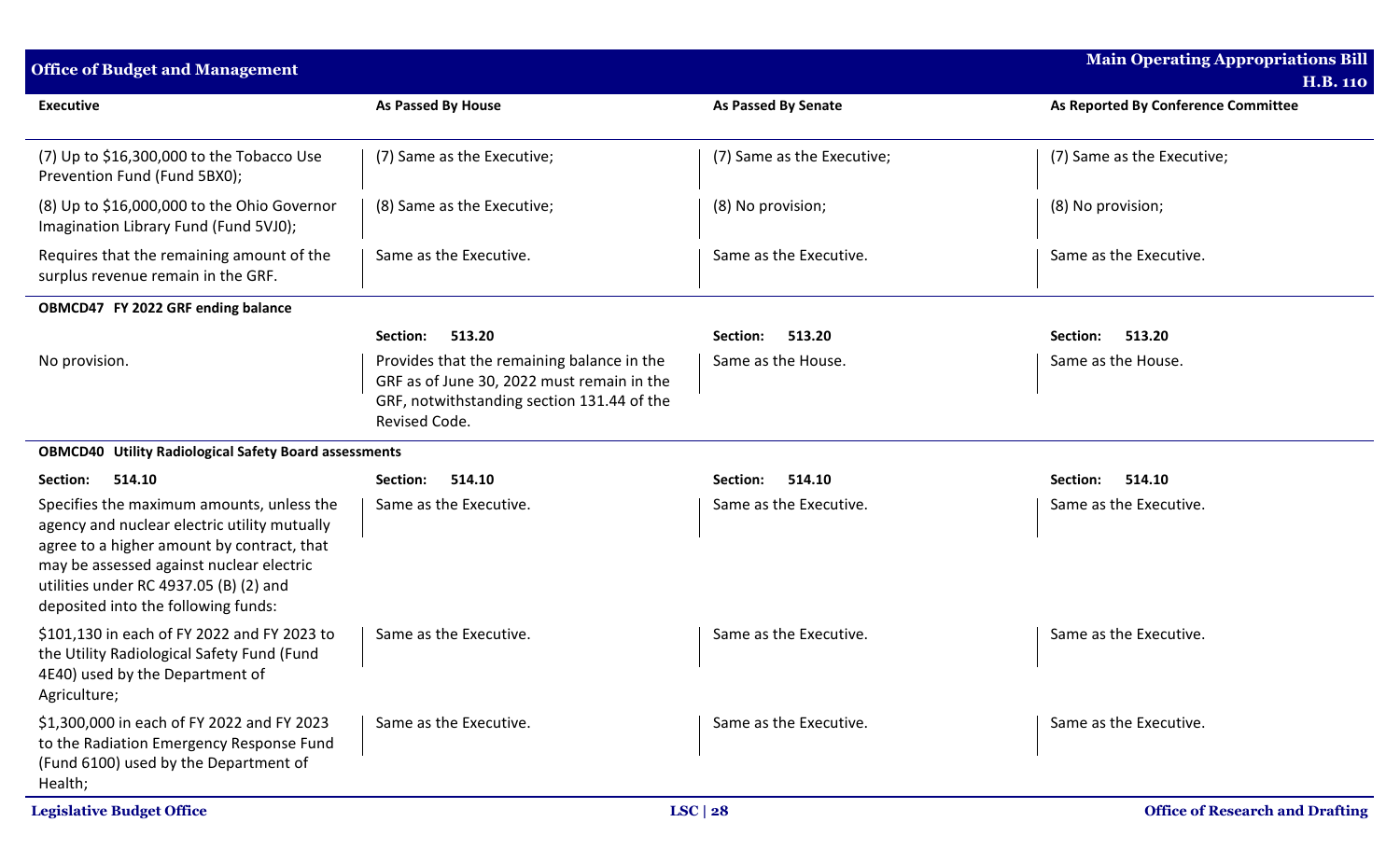| <b>Office of Budget and Management</b>                                                                                                                                                                                                                                                                                                                                 |                           |                                                                                                                                                                                                                                                                                    | <b>Main Operating Appropriations Bill</b><br><b>H.B. 110</b>                                                 |
|------------------------------------------------------------------------------------------------------------------------------------------------------------------------------------------------------------------------------------------------------------------------------------------------------------------------------------------------------------------------|---------------------------|------------------------------------------------------------------------------------------------------------------------------------------------------------------------------------------------------------------------------------------------------------------------------------|--------------------------------------------------------------------------------------------------------------|
| <b>Executive</b>                                                                                                                                                                                                                                                                                                                                                       | <b>As Passed By House</b> | <b>As Passed By Senate</b>                                                                                                                                                                                                                                                         | As Reported By Conference Committee                                                                          |
| \$325,370 in FY 2022 and \$332,287 in FY<br>2023 to the ER Radiological Safety Fund<br>(Fund 6440) used by the Environmental<br>Protection Agency; and                                                                                                                                                                                                                 | Same as the Executive.    | Same as the Executive.                                                                                                                                                                                                                                                             | Same as the Executive.                                                                                       |
| \$1,368,624 in FY 2022 and \$1,378,304 in FY<br>2023 to the Emergency Response Plan Fund<br>(Fund 6570) used by the Department of<br>Public Safety.                                                                                                                                                                                                                    | Same as the Executive.    | Same as the Executive.                                                                                                                                                                                                                                                             | Same as the Executive.                                                                                       |
| <b>OBMCD41</b> Cash transfers and abolishment of funds                                                                                                                                                                                                                                                                                                                 |                           |                                                                                                                                                                                                                                                                                    |                                                                                                              |
| Section:<br>516.10                                                                                                                                                                                                                                                                                                                                                     | Section:<br>516.10        | 516.10<br>Section:                                                                                                                                                                                                                                                                 | Section:<br>516.10                                                                                           |
| For purposes of abolishing various funds<br>that are no longer needed, authorizes the<br>Director of OBM to carry out necessary<br>accounting procedures, including<br>transferring the remaining cash balances<br>from the funds that are to be abolished,<br>canceling existing encumbrances, and<br>reestablishing those encumbrances against<br>appropriate funds. | Same as the Executive.    | Same as the Executive.                                                                                                                                                                                                                                                             | Same as the Executive.                                                                                       |
| Lists the funds to be abolished, including<br>funds used by: the Attorney General's Office,<br>the Department of Natural Resources, the<br>Department of Public Safety, the<br>Department of Education, and the<br>Department of Medicaid.                                                                                                                             | Same as the Executive.    | Same as the Executive, but adds the<br>OhioCorps Fund (Fund 5UK0), used by the<br>Department of Higher Education, and the<br>System Transformation Supports Fund (Fund<br>5QM0), used by the Department of<br>Developmental Disabilities, to the list of<br>funds to be abolished. | Same as the Senate, but removes the<br>OhioCorps Fund (Fund 5UK0) from the list of<br>funds to be abolished. |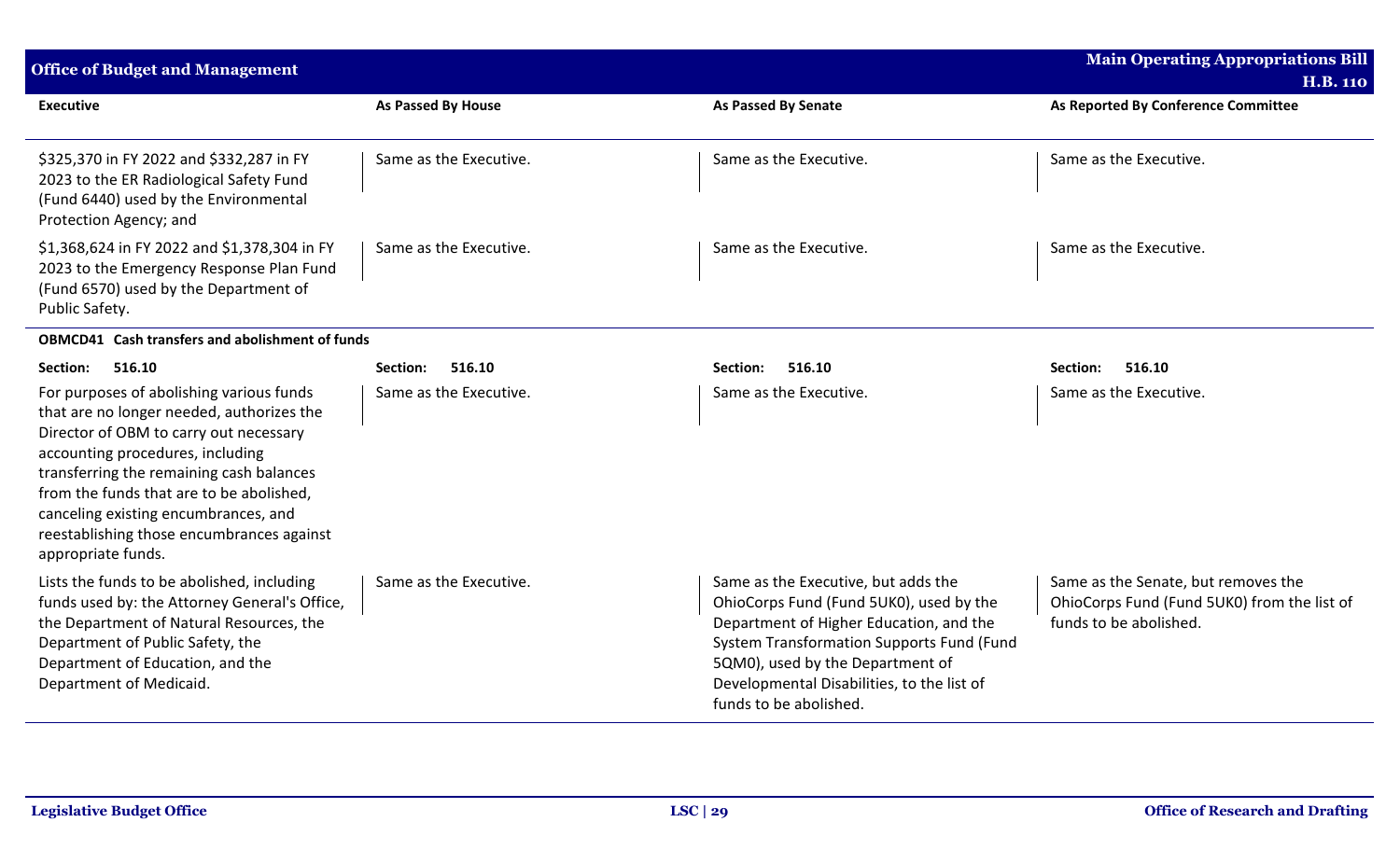| <b>Office of Budget and Management</b> |                                                                  |                                                                                                                                                                                                                                                                      | <b>Main Operating Appropriations Bill</b><br><b>H.B. 110</b>                                                                                                                                                                                                                                                                                                                     |
|----------------------------------------|------------------------------------------------------------------|----------------------------------------------------------------------------------------------------------------------------------------------------------------------------------------------------------------------------------------------------------------------|----------------------------------------------------------------------------------------------------------------------------------------------------------------------------------------------------------------------------------------------------------------------------------------------------------------------------------------------------------------------------------|
| <b>Executive</b>                       | As Passed By House                                               | <b>As Passed By Senate</b>                                                                                                                                                                                                                                           | As Reported By Conference Committee                                                                                                                                                                                                                                                                                                                                              |
|                                        | AGOCD36 Court orders and settlements awarding money to the state |                                                                                                                                                                                                                                                                      |                                                                                                                                                                                                                                                                                                                                                                                  |
|                                        |                                                                  | <b>R.C.</b><br>109.111, 109.112                                                                                                                                                                                                                                      | <b>R.C.</b><br>109.111, 109.112                                                                                                                                                                                                                                                                                                                                                  |
| No provision.                          | No provision.                                                    | Except for amounts under \$10,000 or<br>amounts collected for debts, modifies the<br>collection and distribution of money<br>received by the Attorney General by court<br>order and deposited into the custodial<br>Attorney General Court Order Fund as<br>follows: | Replaces the Senate provision with a<br>provision that creates the fund in the state<br>treasury, renames it the Attorney General<br>Court Order and Settlement Fund, specifies<br>that debts the Attorney General is collecting<br>no longer be deposited into the fund, and<br>modifies the distribution of money received<br>except for amounts under \$10,000 as<br>follows: |
| (1) No provision.                      | (1) No provision.                                                | (1) Prohibits the Attorney General from<br>agreeing to a settlement that awards money<br>to the state without first obtaining the<br>approval of the Governor, the President of<br>the Senate, and the Speaker of the House of<br>Representatives.                   | (1) No provision.                                                                                                                                                                                                                                                                                                                                                                |
| (2) No provision.                      | (2) No provision.                                                | (2) Requires the Attorney General, upon<br>receiving such amounts, to notify the<br>chairpersons of the House and Senate<br>Finance committees, along with the Director<br>of Budget and Management.                                                                 | (2) Same as the Senate, but requires<br>notification of the Governor, the Speaker of<br>the House and the President of the Senate<br>instead of the chairpersons of the House and<br>Senate Finance Committees.                                                                                                                                                                  |
| (3) No provision.                      | (3) No provision.                                                | (3) Requires the Controlling Board to<br>approve the transfer of the money from the<br>Attorney General Court Order Fund to the<br>appropriate fund or funds in the state<br>treasury.                                                                               | (3) Replaces the Senate provision with a<br>provision that requires the Controlling Board<br>to determine the appropriate funds to which<br>the money is to be transferred.                                                                                                                                                                                                      |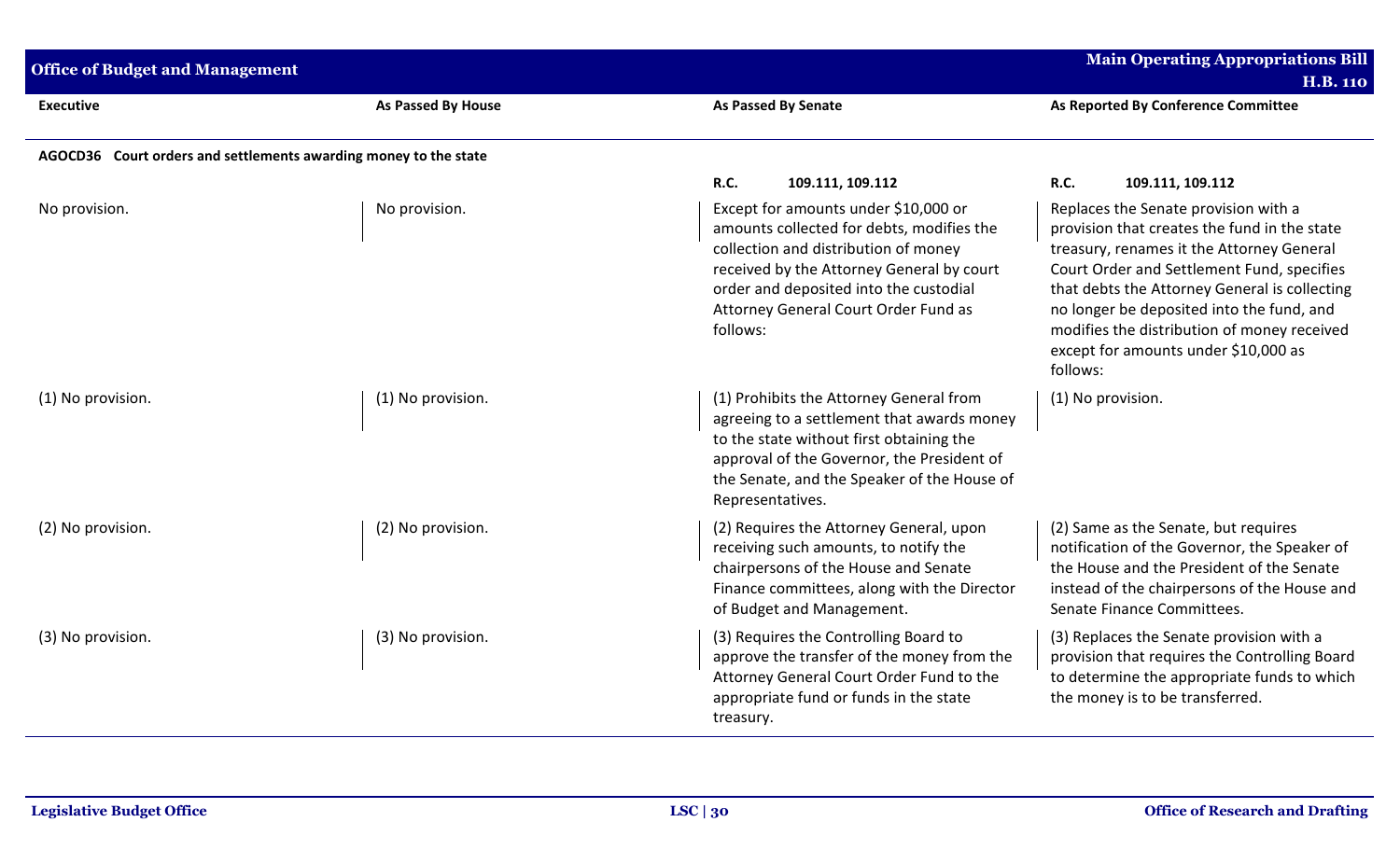| <b>Office of Budget and Management</b>           |                                                                                                                                                                                                              |                     | <b>Main Operating Appropriations Bill</b> |
|--------------------------------------------------|--------------------------------------------------------------------------------------------------------------------------------------------------------------------------------------------------------------|---------------------|-------------------------------------------|
|                                                  |                                                                                                                                                                                                              |                     | <b>H.B. 110</b>                           |
| <b>Executive</b>                                 | As Passed By House                                                                                                                                                                                           | As Passed By Senate | As Reported By Conference Committee       |
| <b>Controlling Board agenda</b><br><b>CEBCD3</b> |                                                                                                                                                                                                              |                     |                                           |
|                                                  | <b>R.C.</b><br>127.13                                                                                                                                                                                        |                     | <b>R.C.</b><br>127.13                     |
| No provision.                                    | Increases the number of days that the<br>Controlling Board President must publish the<br>Board's meeting agenda before each<br>meeting, from seven to 14, and makes the<br>change effective January 1, 2022. | No provision.       | Same as the House.                        |
|                                                  | <b>Fiscal effect: None.</b>                                                                                                                                                                                  |                     | Fiscal effect: Same as the House.         |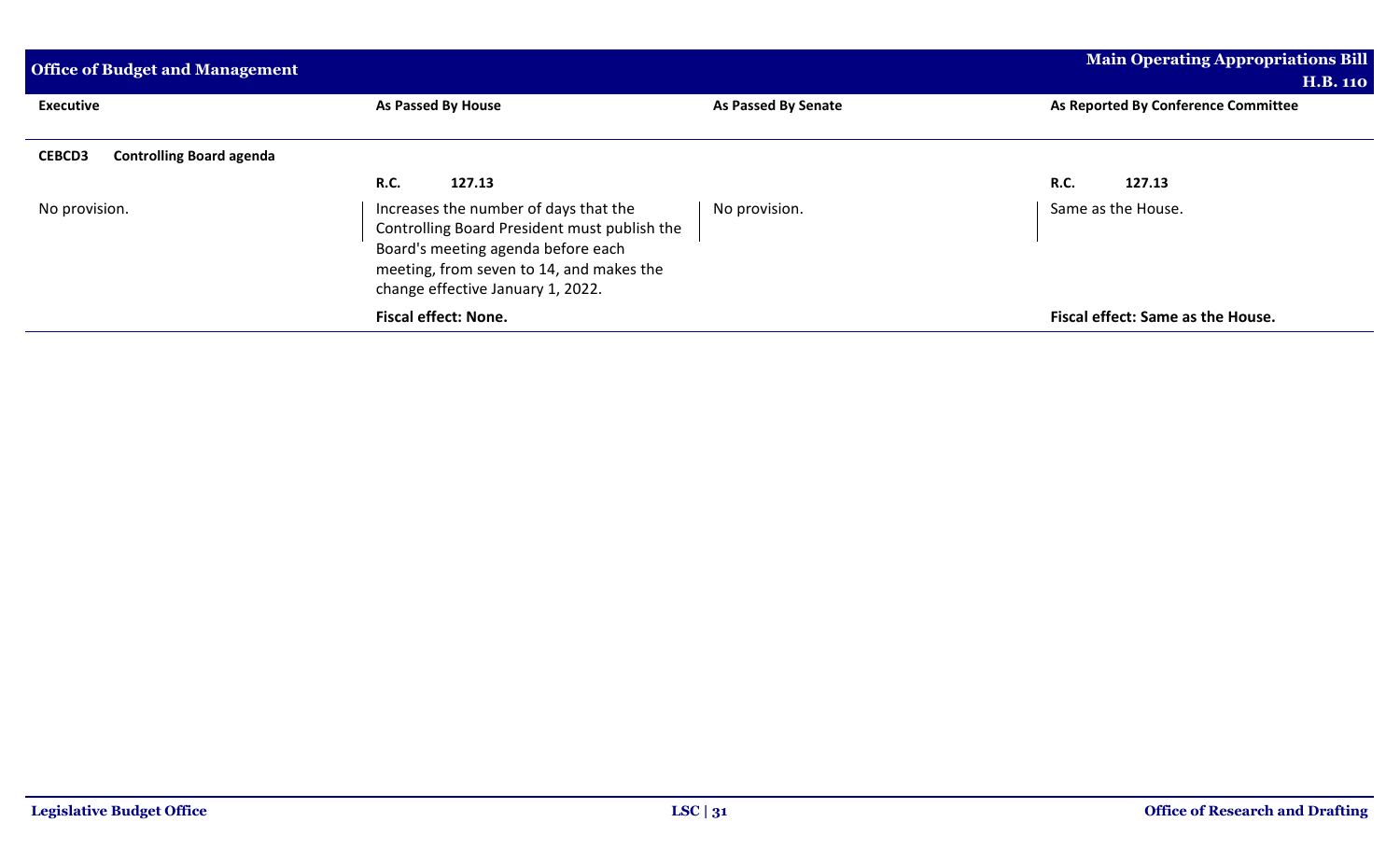| <b>Office of Budget and Management</b>                               |                           |                                                                                                                                                                                                                                                                                                                                                                   | <b>Main Operating Appropriations Bill</b><br><b>H.B. 110</b> |
|----------------------------------------------------------------------|---------------------------|-------------------------------------------------------------------------------------------------------------------------------------------------------------------------------------------------------------------------------------------------------------------------------------------------------------------------------------------------------------------|--------------------------------------------------------------|
| <b>Executive</b>                                                     | <b>As Passed By House</b> | <b>As Passed By Senate</b>                                                                                                                                                                                                                                                                                                                                        | As Reported By Conference Committee                          |
| JFSCD67<br><b>Transfer of Ohio Family and Children First Council</b> |                           |                                                                                                                                                                                                                                                                                                                                                                   |                                                              |
|                                                                      |                           | 307.109<br>Section:                                                                                                                                                                                                                                                                                                                                               | 307.109<br>Section:                                          |
| No provision.                                                        | No provision.             | Transfers fiscal and administrative agent<br>duties for the Ohio Family and Children First<br>Cabinet Council, created under existing law,<br>from the OhioMHAS to ODJFS, including<br>transferring the Council's office location and<br>employees.                                                                                                               | Same as the Senate.                                          |
| No provision.                                                        | No provision.             | Requires the OBM Director to make the<br>needed budget and accounting changes<br>resulting from this transfer, such as<br>canceling and establishing encumbrances.<br>Appropriates the amounts of the established<br>encumbrances.                                                                                                                                | Same as the Senate.                                          |
| No provision.                                                        | No provision.             | Requires the OBM Director on July 1, 2021,<br>to cancel any existing encumbrances against<br>GRF appropriation item 336405, Family and<br>Children First (under OhioMHAS's budget),<br>and reestablish them against appropriation<br>item 600451, Family and Children First<br>(under ODJFS's budget), and appropriates<br>the reestablished encumbered amount.   | Same as the Senate.                                          |
| No provision.                                                        | No provision.             | Requires the OBM Director on July 1, 2021,<br>to cancel any existing encumbrances against<br>DPF Fund 2320 appropriation item 336621,<br>Family and Children First (under OhioMHAS's<br>budget), and reestablish them against<br>appropriation item 600644, Family and<br>Children First (under ODJFS's budget), and<br>appropriates the reestablished encumbered | Same as the Senate.                                          |
| <b>Legislative Budget Office</b>                                     |                           | LSC $ 32$                                                                                                                                                                                                                                                                                                                                                         | <b>Office of Research and Drafting</b>                       |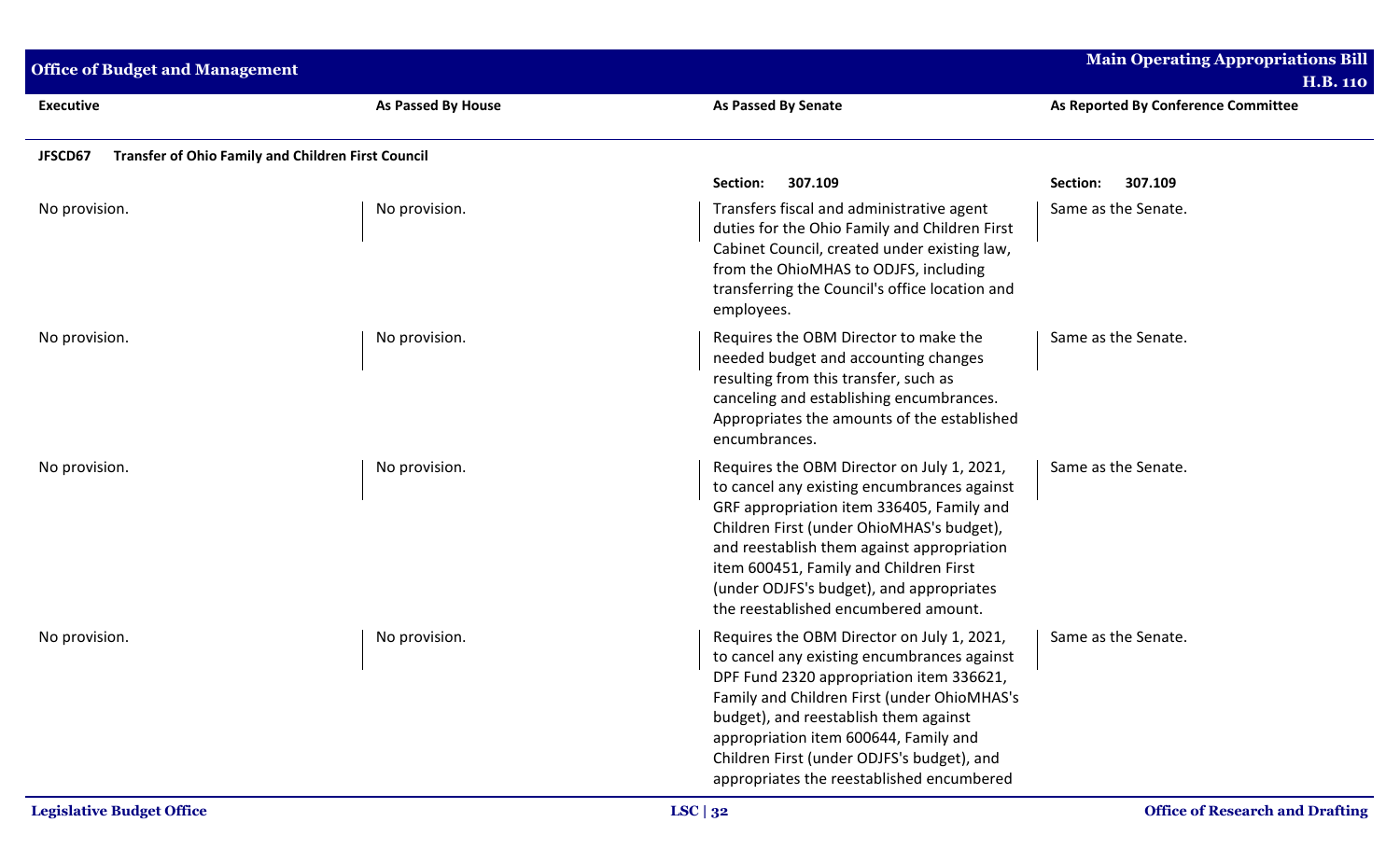| <b>Office of Budget and Management</b>                                     |                    |                                                                                                                                                                                                                                                                                                                                                                                                                                                                                                                                                              | <b>Main Operating Appropriations Bill</b><br><b>H.B. 110</b> |
|----------------------------------------------------------------------------|--------------------|--------------------------------------------------------------------------------------------------------------------------------------------------------------------------------------------------------------------------------------------------------------------------------------------------------------------------------------------------------------------------------------------------------------------------------------------------------------------------------------------------------------------------------------------------------------|--------------------------------------------------------------|
| <b>Executive</b>                                                           | As Passed By House | As Passed By Senate                                                                                                                                                                                                                                                                                                                                                                                                                                                                                                                                          | As Reported By Conference Committee                          |
|                                                                            |                    | amount.                                                                                                                                                                                                                                                                                                                                                                                                                                                                                                                                                      |                                                              |
| Unemployment Compensation unrecovered fraudulent representation<br>JFSCD62 |                    |                                                                                                                                                                                                                                                                                                                                                                                                                                                                                                                                                              |                                                              |
|                                                                            |                    | 307.260<br>Section:                                                                                                                                                                                                                                                                                                                                                                                                                                                                                                                                          | 307.260<br>Section:                                          |
| No provision.                                                              | No provision.      | Requires the ODJFS Director to certify the<br>amount of fraudulent unemployment<br>benefits issued between March 1, 2020, and<br>December 31, 2021, to the OBM Director,<br>President and Minority Leader of the Senate,<br>Speaker and Minority Leader of the House,<br>and chairpersons and ranking members of<br>the Senate and House standing committees<br>that consider unemployment compensation<br>issues. Specifies that unemployment<br>benefits include regular benefits, extended<br>benefits, and pandemic unemployment<br>assistance benefits. | Same as the Senate.                                          |
|                                                                            |                    | <b>Fiscal effect: Minimal.</b>                                                                                                                                                                                                                                                                                                                                                                                                                                                                                                                               | Fiscal effect: Same as the Senate.                           |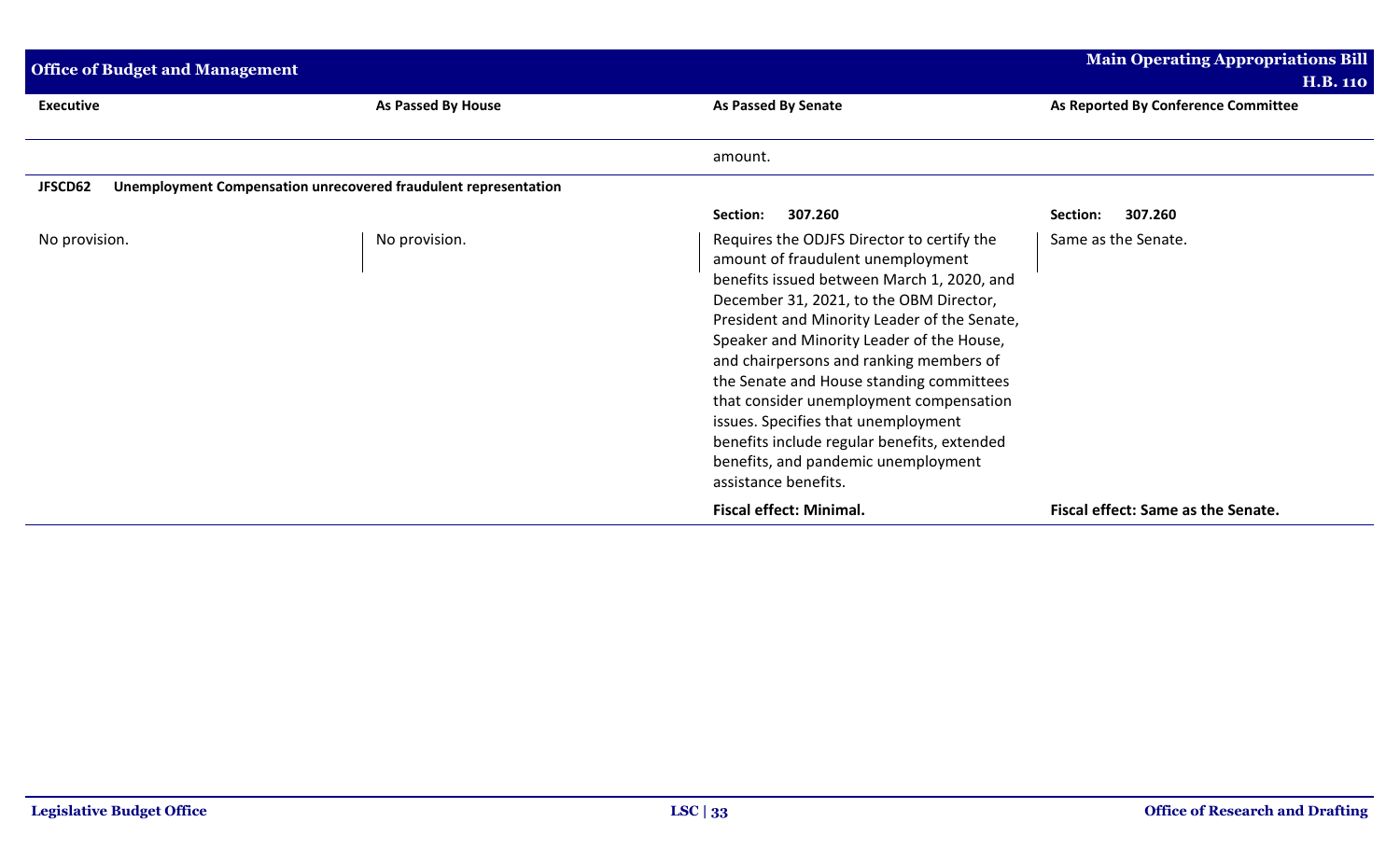| <b>Office of Budget and Management</b> |                                                                                                                                                                                                                                                                                                                                                                                                                                                                                                                                                                                                                                                                                                                                                                                                                                                                                                                                    |                            | <b>Main Operating Appropriations Bill</b><br><b>H.B. 110</b> |  |
|----------------------------------------|------------------------------------------------------------------------------------------------------------------------------------------------------------------------------------------------------------------------------------------------------------------------------------------------------------------------------------------------------------------------------------------------------------------------------------------------------------------------------------------------------------------------------------------------------------------------------------------------------------------------------------------------------------------------------------------------------------------------------------------------------------------------------------------------------------------------------------------------------------------------------------------------------------------------------------|----------------------------|--------------------------------------------------------------|--|
| <b>Executive</b>                       | <b>As Passed By House</b>                                                                                                                                                                                                                                                                                                                                                                                                                                                                                                                                                                                                                                                                                                                                                                                                                                                                                                          | <b>As Passed By Senate</b> | As Reported By Conference Committee                          |  |
| LCOCD1                                 | Vacating COVID-19 violations and refunding fines to businesses                                                                                                                                                                                                                                                                                                                                                                                                                                                                                                                                                                                                                                                                                                                                                                                                                                                                     |                            |                                                              |  |
|                                        | 701.60<br>Section:                                                                                                                                                                                                                                                                                                                                                                                                                                                                                                                                                                                                                                                                                                                                                                                                                                                                                                                 | 701.60<br>Section:         | Section:<br>701.60                                           |  |
| No provision.                          | Vacates violations of orders addressing<br>COVID-19 by applicable businesses that<br>occurred between March 14, 2020, and the<br>effective date of the section. Requires state<br>agencies and boards of health to cease<br>disciplinary actions in progress against<br>businesses for violations that occurred<br>between March 14, 2020, and the section's<br>effective date.                                                                                                                                                                                                                                                                                                                                                                                                                                                                                                                                                    | Same as the House.         | Same as the House.                                           |  |
| No provision.                          | Within 30 days after the section's effective<br>date: (1) Requires state agencies and boards<br>of health to expunge any record of a vacated<br>violation; (2) Requires LCO to notify<br>businesses convicted for violations of certain<br>COVID-related liquor control rules that the<br>convictions have been expunged; (3)<br>Requires state agencies and boards of health<br>to treat as a nullity any finding of a violation<br>that has been vacated and expunged and<br>take steps to restore rights and privileges<br>lost as a result of the finding, including<br>reinstating licenses and other rights or<br>privileges to do business; and (4) Requires<br>the OBM Director, in consultation with any<br>state agencies, as well as local boards of<br>health, to determine the civil or<br>administrative penalties paid by each<br>business for each vacated violation and<br>refund those amounts. Appropriates the | Same as the House.         | Same as the House.                                           |  |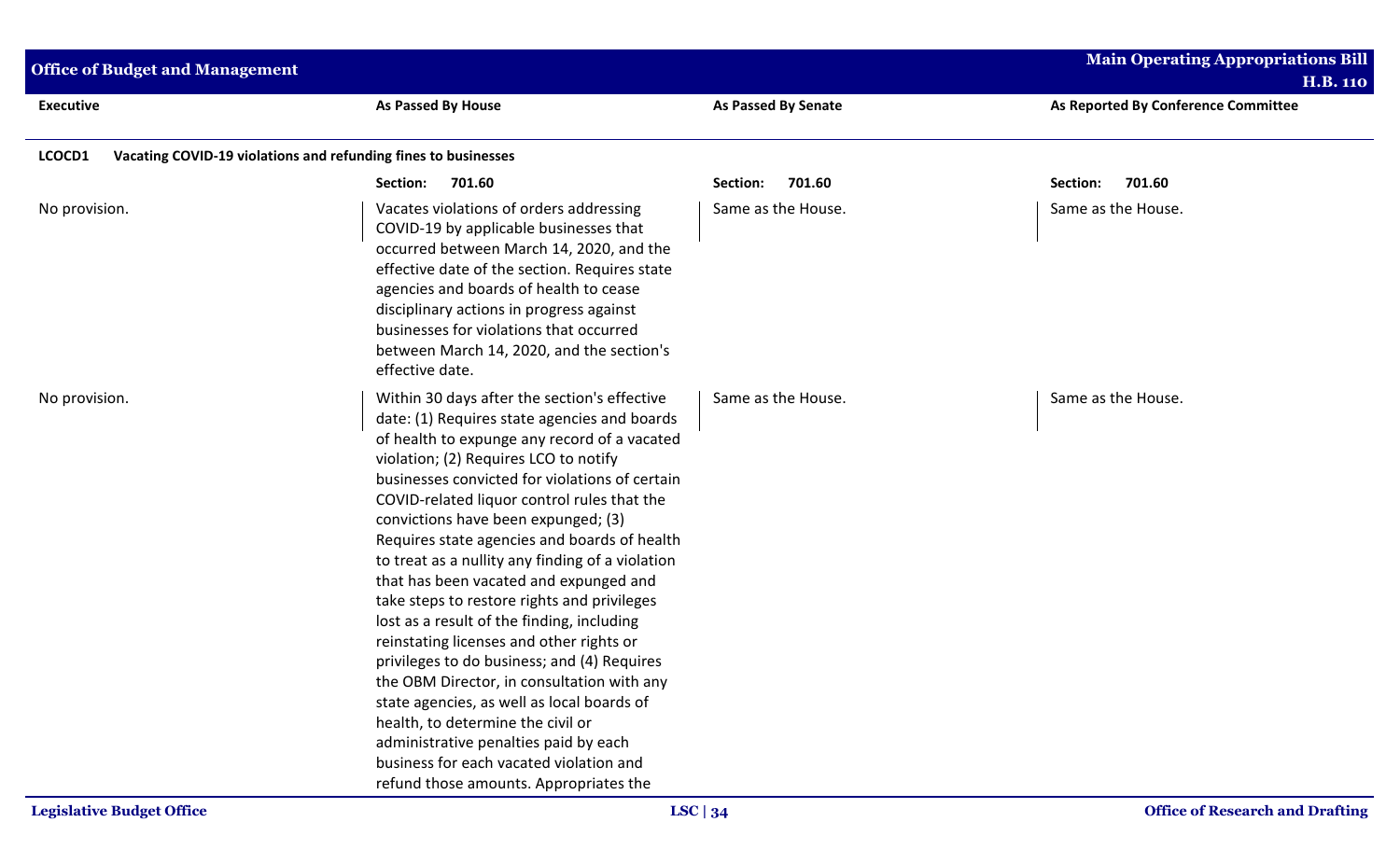| <b>Office of Budget and Management</b> |                                                                                                                                                                                                                                                                                |                            | <b>Main Operating Appropriations Bill</b><br><b>H.B. 110</b> |
|----------------------------------------|--------------------------------------------------------------------------------------------------------------------------------------------------------------------------------------------------------------------------------------------------------------------------------|----------------------------|--------------------------------------------------------------|
| <b>Executive</b>                       | As Passed By House                                                                                                                                                                                                                                                             | <b>As Passed By Senate</b> | As Reported By Conference Committee                          |
|                                        | amounts necessary to make the refunds of<br>fines and penalties levied by state agencies.                                                                                                                                                                                      |                            |                                                              |
| No provision.                          | Requires that, if a business no longer exists,<br>the OBM Director or a board of health make<br>reasonable efforts to locate and issue a<br>refund to the business owner.                                                                                                      | Same as the House.         | Same as the House.                                           |
| No provision.                          | Requires LCO, within 30 days after taking the<br>required actions, to submit a report to the<br>General Assembly that all violations of<br>specified rules have been expunged and all<br>related fine money has been refunded.                                                 | Same as the House.         | Same as the House.                                           |
| No provision.                          | States that a business may bring an action in<br>the common pleas court of the county<br>where the business is located,<br>notwithstanding other jurisdictional or<br>venue limitations, to enforce the rights,<br>privileges and obligations identified in this<br>provision. | Same as the House.         | Same as the House.                                           |
| No provision.                          | States that these requirements cannot be<br>construed as prohibiting an agency or a<br>board of health from enforcing matters not<br>relating to the specified COVID orders and<br>rules.                                                                                      | Same as the House.         | Same as the House.                                           |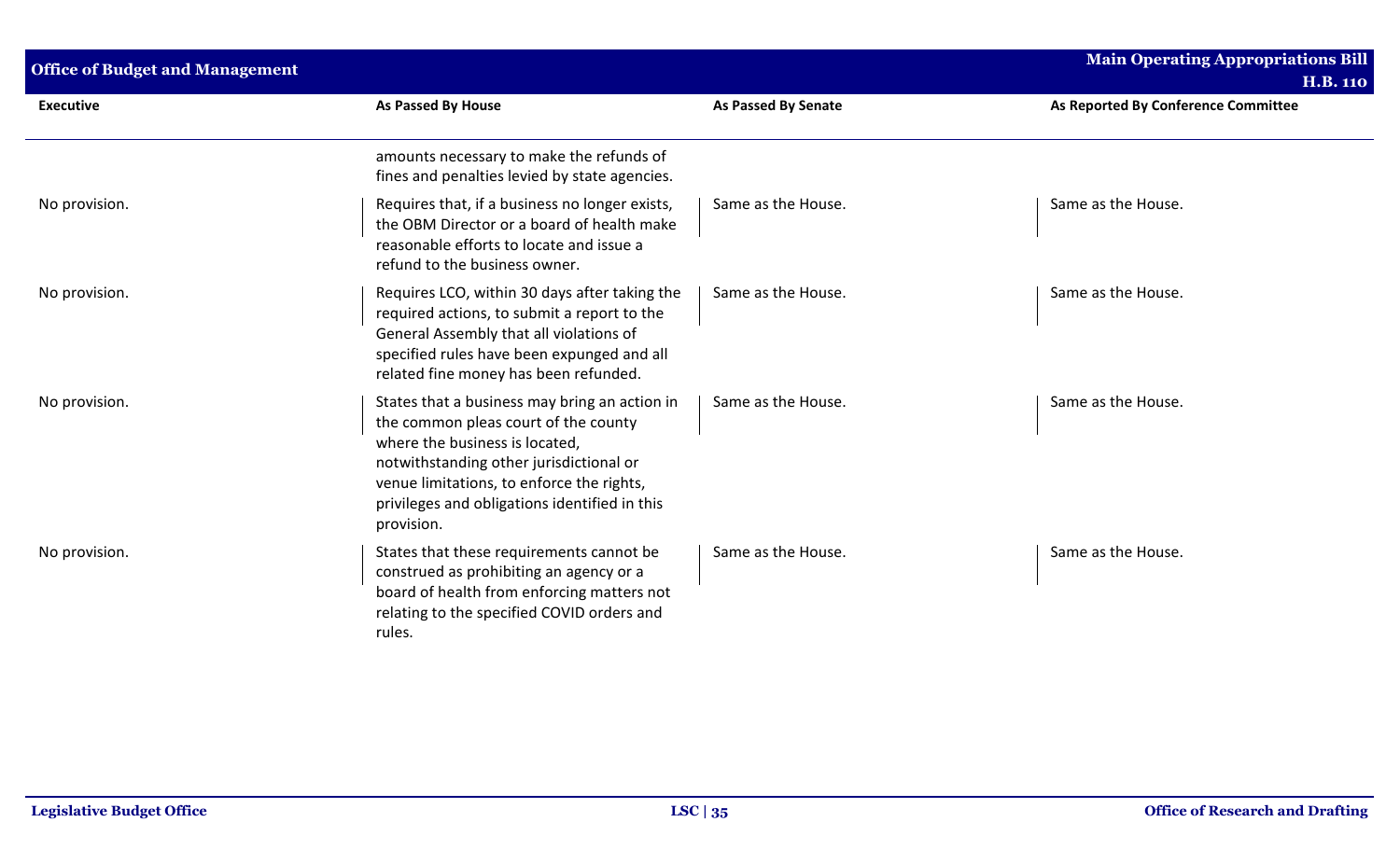| <b>Office of Budget and Management</b> |                                                                                                                                                                                                                                                                                                                                                                     |                                          | <b>Main Operating Appropriations Bill</b><br><b>H.B. 110</b> |
|----------------------------------------|---------------------------------------------------------------------------------------------------------------------------------------------------------------------------------------------------------------------------------------------------------------------------------------------------------------------------------------------------------------------|------------------------------------------|--------------------------------------------------------------|
| <b>Executive</b>                       | As Passed By House                                                                                                                                                                                                                                                                                                                                                  | <b>As Passed By Senate</b>               | As Reported By Conference Committee                          |
|                                        | Fiscal effect: The refunds to liquor permit<br>holders would be paid from the GRF, where<br>these penalties are deposited. As of early<br>February 2021, LCO had collected<br>approximately \$100,000 in such penalties.<br>It does not appear that the Department of<br>Health or any local boards of health have<br>issued any fines related to these violations. | <b>Fiscal effect: Same as the House.</b> | Fiscal effect: Same as the House.                            |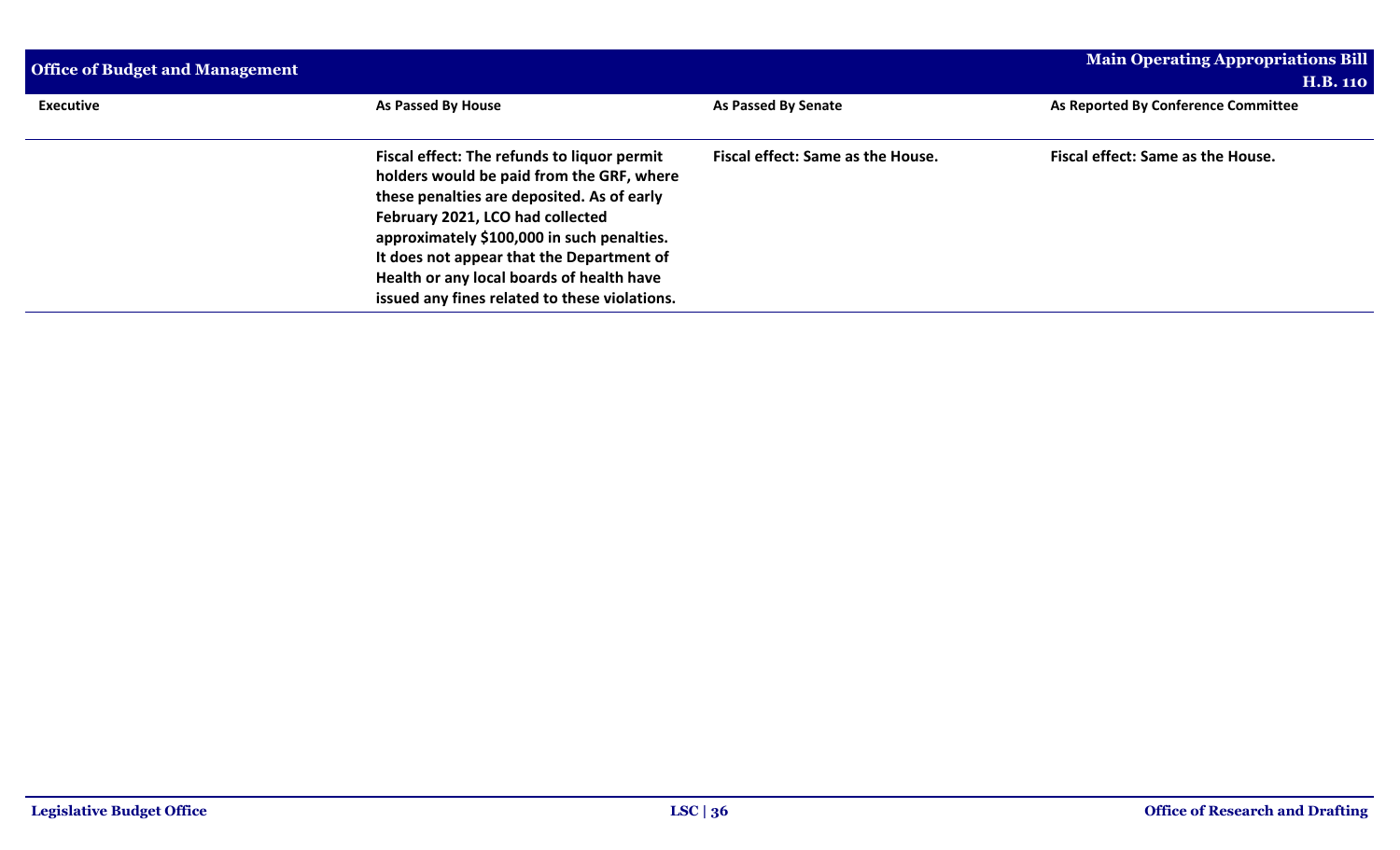| <b>Office of Budget and Management</b>                    |                                                                                                                                                                                                                                                                                                                                                                                                                                                                                                                                                                                                                                                                           |                                                                                  | <b>Main Operating Appropriations Bill</b><br><b>H.B. 110</b>                     |  |  |
|-----------------------------------------------------------|---------------------------------------------------------------------------------------------------------------------------------------------------------------------------------------------------------------------------------------------------------------------------------------------------------------------------------------------------------------------------------------------------------------------------------------------------------------------------------------------------------------------------------------------------------------------------------------------------------------------------------------------------------------------------|----------------------------------------------------------------------------------|----------------------------------------------------------------------------------|--|--|
| <b>Executive</b>                                          | <b>As Passed By House</b>                                                                                                                                                                                                                                                                                                                                                                                                                                                                                                                                                                                                                                                 | As Passed By Senate                                                              | As Reported By Conference Committee                                              |  |  |
| State and local government expenditure database<br>TOSCD7 |                                                                                                                                                                                                                                                                                                                                                                                                                                                                                                                                                                                                                                                                           |                                                                                  |                                                                                  |  |  |
|                                                           | <b>R.C.</b><br>113.71, 113.70, 113.72, 113.73,<br>113.74, 113.75, 113.76, 113.77                                                                                                                                                                                                                                                                                                                                                                                                                                                                                                                                                                                          | <b>R.C.</b><br>113.71, 113.70, 113.72, 113.73,<br>113.74, 113.75, 113.76, 113.77 | <b>R.C.</b><br>113.71, 113.70, 113.72, 113.73,<br>113.74, 113.75, 113.76, 113.77 |  |  |
| No provision.                                             | Requires the Treasurer of State (TOS), in<br>collaboration with the Director of Budget<br>and Management (OBM) and the Director of<br>Administrative Services (DAS), to establish<br>and maintain the Ohio State and Local<br>Government Expenditure Database, which is<br>to include detailed data on expenditures of<br>state government and those of volunteering<br>political subdivisions and state retirement<br>systems. Requires the database be made<br>freely available to the public via the TOS and<br>OBM websites. Requires TOS to enter into<br>an annual agreement with OBM and DAS to<br>ensure the proper maintenance and<br>operation of the database. | Same as the House.                                                               | Same as the House.                                                               |  |  |
| No provision.                                             | Requires the database to include specified<br>expenditure information and salary and<br>employment information for state and<br>school district workers, and to have specified<br>capabilities to filter and display data.                                                                                                                                                                                                                                                                                                                                                                                                                                                | Same as the House.                                                               | Same as the House.                                                               |  |  |
| No provision.                                             | Requires the database to omit any<br>information that is confidential or not a<br>public record under state law, and exempts<br>the state and state employees from liability<br>in the event a confidential record is<br>published.                                                                                                                                                                                                                                                                                                                                                                                                                                       | Same as the House.                                                               | Same as the House.                                                               |  |  |